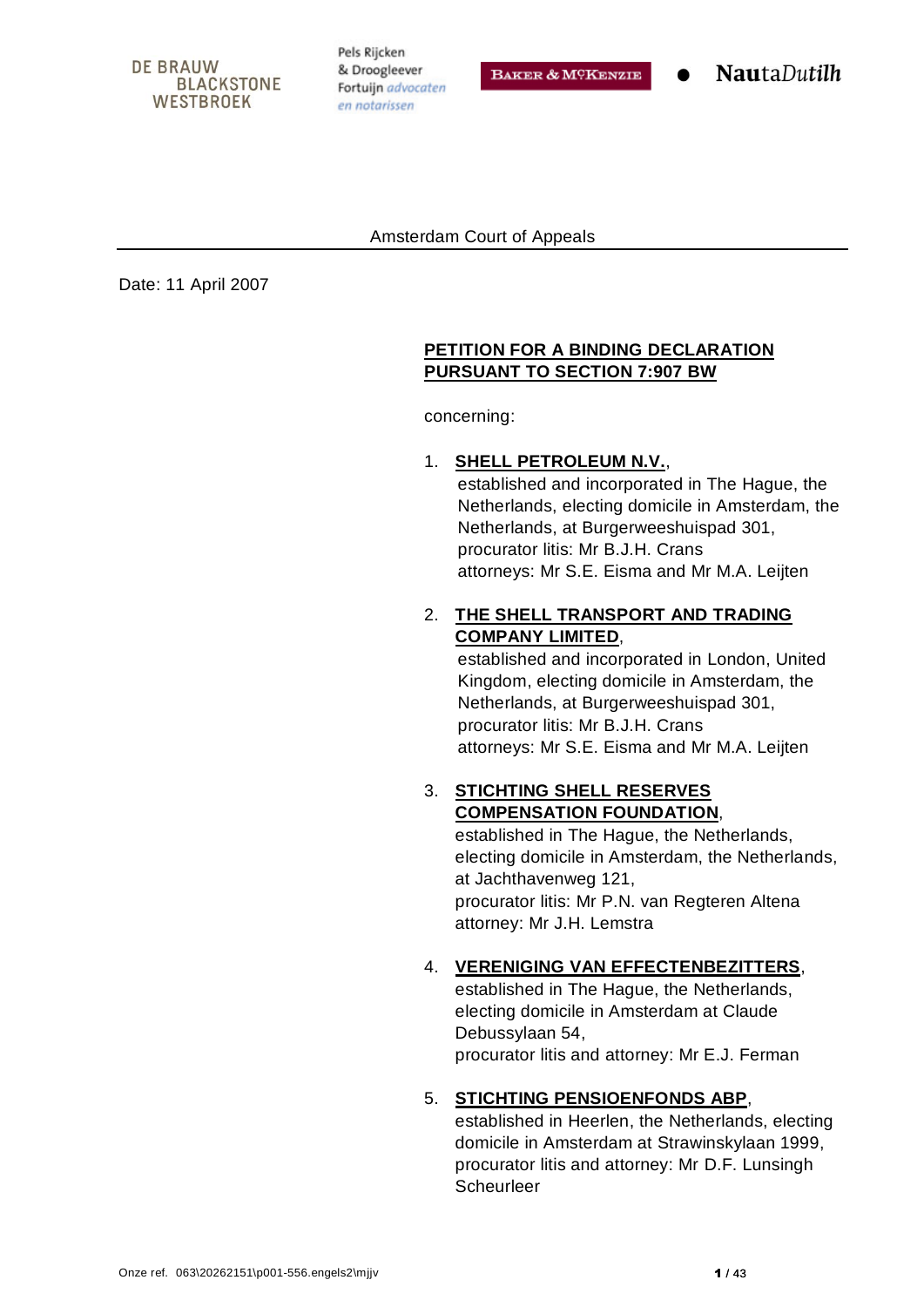### 6. **STICHTING PENSIOENFONDS VOOR DE GEZONDHEID, GEESTELIJKE EN MAATSCHAPPELIJKE BELANGEN**,

established in Utrecht, the Netherlands, electing domicile in Amsterdam at Strawinskylaan 1999, procurator litis and attorney: Mr D.F. Lunsingh Scheurleer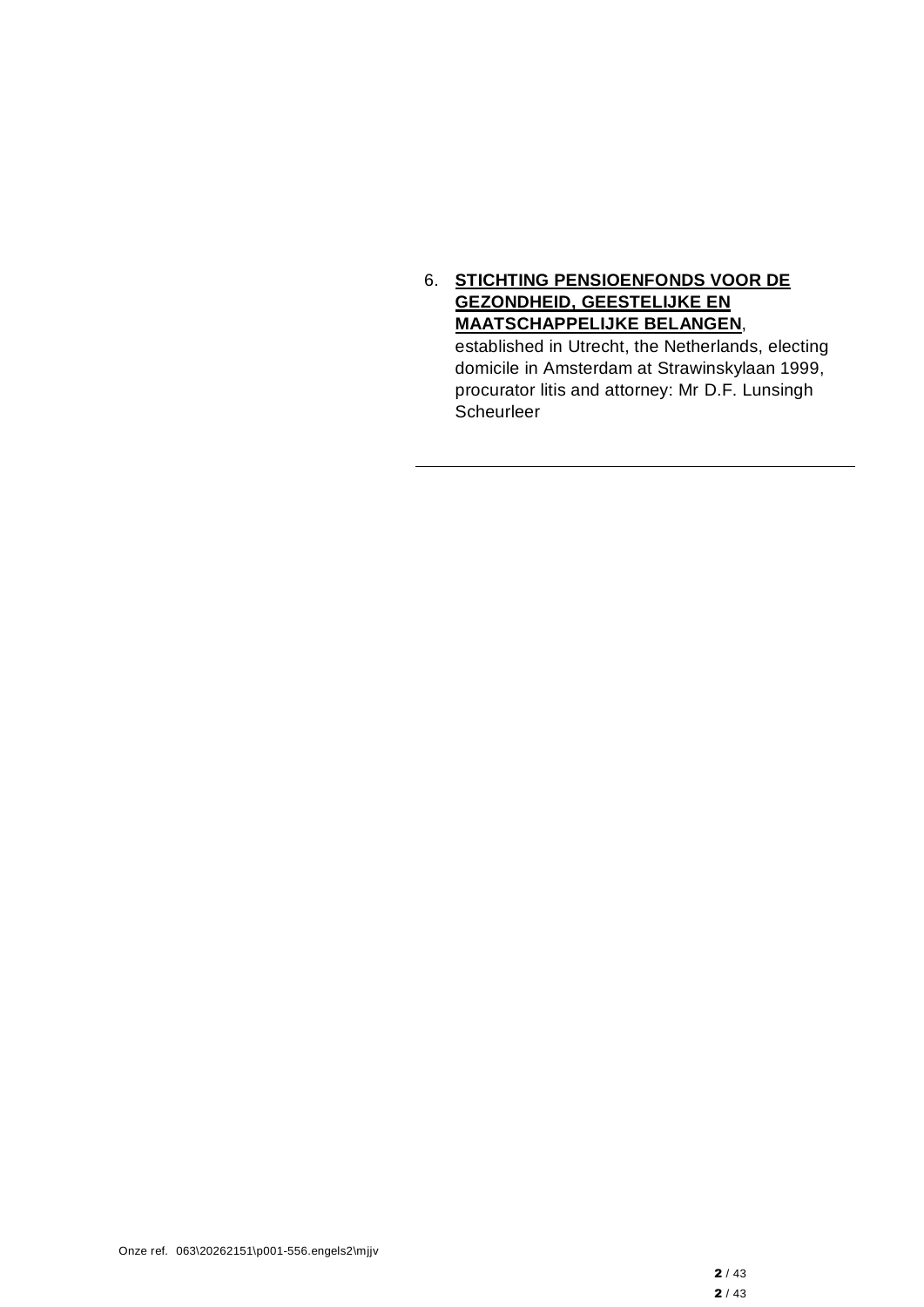# **TABLE OF CONTENTS:**

| $\mathbf 1$ |                                                                |  |
|-------------|----------------------------------------------------------------|--|
| 1.1         |                                                                |  |
| 2           |                                                                |  |
| 2.1         |                                                                |  |
| 2.2         | The Stichting Shell Reserves Compensation Foundation 7         |  |
| 2.3         |                                                                |  |
| 2.4         |                                                                |  |
| 2.5         | The Stichting Pensioenfonds voor de Gezondheid, Geestelijke en |  |
|             |                                                                |  |
| 3           |                                                                |  |
| 3.1         |                                                                |  |
| 3.2         |                                                                |  |
| 4           | Shell Oil and Gas Reserves Re-categorizations10                |  |
| 4.1         |                                                                |  |
| 4.2         |                                                                |  |
| 4.3         |                                                                |  |
| 4.4         | Governmental Proceedings arising out of Re-categorizations15   |  |
| 4.5         |                                                                |  |
| 5           |                                                                |  |
| 5.1         |                                                                |  |
| 5.2         |                                                                |  |
| 5.3         |                                                                |  |
| 5.4         |                                                                |  |
| 5.5         |                                                                |  |
| 5.6         |                                                                |  |
| 5.7         |                                                                |  |
| 6           |                                                                |  |
| 6.1         |                                                                |  |
| 6.2         |                                                                |  |
| 6.3         |                                                                |  |
| 6.4         |                                                                |  |
| 6.5         | Costs associated with implementing the settlement26            |  |
| 7           |                                                                |  |
| 7.1         | Announcement of Settlement Agreement and Petition27            |  |
| 7.2         |                                                                |  |
| 7.3         | Term for Notice of Intention not to be Bound30                 |  |
| 7.4         |                                                                |  |
| 8           | Reasonableness of the Settlement Agreement 31                  |  |
| 8.1         |                                                                |  |
| 8.2         | Broad Support from Non-U.S. Shareholders and Shareholder       |  |
|             |                                                                |  |
| 8.3         | Consistency with "Market-Rate" Settlements in United States32  |  |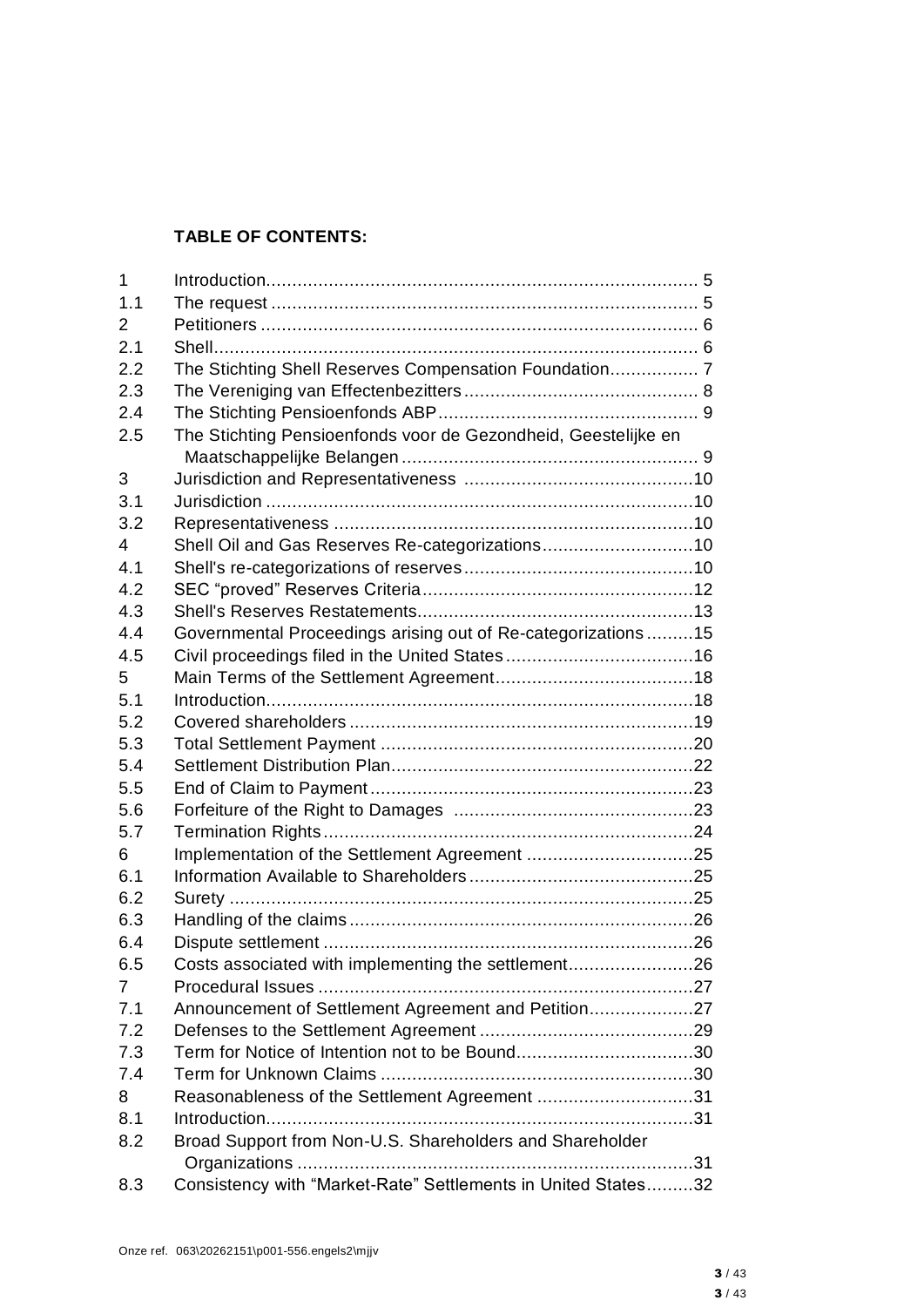| 8.4 | Reasonable Balance between Risks of Litigation and Rewards of |  |
|-----|---------------------------------------------------------------|--|
| 8.5 | Risk that U.S. Court Will Refuse to Entertain Participating   |  |
|     |                                                               |  |
| 8.6 | Risk of Denial of Class Certification in United States (ii)37 |  |
| 8.7 |                                                               |  |
| 8.8 | Depletion of Any Recovery for Attorneys' Fees (iv) 40         |  |
| 8.9 |                                                               |  |
|     |                                                               |  |
|     |                                                               |  |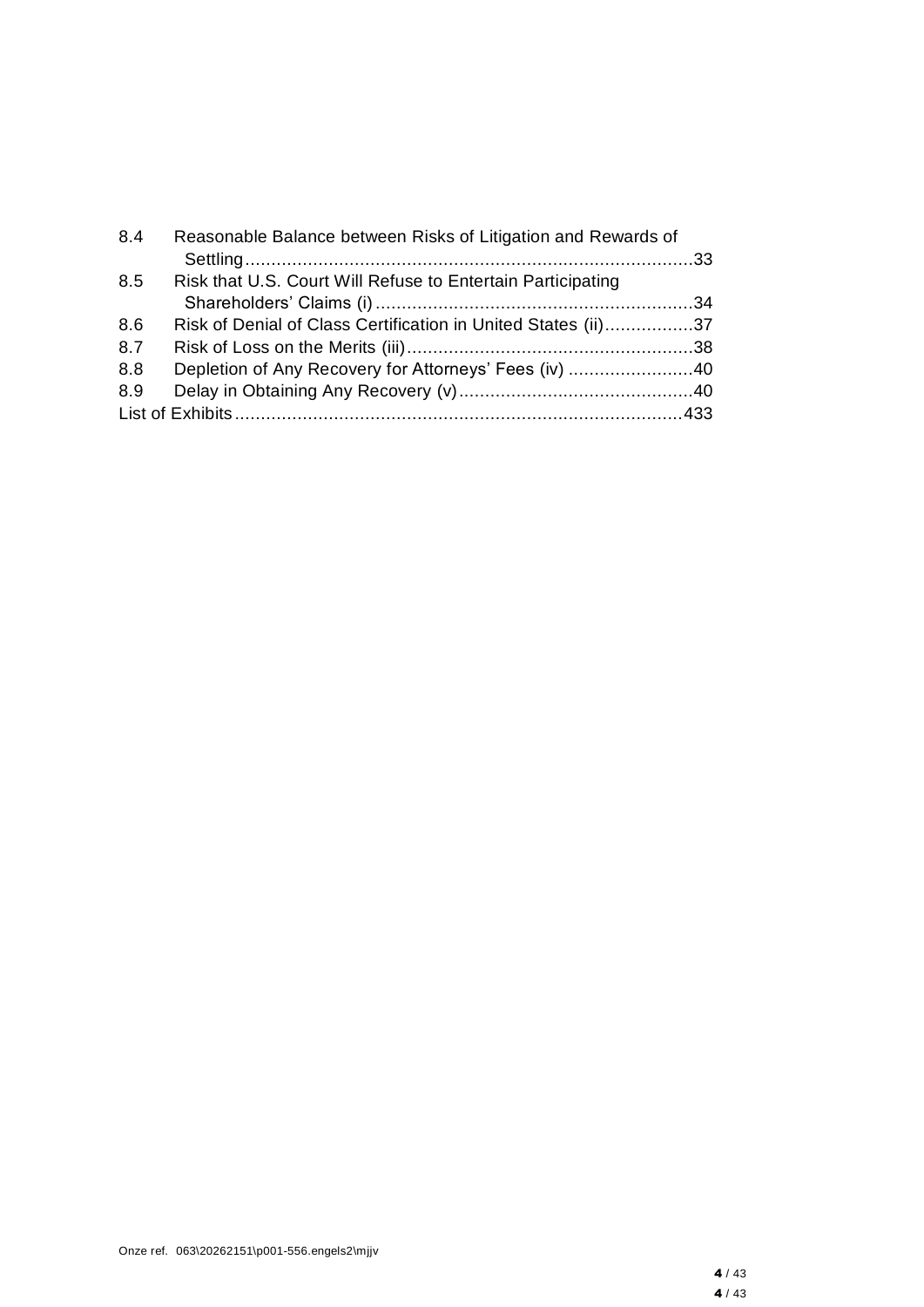Petitioner 1 is the lawful heir and successor of N.V. Koninklijke Nederlandsche Petroleum Maatschappij; before being re-registered, Petitioner 2 was The "Shell" Transport and Trading Company p.l.c. Petitioners 1 and 2 will hereinafter be jointly and individually referred to as "**Shell**".

### **1 Introduction**

### **1.1 The request**

- 1.1.1 The objective of this request is that the Court of Appeals declares the agreement dated April 11, 2007 between Shell, Stichting Shell Reserves Compensation Foundation, Vereniging van Effectenbezitters, Stichting Pensioenfonds ABP and Stichting Pensioenfonds voor de Gezondheid, Geestelijke en Maatschappelijke Belangen (the "Settlement Agreement") (**Exhibit 1**) binding; the Settlement Agreement envisages allocating compensation to certain of Shell's shareholders in connection with a decline in the price of Shell stock that occurred after the re-categorizations of certain Shell oil and gas reserves. The Settlement Agreement is an agreement within the meaning of Article 7:907 (1) of the Dutch Civil Code.
- 1.1.2 In brief, the Settlement Agreement provides compensation to shareholders who resided or were domiciled outside of the United States, and who, during the period of April 8, 1999 through March 18, 2004, inclusive (the "**Relevant Period**"), purchased shares of N.V. Koninklijke Nederlandsche Petroleum Maatschappij (a.k.a The Royal Dutch Petroleum Company) and/or The "Shell" Transport and Trading Company p.l.c. on the Amsterdam Stock Exchange, Euronext, the London Stock Exchange or the stock exchanges in Austria, Belgium, France, Germany, Luxembourg and Switzerland (the "**Participating Shareholders**"). In return for such compensation, the Settlement Agreement provides that the Participating Shareholders will release all claims that they might have against Shell and legal entities and/or natural persons affiliated with Shell regarding the re-categorizations of certain oil and gas reserves.
- 1.1.3 The Settlement Agreement does not provide compensation to shareholders who (i) resided or (ii) were domiciled in the United States or (iii) who purchased shares or American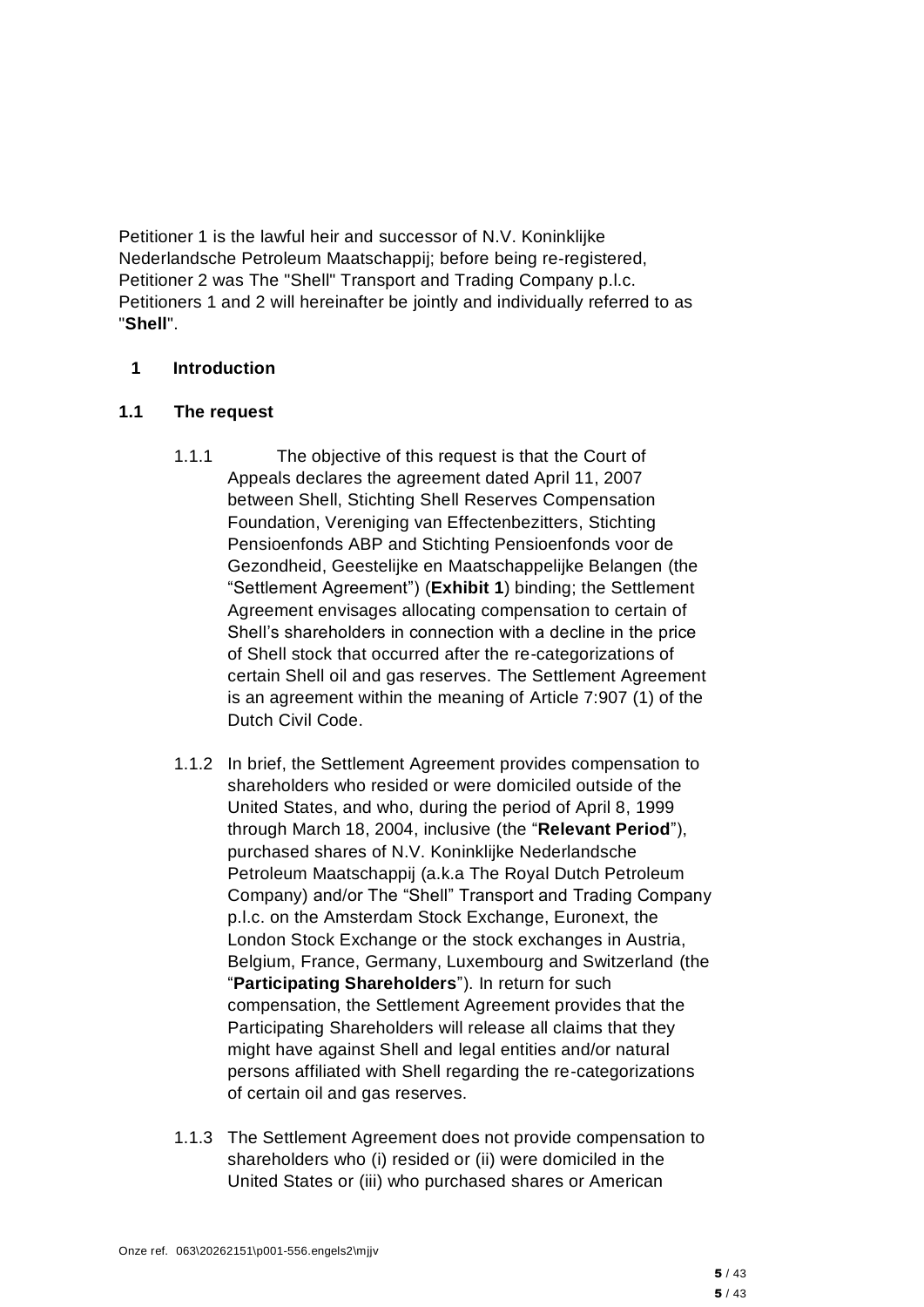Depository Receipts (the "**ADRs**") of N.V. Koninklijke Nederlandsche Petroleum Maatschappij and/or of The "Shell" Transport and Trading Company p.l.c. on the New York Stock Exchange (the "**US Shareholders**"). Based on the Settlement Agreement, Shell shall contemporaneously offer to US Shareholders a settlement similar to the terms contained in this Settlement Agreement, after obtaining approval from the US Court.

#### **2 Petitioners**

### **2.1 Shell**

- 2.1.1 Effective December 21, 2005, Shell Petroleum N.V. (Petitioner 1) became the lawful heir and successor to N.V. Koninklijke Nederlandsche Petroleum Maatschappij by means of a legal merger under Article 2:309 of the Civil Code of The Netherlands, between Shell Petroleum N.V., as the acquiring company, and N.V. Koninklijke Nederlandsche Petroleum Maatschappij, as the company that was taken over and that ceased to exist once the merger was effected.
- 2.1.2 Effective July 20, 2005, The "Shell" Transport and Trading Company p.l.c, a public company, was reregistered as a private company and renamed The Shell Transport and Trading Company Limited (Petitioner 2).
- 2.1.3 Since 1907, N.V. Koninklijke Nederlandsche Petroleum Maatschappij and The "Shell" Transport and Trading Company p.l.c. have been the parent companies of the Royal Dutch/Shell Group of companies. During the Relevant Period, the ordinary shares of N.V. Koninklijke Nederlandsche Petroleum Maatschappij were listed on the stock exchanges of, among others, Amsterdam, London and New York. During the Relevant Period, the ordinary shares of The "Shell" Transport and Trading Company p.l.c. were listed on the stock exchanges of, among others, London and New York.
- 2.1.4 On March 18, 2004, 2,083,500,000 ordinary shares with a nominal value of EUR 0.56 each were outstanding in the capital of N.V. Koninklijke Nederlandsche Petroleum Maatschappij and 9,776,500,000 ordinary shares with a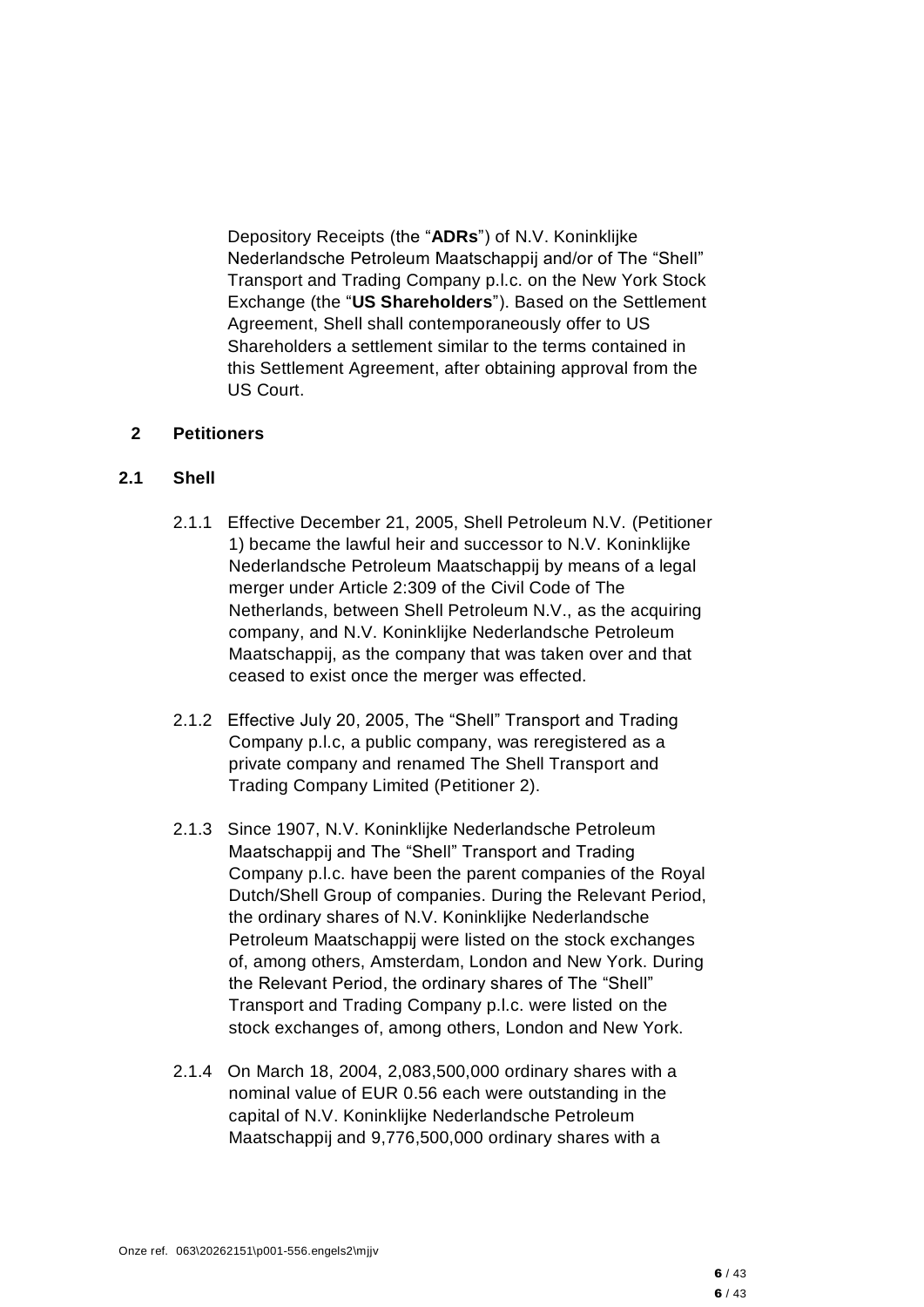nominal value of GBP 0.25 each were outstanding in the capital of The "Shell" Transport and Trading Company p.l.c.<sup>1</sup>

- 2.1.5 In 2002, Royal Dutch Shell p.l.c. was incorporated in London, England. The current Head Office of Royal Dutch Shell p.l.c. is in The Hague. During the course of 2005, Royal Dutch Shell p.l.c. acquired all but a few of the shares of N.V. Koninklijke Nederlandsche Petroleum Maatschappij and of The "Shell" Transport and Trading Company p.l.c. On July 20, 2005, Royal Dutch Shell plc effectively became the new parent company of the Royal Dutch Shell Group.
- 2.1.6 The shares of Royal Dutch Shell p.l.c. are listed on the stock exchanges of Amsterdam, London and New York.

### **2.2 The Stichting Shell Reserves Compensation Foundation**

- 2.2.1 The Stichting Shell Reserves Compensation Foundation (the "**Foundation**") was incorporated on April 10, 2007. Pursuant to its Articles of Association (**Exhibit 2**), the Foundation represents the interests of all legal entities and/or natural persons that, during the Relevant Period, purchased shares in the capital of Koninklijke Nederlandsche Petroleum Maatschappij N.V. and/or The "Shell" Transport and Trading Company p.l.c. on the Amsterdam Stock Exchange, Euronext, the London Stock Exchange or the stock exchanges in Austria, Belgium, France, Germany, Luxembourg and Switzerland. Pursuant to its Articles of Association, the Foundation has a structure with participants. As of the date of the filing of this Petition, the legal entities listed in (**Exhibit 3**) signed the "Participation Agreement" attached as **Exhibit 4** and as a result were registered as the Foundation's participants.
- 2.2.2 The Board of Directors of the Foundation consists of Mr M.J.G.C. Raaijmakers (Chairman), Prof. Mr M.J. Kroeze and Drs. G. Izeboud RA.
- 2.2.3 The Foundation will instruct a Claims Administrator or several Claims Administrators (the "**Claims Administrator**") to

 $1$  In addition to ordinary shares, on 18 March 2004 preference shares (1st Preference Shares (2,000,000) and 2nd Preference Shares (10,000,000)) were also outstanding in the capital of The "Shell" Transport and Trading Company p.l.c.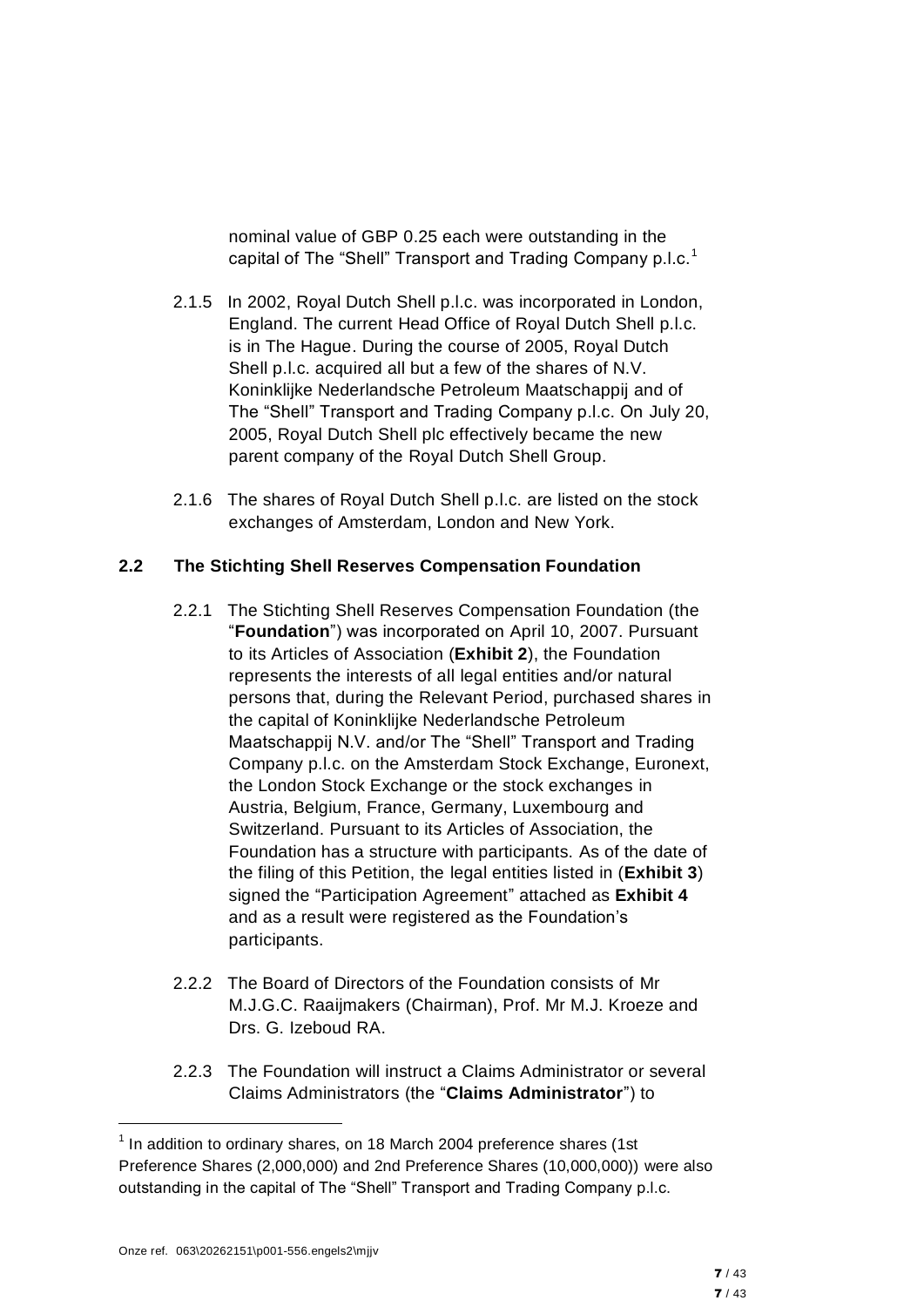undertake the actual process of processing claims and paying compensation based on the distribution plan (the "**Settlement Distribution Plan**"), as set out in Section 5.4, under the ultimate responsibility of the Foundation.

#### **2.3 The Vereniging van Effectenbezitters**

- 2.3.1 The Vereniging van Effectenbezitters (the "**VEB**") represents among others the interest of private shareholders. The VEB currently has approximately 40,000 members and is by far the largest organization of its kind in The Netherlands. Its articles of association are submitted as **Exhibit 5.** Pursuant to its articles of association, the VEB's objective is to represent the interests of securities holders in the broadest sense of the word. Among other things, the VEB tries to realize this objective by exercising the rights of the shares held by these shareholders.
- 2.3.2 As the supporter of the interests of securities holders, the VEB frequently acts during corporate meetings of shareholders. In addition and if necessary, the VEB also acts in pending lawsuits and provides information to securities holders, among other things through the media.
- 2.3.3 The VEB also attended the General Meetings of Shareholders of N.V. Koninklijke Nederlandsche Petroleum Maatschappij and has often spoken at these meetings amongst others on behalf of private shareholders. It has also corresponded with N.V. Koninklijke Nederlandsche Petroleum Maatschappij about the re-categorizations of reserves. In the establishment of the Settlement Agreement, the VEB represented the interests of the private shareholders.
- 2.3.4 A number of important European sister organizations of the VEB (Deutsche Schutzvereiniging für Wertpapierbesitz e.V. (Germany), Association pour la defense des Actionnaires Minoritaires (France), Assorisparmio (Italy), Sveriges Aktiesparares Riksförbund (Sweden) and European Shareholders Group) have joined the Foundation as participants and in this way support the Settlement Agreement. In addition, the United Kingdom Shareholders' Association expressed its support for the Settlement Agreement in a statement dated April 10, 2007 (**Exhibit 11**).

 $8/43$ 8 / 43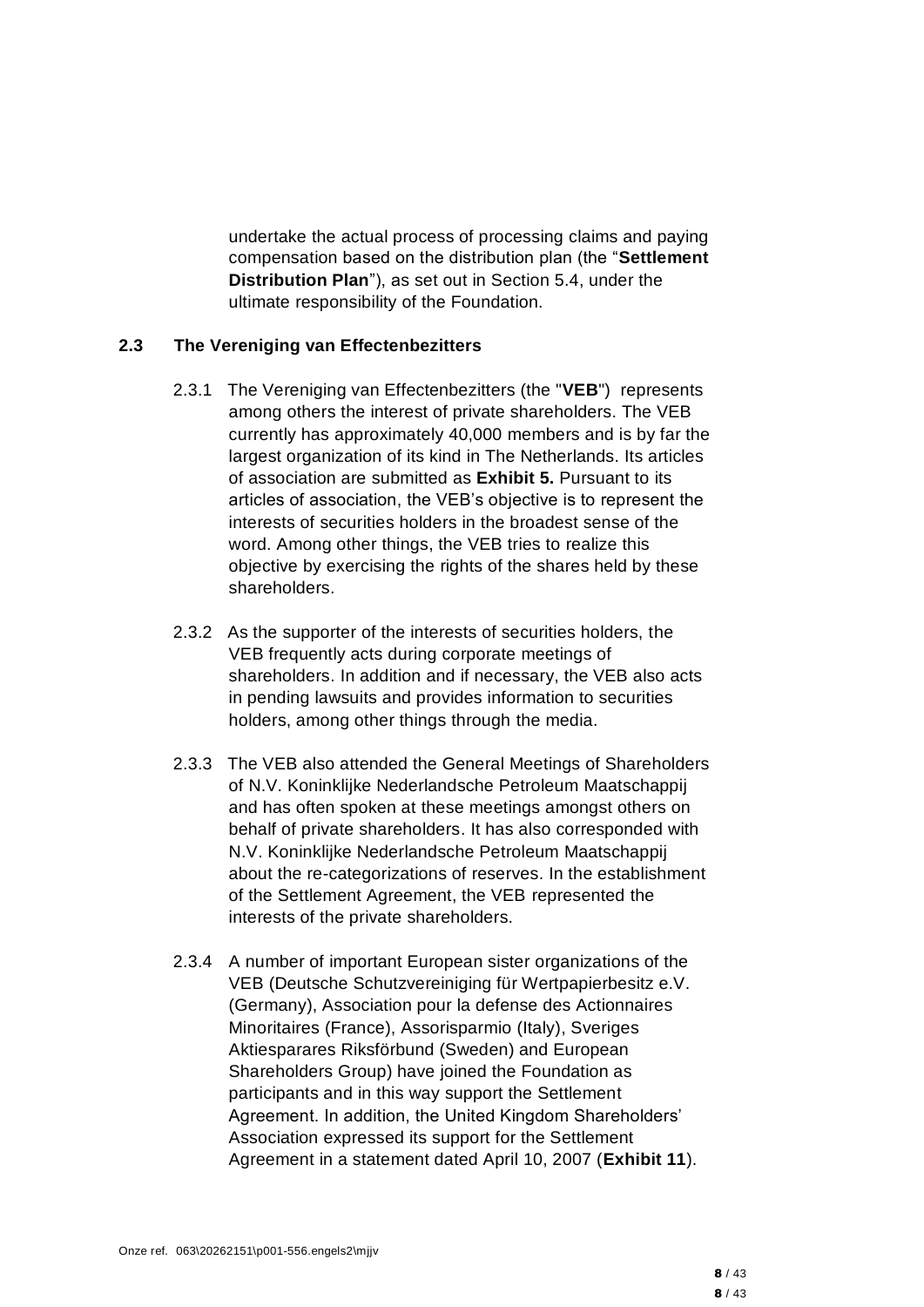# **2.4 The Stichting Pensioenfonds ABP**

- 2.4.1 The Stichting Pensioenfonds ABP ("**ABP**") is the industry pension fund for employees and employers in the government and education sectors. ABP handles the pensions for 2.6 million employees and employers. With an invested capital of EUR 209 billion as at year-end 2006, ABP is one of the world's largest pension funds.
- 2.4.2 ABP is a Participating Shareholder. ABP corresponded with Shell regarding the re-categorizations. Also on behalf of PGGM (as defined below) and ten other Dutch pension funds, ABP urged Shell to treat shareholders equally, irrespective of the stock exchange where they purchased their shares and irrespective of their place of establishment or residence. ABP also filed a lawsuit in the United States within the scope of the re-categorizations of reserves (see Section 4.5.2). In the establishment of the Settlement Agreement, ABP represented the interests of its participants and will cease its lawsuit in the United States (except in case of termination in conformance with the stipulations of the Settlement Agreement).

# **2.5 The Stichting Pensioenfonds voor de Gezondheid, Geestelijke en Maatschappelijke Belangen**

- 2.5.1 The Stichting Pensioenfonds voor de Gezondheid, Geestelijke en Maatschappelijke Belangen ("**PGGM**") offers a compulsory collective pension plan for the healthcare and welfare sectors. The goal is to provide a first-rate pension package at the lowest possible price for the more than 2 million current and former participants. Solidarity is the point of departure for this plan. PGGM invests the premium paid by employers and employees in such a way that the highest possible return is realized at acceptable risks. The fund invests globally. On December 31, 2006, PGGM had an invested capital of over EUR 80 billion.
- 2.5.2 PGGM is also a Participating Shareholder. Within the scope of the reserves re-categorizations, PGGM also urged Shell to treat shareholders equally, irrespective of the stock exchange where they bought their shares and irrespective of their place of establishment or residence. PGGM also filed a lawsuit in the United States within the scope of the reserves recategorizations (see Section 4.5.2). In the establishment of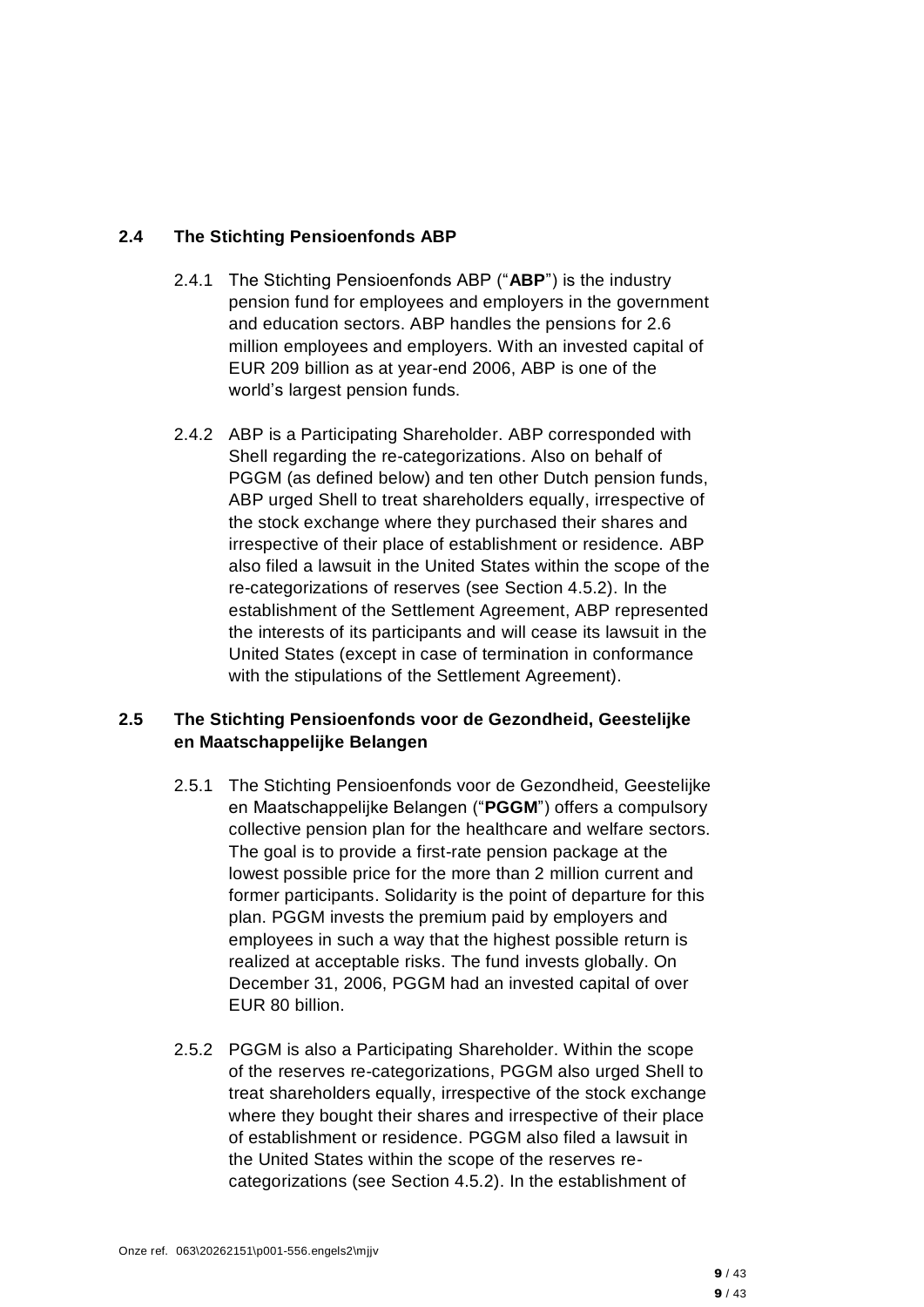the Settlement Agreement, PGGM represented the interests of its participants and will cease its lawsuit in the United States (except in case of termination in conformance with the stipulations of the Settlement Agreement).

### **3 Jurisdiction and Representativeness**

#### **3.1 Jurisdiction**

3.1.1 The Amsterdam Court of Appeals has jurisdiction over this petition pursuant to article 1013 paragraph 3 of the Dutch Code of Civil Procedure (hereafter "**DCPR**")).

### **3.2 Representativeness**

3.2.1 The Foundation and its participants on the one hand, and the VEB and its European sister organizations on the other, collectively represent a large number of geographically spread and by nature different private and institutional shareholders of The Royal Dutch Petroleum Company and The "Shell" Transport and Trading Company p.l.c. during the Relevant Period. The Petitioners believe that the Foundation and its participants and the VEB and its European sister organizations are representative of the Participating Shareholders. Other participants may join the Foundation following the day this petition is filed, which will further strengthen the representativeness of the Foundation and its participants. At present, the institutional investors listed in Exhibit 3, and the VEB's European sister organizations mentioned in Section 2.3.4 have registered as participants of the Foundation.

# **4 Shell Oil and Gas Reserves Re-categorizations**

#### **4.1 Shell's re-categorizations of reserves**

4.1.1 On January 9, 2004, following an internal review conducted under the direction of Shell management, and in consultation with the respective Boards of Directors of Shell's parent companies and the Group Audit Committee, Shell announced that it would re-categorize approximately 3.9 billion barrels of oil equivalent ("**boe**") out of its reported proved reserves (the "**January 9 announcement**"). The re-categorizations were based upon a determination that the reserves did not strictly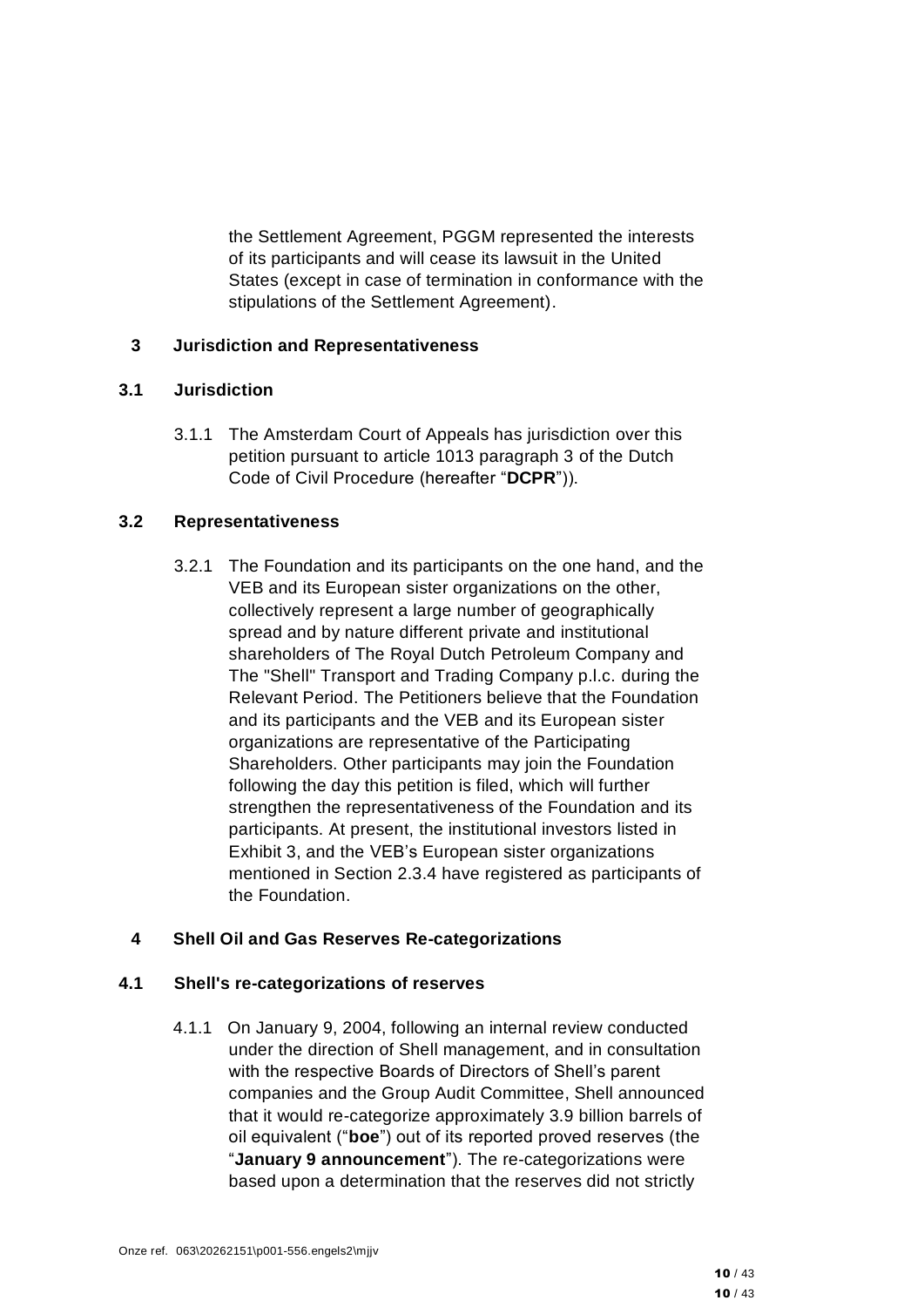comply with the definition of "proved" reserves established by the United States Securities and Exchange Commission (the "**SEC**") in Rule 4-10 of Regulation S-X ("**Rule 4-10**") and the interpretations of the definition published by the SEC.

4.1.2 After further reviews with the assistance of external petroleum engineering consultants, the Shell parent companies reported in their 2003 Annual Reports, dated May 22, 2004, that Shell would restate its previously reported proved reserves for years ended 2002 and prior as follows:

| Year | <b>Reduction in</b><br>"Proved"<br><b>Reserves</b> | % Reduction |
|------|----------------------------------------------------|-------------|
| 1997 | 3.13 boe                                           | 16%         |
| 1998 | 3.78 boe                                           | 18%         |
| 1999 | 4.58 boe                                           | 23%         |
| 2000 | 4.84 boe                                           | 25%         |
| 2001 | 4.53 boe                                           | 24%         |
| 2002 | 4.47 boe                                           | 23%         |

4.1.3 On January 9, 2004, Shell announced that following the recategorizations of the reported "proved" reserves, it would also revise its previously announced Reserves Replacement Ratio ("**RRR**") for the five-year period from 1998 through 2002 from approximately 100% to approximately 80%. The revision of Shell's proved RRR over the Relevant Period can be represented as follows:

| Year | 1-Year RRR |                 |          | 3-Year RRR      |
|------|------------|-----------------|----------|-----------------|
|      | Original   | <b>Restated</b> | Original | <b>Restated</b> |
| 1998 | 182%       | 134%            | n/a      | n/a             |
| 1999 | 56%        | $-5%$           | n/a      | n/a             |
| 2000 | 69%        | 50%             | 102%     | 60%             |
| 2001 | 74%        | 97%             | 66%      | 48%             |
| 2002 | 117%       | 121%            | 87%      | 90%             |
| 2003 | n/a        | 63%             | n/a      | 94%             |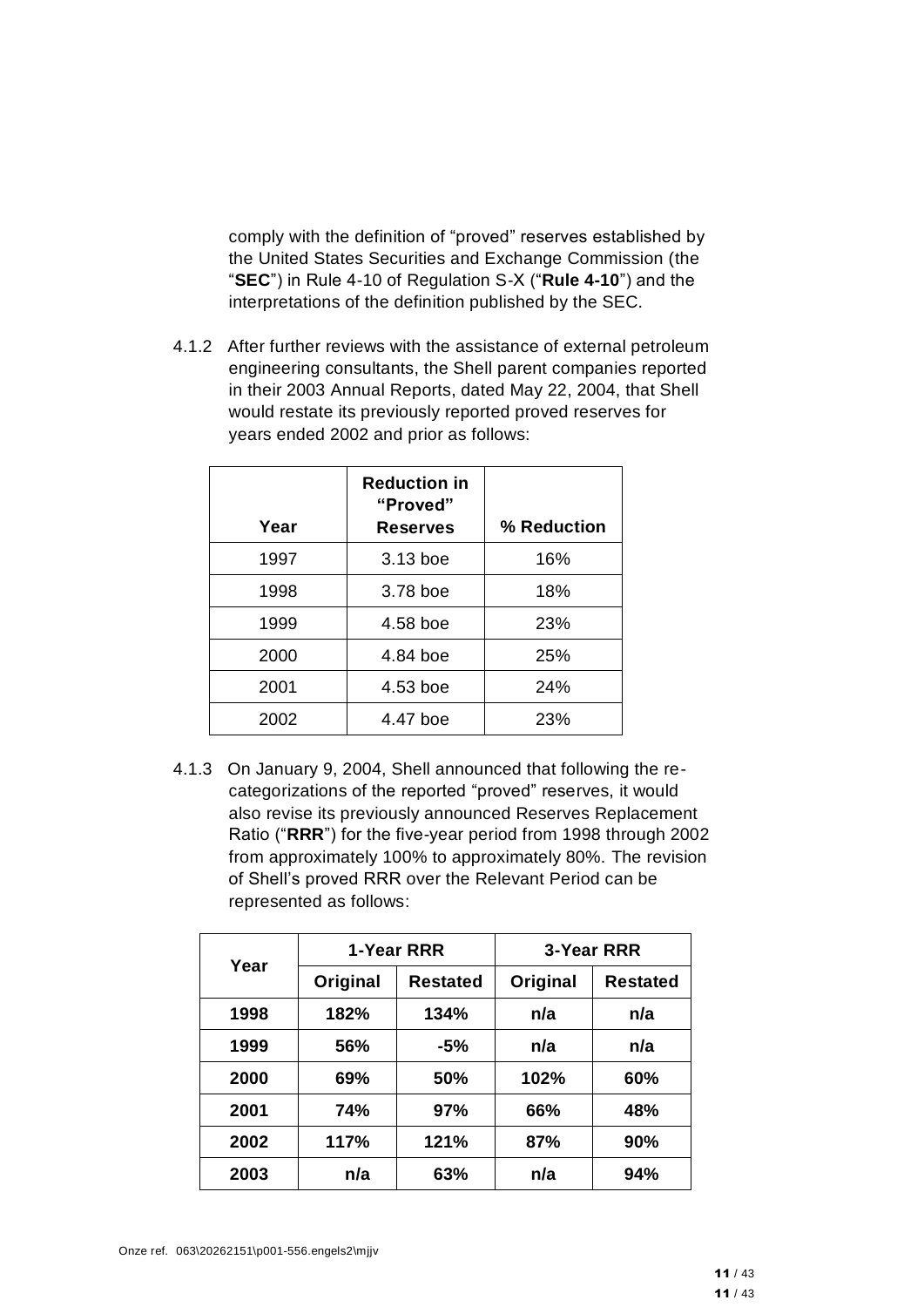- 4.1.4 In addition, Shell announced that, under the direction and oversight of the Group Audit Committee, it was undertaking a comprehensive, independent internal investigation into the circumstances surrounding the reserves re-categorizations. Based on the interim report on the investigation to the Boards of Directors by the Group Audit Committee on March 3, 2004, Shell announced that the Board of Supervisory Directors of N.V. Koninklijke Nederlandsche Petroleum Maatschappij and the Board of Directors of The "Shell" Transport and Trading Company p.l.c. had requested and received the resignations of the Chairman of the Shell Committee of Managing Directors, Sir Philip Watts, and the CEO of Shell's Exploration and Production business ("**EP**"), Walter van de Vijver, from all of their positions with the Royal Dutch/Shell Group and parent companies. On April 19, 2004, Shell also announced that Judith Boynton, the Group Chief Financial Officer, would step aside from that position.
- 4.1.5 On February 3, 2005, Shell announced that, following detailed field-level reservoir engineering reviews and internal audits of its reserves, it would restate approximately 1.4 billion boe of its reported proved reserves at year-end December 31, 2003 due to several technical reserves reporting issues.

#### **4.2 SEC "proved" Reserves Criteria**

- 4.2.1 In 1978, the SEC defined "proved reserves" as "the estimated quantities of crude oil, natural gas, and natural gas liquids which geological and engineering data demonstrate with reasonable certainty to be recoverable in future years from known reservoirs under existing economic and operating conditions, *i.e.*, prices and costs as of the date the estimate is made." The term "reasonable certainty" in this definition not only embodies standards respecting the existence and volume of available oil and gas resources, but also a company's ability to produce and sell them successfully.
- 4.2.2 This definition of "proved reserves" led to confusion among many parties. In order to end the confusion, in March 2001, the SEC staff issued formal guidance on the definition of "proved reserves". This formal guidance was preceded by an earlier but more informal guidance in 2000. In issuing its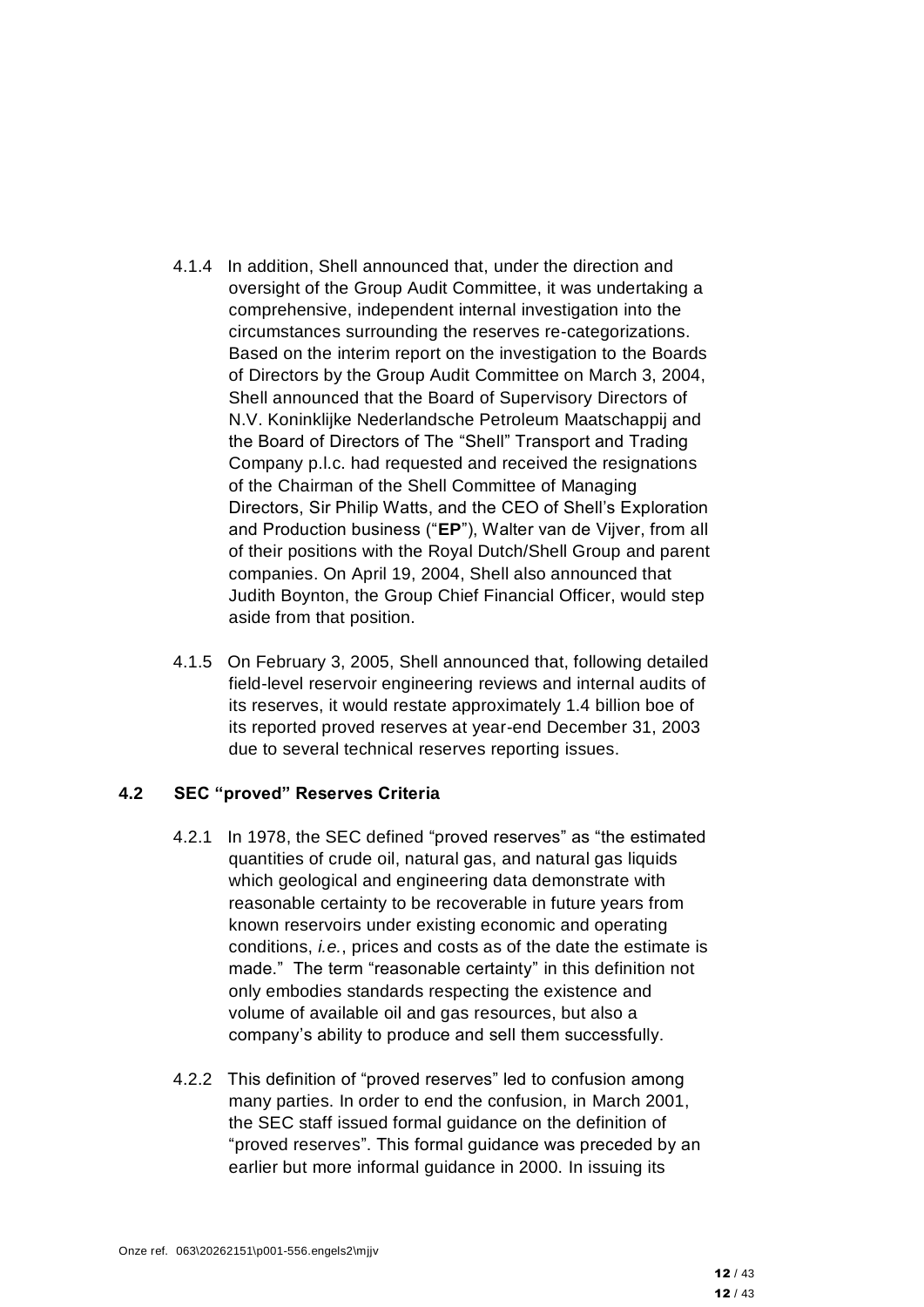"March 2001 guidance", the SEC staff acknowledged that this issue, at least in part, resulted from its observation of problems of consistency and confusion in the reporting of proved reserves in the extractive industries. With the guidance from March 2001, the SEC hoped to address this confusion by providing additional insight into the SEC's interpretation of its proved reserves definition in a number of areas, including:

- emphasizing the conservatism underlying the definition of "proved reserves," highlighting that "[t]he concept of reasonable certainty implies that, as more technical data becomes available, a positive, or upward, revision is much more likely than a negative, or downward, revision";
- observing that "[e]conomic uncertainties such as the lack of a market (e.g. stranded hydrocarbons) . . . can also prevent reserves from being classified as proved";
- advising that, in "developing frontier areas . . . [i]ssuers must demonstrate that there is reasonable certainty that a market exists for the hydrocarbons and that an economic method of extracting, treating and transporting them to market exists or is feasible and is likely to exist in the near future" and that a "commitment by the company to develop the necessary production, treatment and transportation infrastructure is essential to the attribution of proved undeveloped reserves"; and
- with respect to hydrocarbon volumes whose production depends on the extension of government permits or licenses, indicating that automatic renewal of such permits or licenses "cannot be expected . . . unless there is a long and clear track record which supports the conclusion that such approvals and renewals are a matter of course."

#### **4.3 Shell's Reserves Restatements**

4.3.1 Shell's restatements arose from its determinations in 2004 and 2005 that several aspects of its interpretation and application of Rule 4-10 were not strictly in compliance with the rule and the SEC staff's interpretive guidance. In particular, Shell was of the opinion that its restatements involved reserves that did not meet the interpretation of the SEC staff, as these reserves had not been booked in accordance with certain SEC technical provisions, and reserves that did not appropriately take into account the effect of the year-end price of oil and natural gas.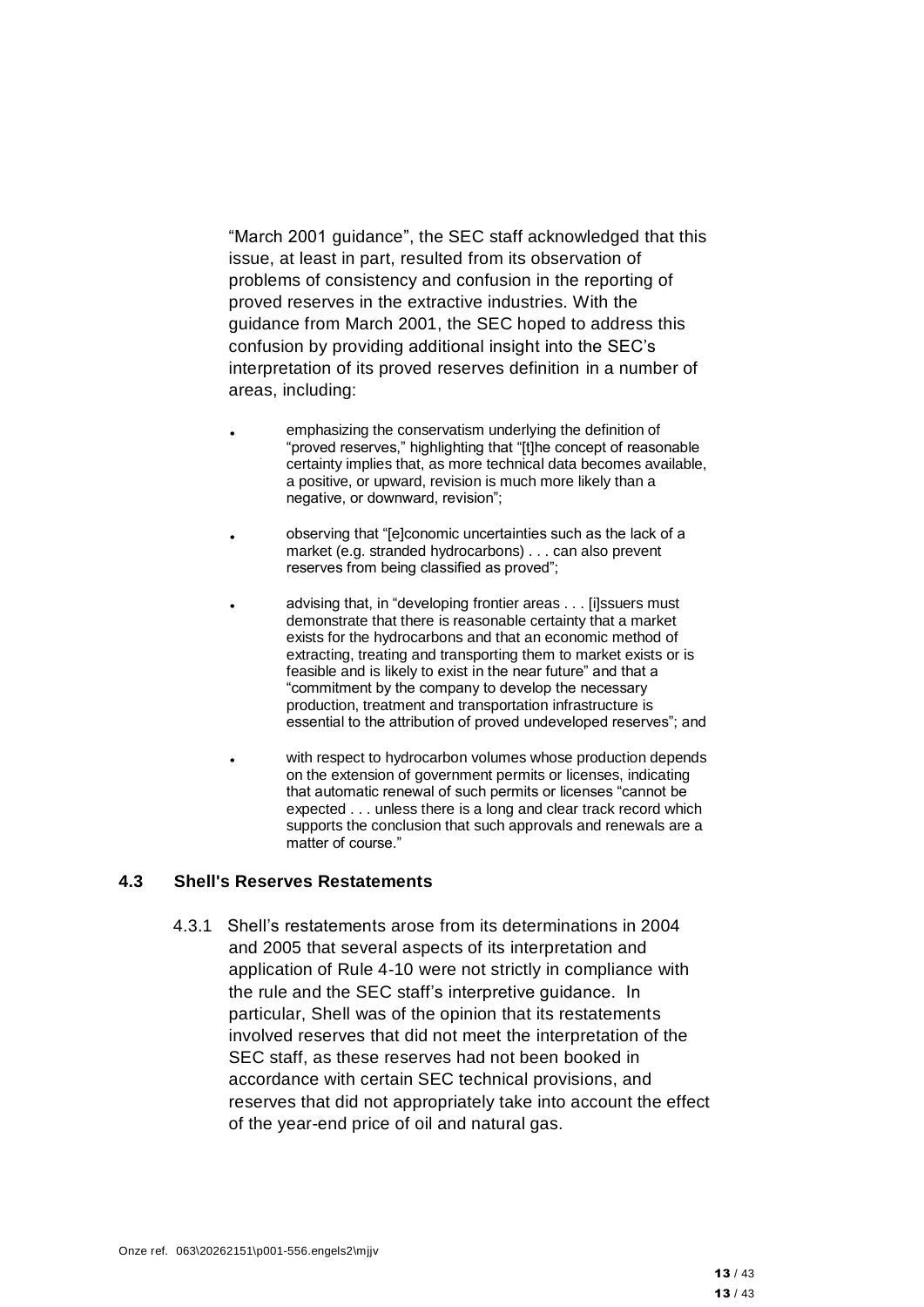- 4.3.2 Shell's restatements primarily related to project maturity issues with proved undeveloped reserves. Proved undeveloped reserves comprised 88%, 91% and 90% of the restated volumes for the years ended December 31, 2002, 2001, and 2000, respectively. With respect to the project maturity issues, Shell announced that it had restated reserves:
	- with respect to projects for which there were insufficient investment decisions to conclude that production was "reasonably certain";
	- with respect to projects for which there was insufficient future market demand at the time the reserves were booked to conclude that it was "reasonably certain" that these volumes would be economically recoverable;
	- with respect to projects for which it was not sufficiently assured at the time the reserves were booked that the government or supervisory authorities would grant approval; and
	- with respect to projects in fields that had been deferred or where there were otherwise indications that the originally estimated reserves would not be "reasonably certain" of being produced.
- 4.3.3 With respect to the technical issues, in its 2003 Annual Report, Shell identified a number of such issues affecting its proved reserves, including the estimation of the lowest known hydrocarbon and the lateral extent of the proved area in fields, and the application of improved recovery techniques absent sufficient evidence of the success of such techniques as described in the SEC staff's March 2001 guidance.
- 4.3.4 Shell also restated reserves to conform to the SEC's rules regarding the use of oil and gas prices on the last day of the year for purposes of calculating reserve entitlements under certain production sharing contracts and other agreements. Shell previously had determined its reserves entitlements under these contracts using the prices it applied in business planning and investment decisions.
- 4.3.5 Finally, the February 2005 restatement announcement identified several additional technical areas, most notably the extrapolation of decline curves and recovery factors from specific well performance data.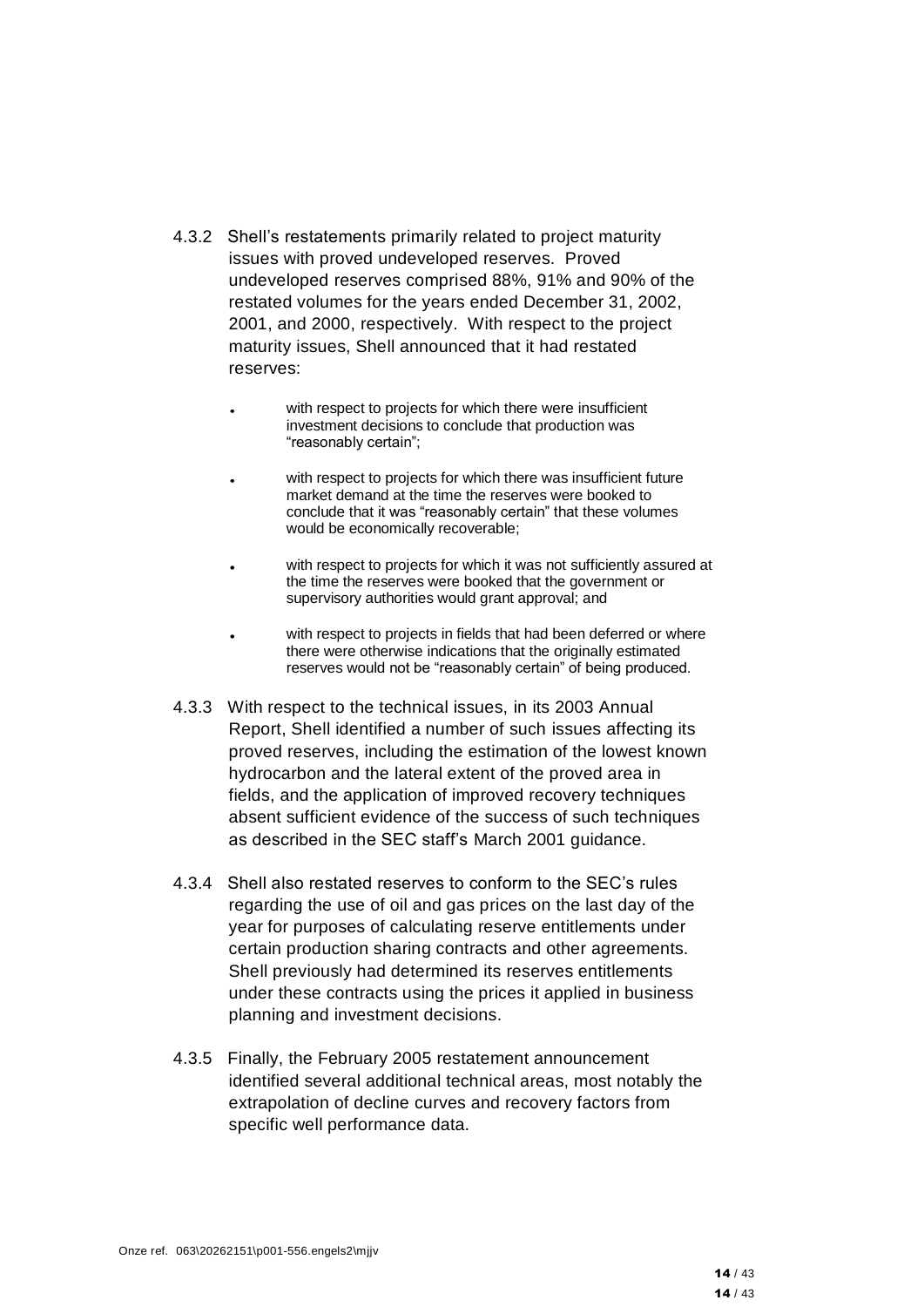#### **4.4 Governmental Proceedings arising out of Re-categorizations**

- 4.4.1 Following the January 9, 2004 statement, government authorities from the SEC, the United States Department of Justice ("**DOJ**"), the United Kingdom Financial Services Authority ("**FSA**") and the Euronext Exchange commenced investigations relating to the circumstances surrounding Shell's reserves re-categorizations. Shell cooperated fully with these investigations by voluntarily providing documents and other information to the government authorities within the scope of these investigations.
- <span id="page-14-0"></span>4.4.2 On August 24, 2004, the FSA and SEC announced final settlements of their investigations with respect to Shell. Based on the terms of the FSA settlement, without admitting or denying the FSA's findings and conclusions, Shell agreed to the entry of a Final Notice by the FSA concluding that Shell breached market abuse provisions of the UK's Financial Services and Markets Act 2000 and the Listing Rules made under it. Shell also paid the FSA a penalty of GBP 17,000,000. As a result of the SEC settlement, Shell consented, also without admitting or denying the SEC's findings or conclusions, to an administrative order finding that Shell violated certain antifraud, reporting, recordkeeping and internal control provisions of the United States securities laws and related SEC rules. Shell also entered into a consent agreement with the SEC and pursuant to this agreement paid \$120,000,000.00 civil penalty and undertook to spend \$5,000,000.00 developing a comprehensive internal compliance program. The SEC shall allocate the amount of \$120,000,000.00 to the Shell shareholders pursuant to the Fair Funds provisions of the Sarbanes-Oxley Act of 2002. At the time they settled with Shell, both the SEC and the FSA announced that their investigations continued with respect to individuals and other entities.
- 4.4.3 On June 29, 2005, the DOJ announced that it would not pursue a potential prosecution of Shell in connection with the reserves re-categorizations. This decision from the DOJ was inspired by Shell's full cooperation with the DOJ, the SEC settlement and SEC's response to the reserves recategorizations, including Shell's self-reporting of the reserves issues to the relevant authorities, and Shell's comprehensive internal investigation.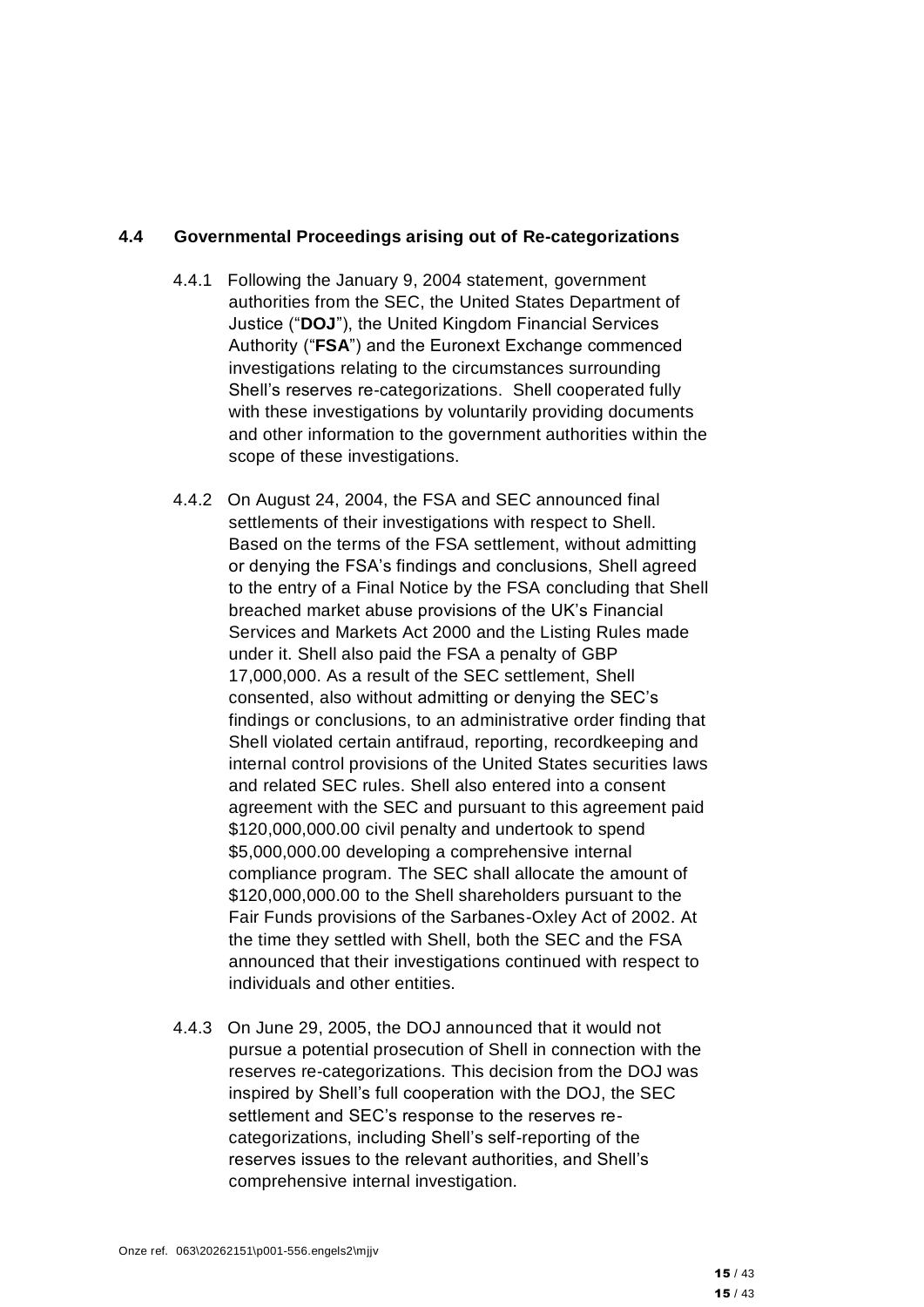- 4.4.4 The SEC and FSA did not pursue any enforcement actions, not only against Shell but also against the individuals associated with Shell. This announcement was made following a hearing before the FSA's Rules Decisions Committee, when Sir Philip Watts and Walter van de Vijver were heard. Likewise, the SEC determined in August 2006 that it would not bring any enforcement actions against current or former Shell executives or employees, including Sir Philip Watts and Walter van de Vijver.
- 4.4.5 On 24 August 2005 Euronext Amsterdam requested the advisory committee referred to in the Euronext Amsterdam Stock Market Regulations to advise on the alleged breach by Royal Dutch Petroleum Company of Article 28h Fondsenreglement and, in case of any breach, on appropriate measures. Royal Dutch Petroleum Company took the position during the proceedings before the advisory committee that there had been no breach of Article 28h Fondsenreglement. By decision of 7 March 2006 the advisory committee declined to rule on Euronext's request, stayed the request for an indefinite period of time and asked Euronext to consider withdrawing the request. Euronext has not taken further action subsequent to this decision.

#### **4.5 Civil proceedings filed in the United States**

4.5.1 Following Shell's January 9, 2004 reserves re-categorization statement and subsequent announcements, fourteen securities class actions were filed in the United States District Court for the District of New Jersey against Shell and a number of individuals associated with Shell. The cases were consolidated before a single US federal judge, and two Pennsylvania public pension funds, The Pennsylvania Public School Employees' Retirement System ("**PSERS**") and the Pennsylvania State Employees' Retirement System ("**SERS**"), were named as Lead Plaintiffs under the terms of the Private Securities Litigation Reform Act of 1995. The Pennsylvania funds filed an amended consolidated complaint, naming as defendants Royal Dutch and Shell Transport, a number of Shell's current and former executive and non-executive directors and its outside auditors, KPMG and PwC. The plaintiffs based their claims on breach of the US federal securities laws. The defendants allegedly violated the

16 / 43 16 / 43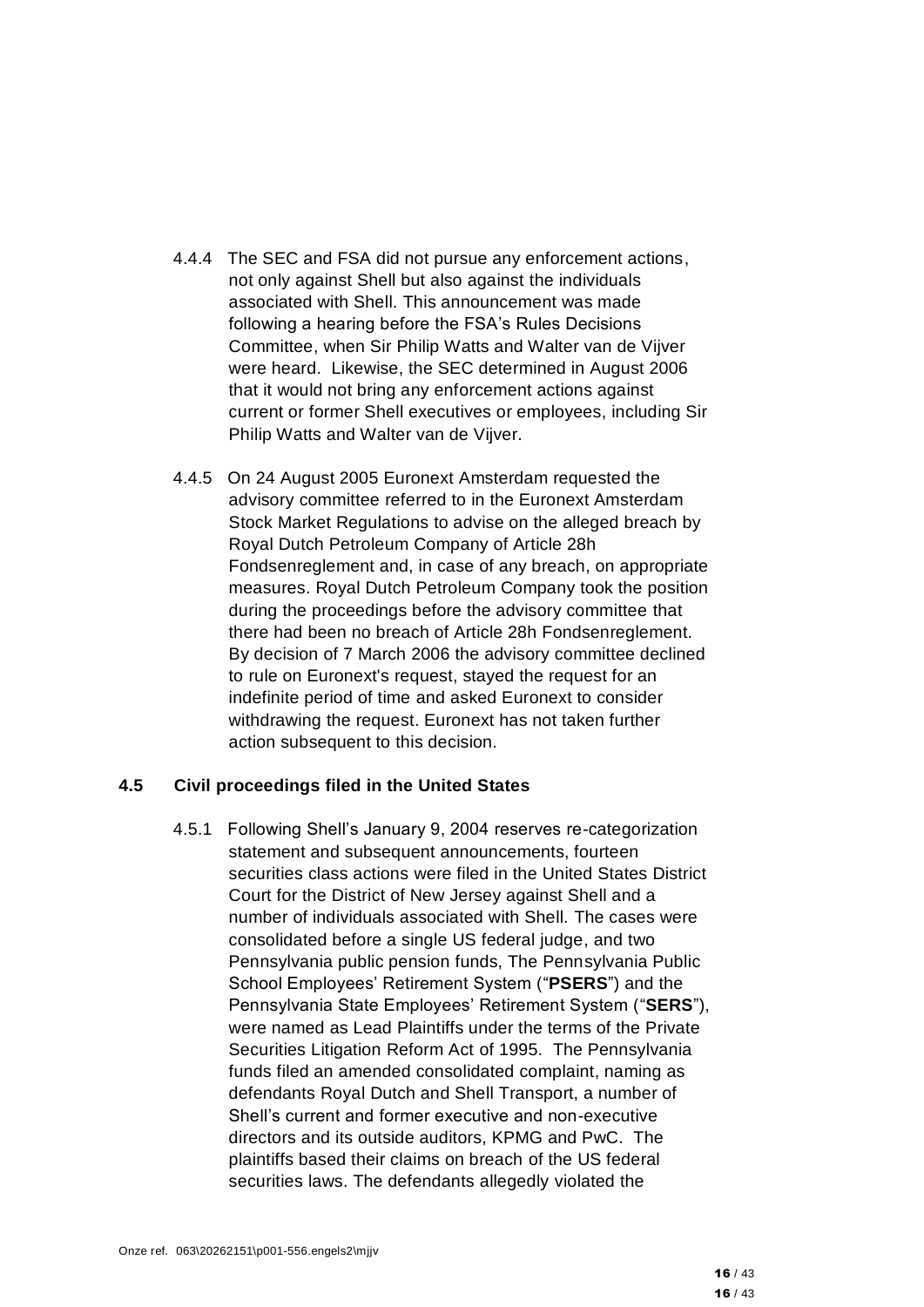antifraud provisions of Section 10(b) of the Securities Exchange Act of 1934 and Rule 10b-5. The claims were filed by a worldwide purported class of shareholders who acquired shares in Royal Dutch and/or Shell Transport over a putative class period from April 8, 1999 through March 18, 2004.

- 4.5.2 In addition to the PSERS and SERS consolidated class action, in January 2006, a number of European-based institutional investors, including ABP, PGGM and DEKA Investment GMBH ("**DEKA**"), also filed two securities actions. The arguments submitted in these actions essentially do not differ from the arguments in the PSERS and SERS consolidated class action, but the arguments of the European institutional investors do purport to plead claims over a longer period extending from April 1999 through February 2006. The U.S. Court ruled that these cases would have to be consolidated in as far as the discovery is involved. The European institutional investors already indicated that when a "class" is certified in the PSERS and SERS consolidated class action, they will opt out of this class. For the rest, the U.S. Court has stayed the cases of the European institutional investors in anticipation of the further proceedings in the PSERS and SERS consolidated class action. As a result of these developments, Shell has not yet responded to the complaints filed in these cases.
- 4.5.3 In the PSERS and SERS class action, Shell and the individual defendants filed two motions to dismiss the class action complaint. The first motion argued that the complaint failed in several respects as a matter of law to state a claim on which plaintiffs could seek relief. The second motion involved the designated court of the class action, namely that the claims of the non-U.S. investors who purchased Shell shares outside the United States were not properly before the Court. The Court granted the first motion in part, dismissing one claim against Shell and dismissing all claims against the current and former non-executive directors and several executive directors. The Court, however, denied the motion involving the claims of non-U.S. purchasers, finding that the plaintiffs had alleged sufficient facts as an initial matter to satisfy their "light burden" of proof on the issue at the pleadings stage of the case.

 $17/43$ 17 / 43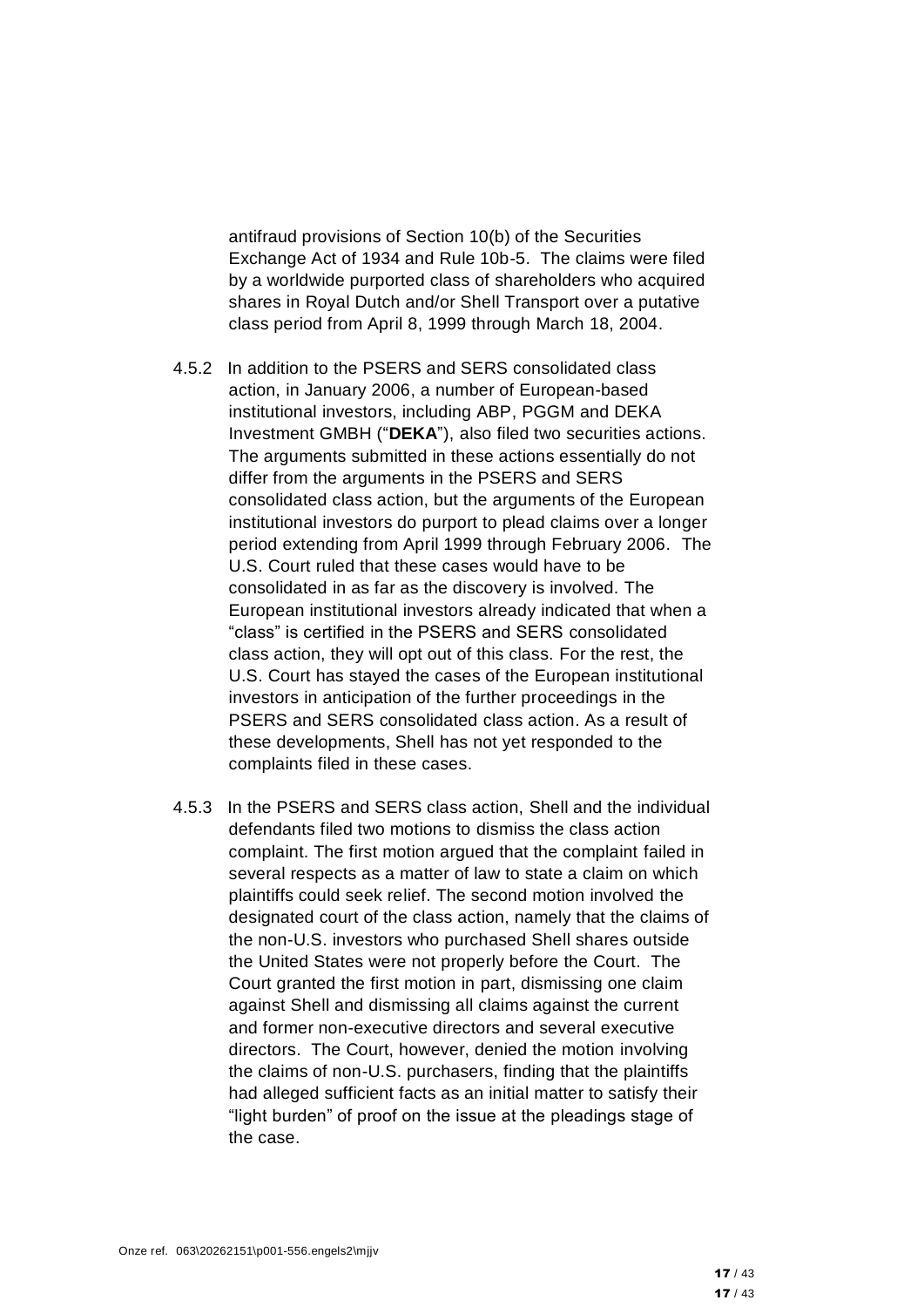- 4.5.4 The parties in the PSERS and SERS consolidated class action have been engaged in fact discovery for almost one year, including the production of documents and depositions of more than fifty fact and expert witnesses. In addition, the parties have identified experts and exchanged expert reports and supporting material relating to (i) damages and economic loss issues; (ii) standards and practices in oil and gas reserve estimation and reporting; and (iii) issues concerning the recognition of judgments by United States courts in judicial systems and proceedings outside the United States.
- 4.5.5 Also in view of the second motion, at the request of Shell, the U.S. Court has scheduled a four-week evidentiary hearing in June 2007 to hear evidence on the jurisdiction issue described above as well as on matters respecting the certification of a plaintiff class under U.S. law and, potentially, motions for summary judgment on specific factual and legal issues. With respect to the claims of non-U.S. investors, the Court has made clear that in order to proceed to the actual, substantive trial, plaintiffs will need to establish that the claims of the non-US investors are properly before the Court by a "preponderance" of evidence. The June 2007 hearing will in no event include a hearing on the underlying liability issues.
- 4.5.6 Currently, with the exception of the proceedings referred to above, there are no other proceedings pending against Shell Petroleum N.V. or against The "Shell" Transport and Trading Company Limited in connection with the re-categorizations of certain oil and gas reserves anywhere in the world. The number of claim letters received by Shell is negligible. The vast majority of the shareholders that resided or were domiciled outside of the United States or that purchased their shares on exchanges outside the United States have not expressed any intent to hold Shell liable. Under Dutch law, the statute of limitations on such claims for compensation expires in the beginning of 2009.

#### **5 Main Terms of the Settlement Agreement**

#### **5.1 Introduction**

5.1.1 After the announcement of the re-categorizations, the price of Shell's shares fell. Shell has determined to offer the Participating Shareholders compensation for the damages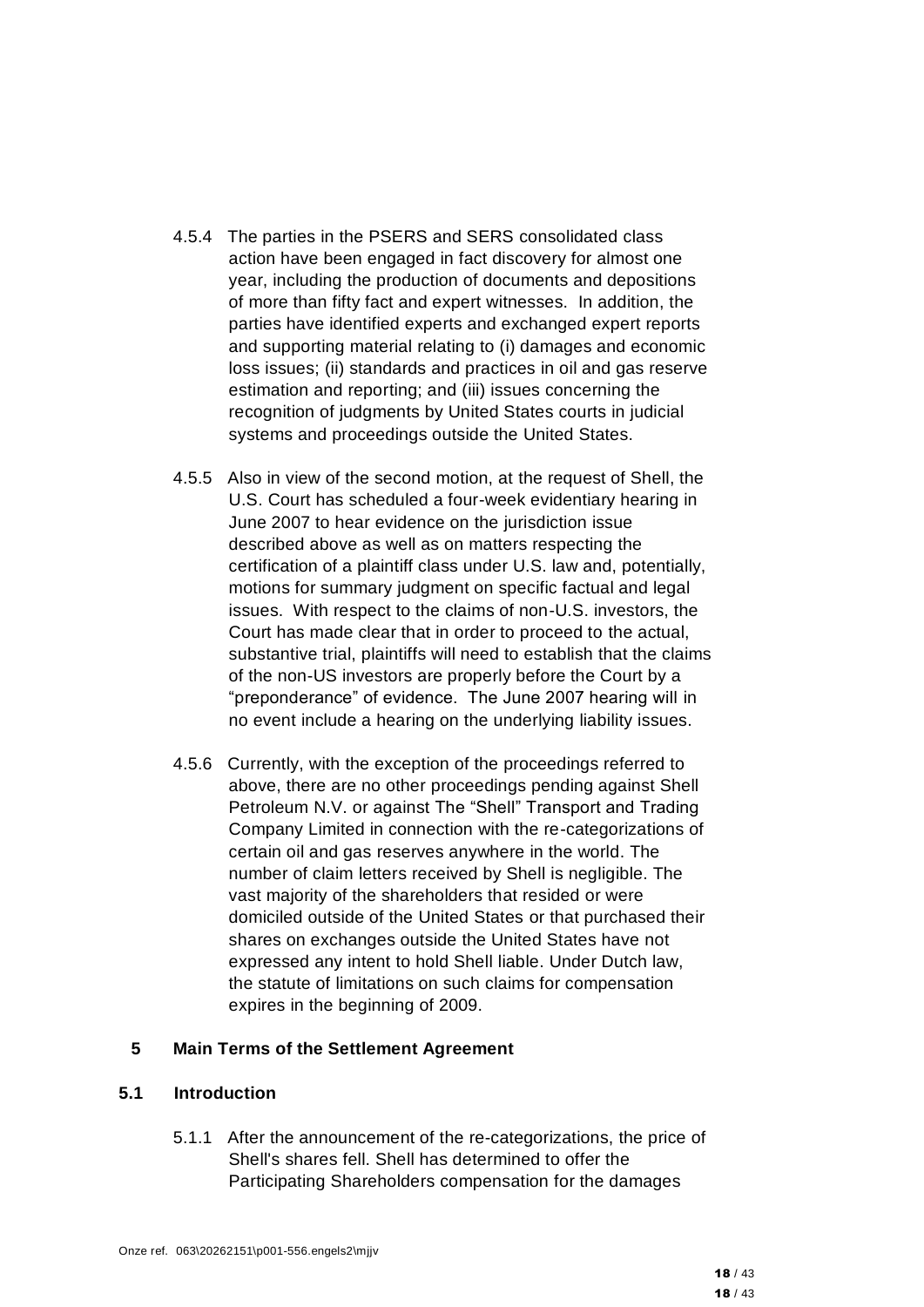the Participating Shareholders allegedly suffered as a result of the price fall. However, Shell does so without admitting (i) that it engaged in any wrongdoing, (ii) that any laws, rules or regulations have been violated or (iii) that shareholders have suffered any damages that qualify for compensation in connection with the re-categorizations. In light of the compensation to be offered, Shell entered into negotiations with the Foundation, associations that represent the interests of individual shareholders and the institutional investors as to the terms. This resulted in the establishment of the Settlement Agreement, and the supplemental agreements (the "**Ancillary Agreements**"), entered into by the Petitioners on April 11, 2007. The Settlement Agreement currently binds only the parties who signed this agreement. The Petitioners would like the agreement to be binding not only for the shareholders who are already a party to this agreement and as a result can claim compensation, but also for other shareholders from the Relevant Period. The Settlement Agreement provides compensation for the Participating Shareholders and settles all current and future claims from the Participating Shareholders.

#### **5.2 Covered shareholders**

- 5.2.1 The Settlement Agreement applies to so-called Participating Shareholders. Participating Shareholders are the shareholders who resided or were domiciled outside of the United States during the Relevant Period and purchased shares of N.V. Koninklijke Nederlandsche Petroleum Maatschappij and/or The "Shell" Transport and Trading Company p.l.c. on the Amsterdam Stock Exchange, Euronext, the London Stock Exchange or the stock exchanges in Austria, Belgium, France, Germany, Luxembourg and Switzerland.
- 5.2.2 According to the definition of Participating Shareholders, the Settlement Agreement does not involve shareholders who resided or were domiciled in the United States or who had purchased N.V. Koninklijke Nederlandsche Petroleum Maatschappij or The "Shell" Transport and Trading Company p.l.c. shares or ADRs on the New York Stock Exchange. Shell will offer these shareholders at the same time these proceedings are filed an agreement with similar terms as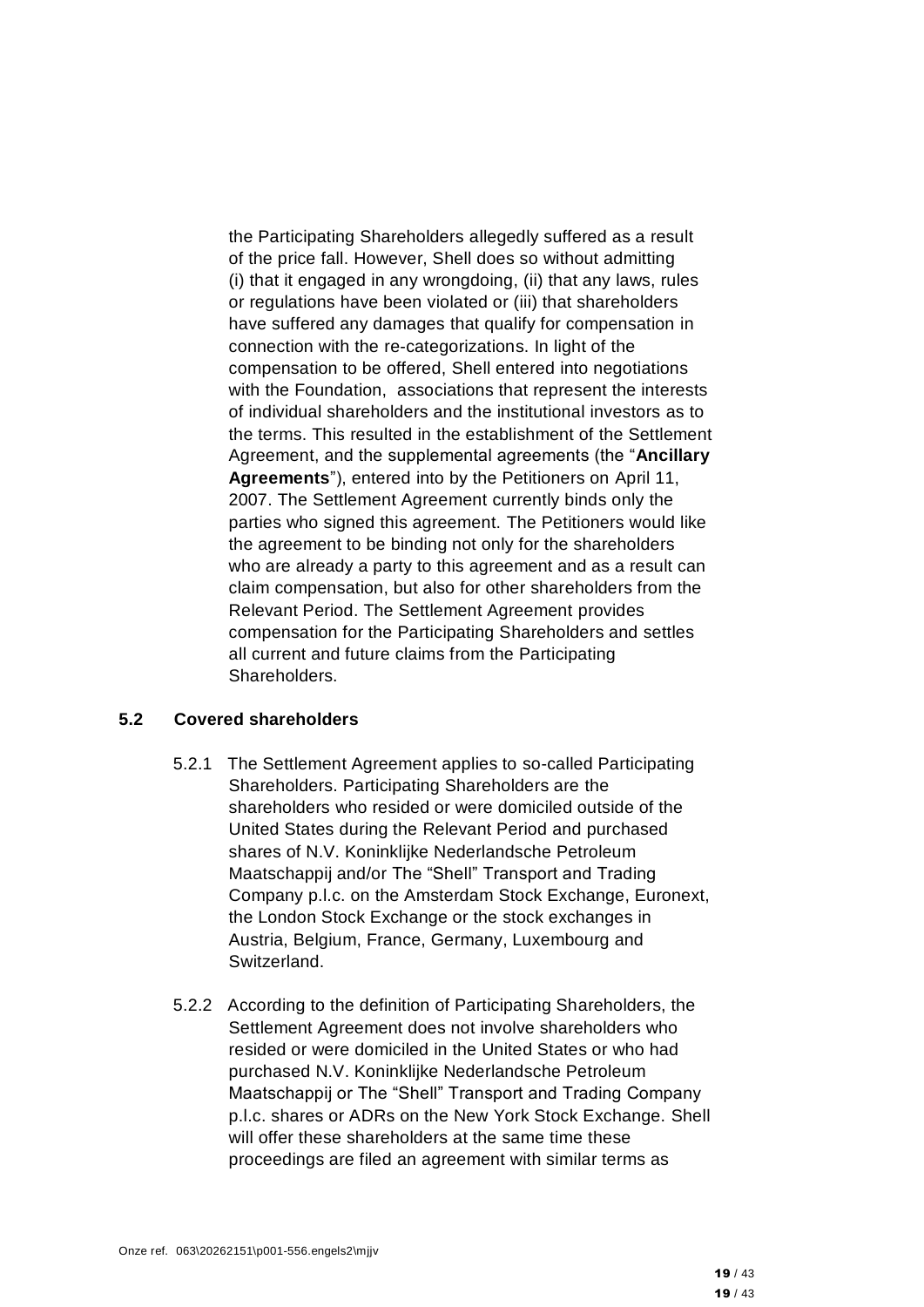those of the Settlement Agreement, after obtaining approval from a U.S. Court.

- 5.2.3 Many of the Participating Shareholders hold bearer shares. As a result, it is impossible to know precisely how many Participating Shareholders there are or to know their identity. However, the Petitioners estimate that more than 500,000 shareholders will meet the definition of a Participating Shareholder. The nature of the shares becomes even more taxing where the personal data of the shareholders are involved. Tracing these data for all Participating Shareholders is impossible. Soon after filing this petition, the Petitioners will submit to the Court of Appeals a list of possible Participating Shareholders and their address data; however, this list will be far from complete. However, the fact that the Petitioners by no means know the names of all Participating Shareholders does not stand in the way of the Petitioners being confident that they will be able to reach the Participating Shareholders with a large-scale announcement campaign. The experiences with the unification in 2005, as described in Section 2.1, show that this is very possible.
- 5.2.4 At the time of the unification in 2005, Royal Dutch Shell p.l.c. managed to make its public offer for the shares in N.V. Koninklijke Nederlandsche Petroleum Maatschappij known in such a way that more than 98% of the shares were tendered in response to the public offer. The announcement campaign conducted at that time currently can be conducted in a similar way. Moreover, Shell naturally has experience in calling its shareholders to general meetings of shareholders. Also in light of this experience, the Petitioners firmly believe that they will be able to reach the vast majority of the Participating Shareholders. After they have filed this petition, the Petitioners will be able to provide the Court of Appeals insight into their announcement plan.

#### **5.3 Total Settlement Payment**

5.3.1 The Settlement Agreement provides for a number of payments. First of all, Shell undertakes to pay the settlement amount (the "**Settlement Amount**"). In addition, an amount will be paid for the purpose of guaranteeing every Participating Shareholder a minimum amount in compensation (the "**Shareholders' Payment**").Furthermore, there is an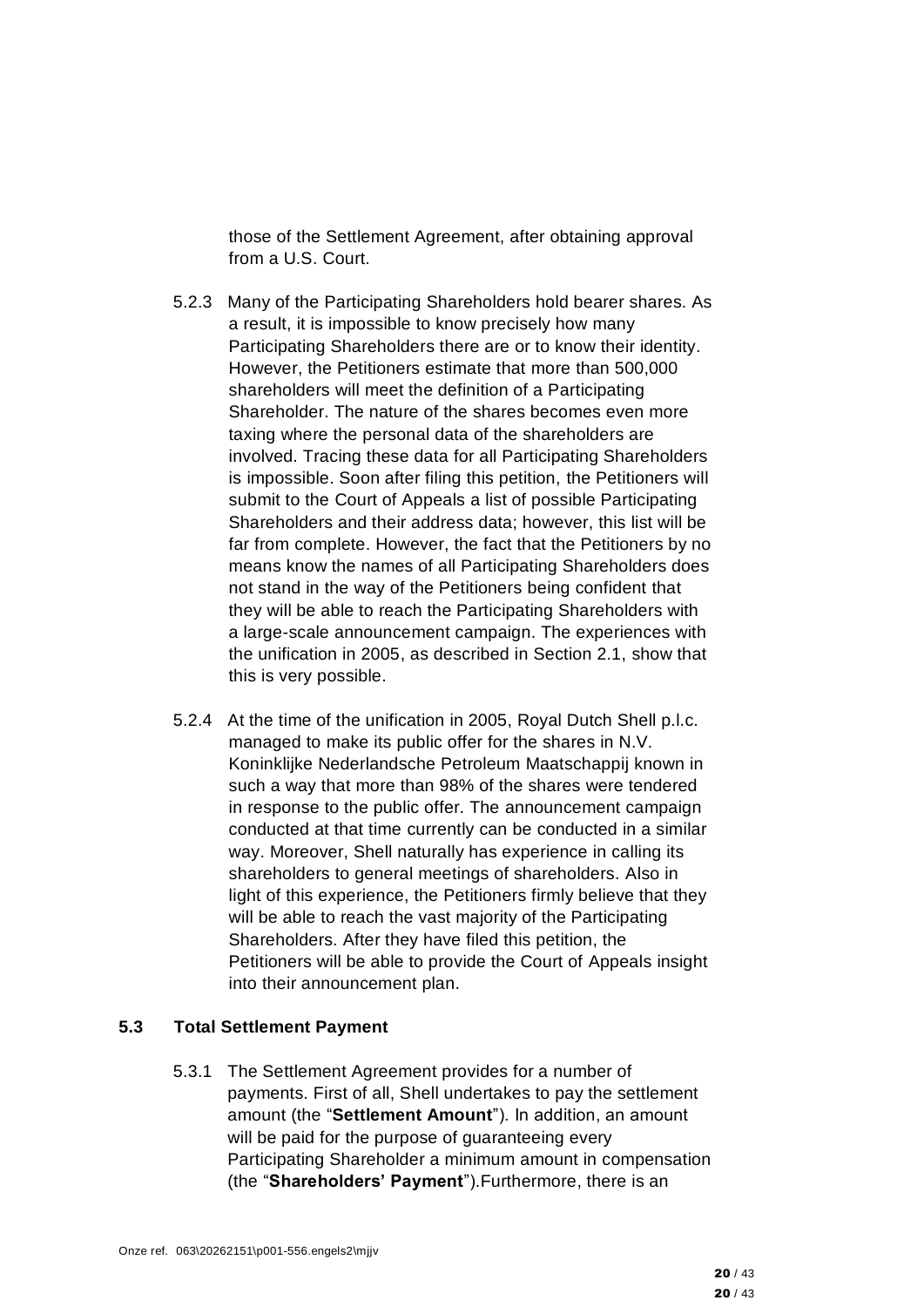additional payment (the "**Settlement Amount Addition and Auditors' Settlement Amount**") and the SEC Amount (the "**SEC Amount**"). The different payments will be explained below.

- <span id="page-20-0"></span>5.3.2 If the Settlement Agreement is declared binding, Shell will pay \$340,100,000 by way of Settlement Amount. Following a binding declaration Shell will pay this money into an escrow account jointly controlled by Shell and the Foundation within twenty days. The money will remain in the escrow account until the Settlement Agreement can no longer be terminated (Section I, A, p. 6 of the Settlement Agreement).
- 5.3.3 If the Settlement Agreement is declared binding (and has not been terminated), Shell will also provide \$12,500,000 in settlement relief in addition to the amount of \$340,100,000. Shell will also pay this amount into an escrow account within twenty days after the binding declaration ordered by the Court of Appeals. However, this amount will not be divided in the manner provided in the Settlement Distribution Plan as described in Section 5.4. This amount will be equally distributed among all Participating Shareholders who timely claimed part of the Settlement Amount. This means that every Participating Shareholder, irrespective of the number of shares he/it held in the Relevant Period, can claim an equal portion of this additional amount (Section II, D, p. 17 of the Settlement Agreement). Accordingly, the effect of this additional amount is that every Participating Shareholder will receive a specific minimum amount in compensation.
- 5.3.4 The Settlement Agreement also provides that if Shell settles with US Shareholders on terms more favorable than those contained in the Settlement Agreement, it will under certain circumstances (as more fully set out in the Settlement Agreement), provide additional settlement relief to Participating Shareholders (Settlement Amount Addition and Auditors' Settlement Amount) (Section I, B, pp. 6-8 of the Settlement Agreement).
- 5.3.5 Finally, the Settlement Agreement provides that Shell will use its reasonable best efforts to persuade the SEC to permit the \$120,000,000 that Shell paid pursuant to the consent agreement described in Section [4.4.2](#page-14-0) above to be distributed at the same time as the settlement relief provided by the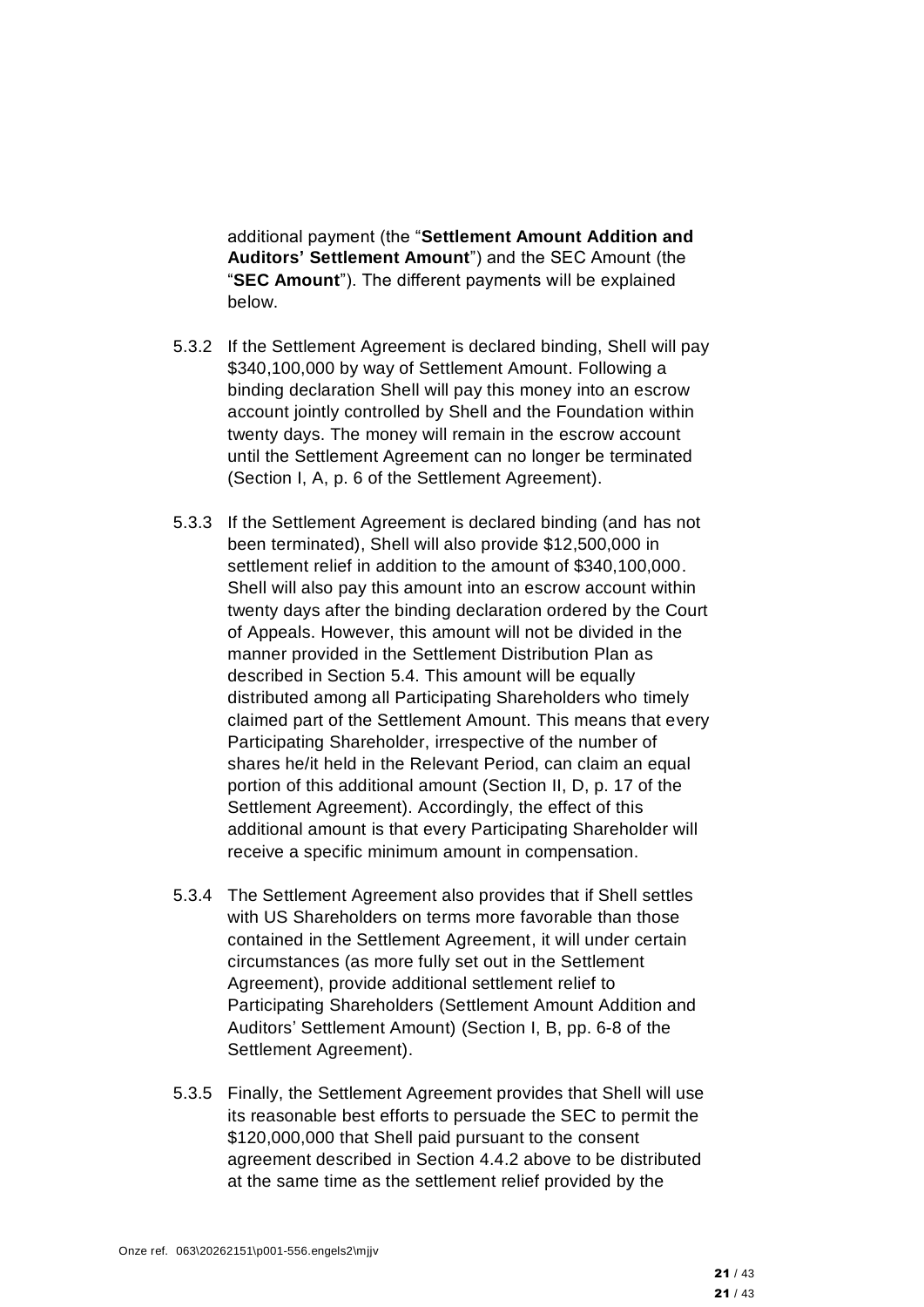Settlement Agreement is distributed. Under the Ancillary Agreement executed by the Petitioners in connection with the Settlement Agreement (the "**Ancillary Agreement**"; **Exhibit A** to the Settlement Agreement), this money can then be distributed consistent with the Settlement Distribution Plan (Section I, H, pp. 11-12 of the Settlement Agreement).

5.3.6 The SEC staff has meanwhile informed Shell that they will recommend in conformance with Shell's wish that the SEC makes the amount of \$120,000,000 available to **all** shareholders in question of N.V. Koninklijke Nederlandsche Petroleum Maatschappij and The "Shell" Transport and Trading Company p.l.c. on equal terms, irrespective of where these shares were purchased and irrespective of where these shareholders are domiciled or established. The SEC staff's letter dated March 30, 2007 is submitted as (**Exhibit 6**).

#### **5.4 Settlement Distribution Plan**

- 5.4.1 Assuming that the Settlement Agreement will not be terminated in conformance with its terms, the compensation will be distributed based on the claim forms submitted by Participating Shareholders. The amount of the compensation is determined by a distribution plan (the "**Settlement Distribution Plan**").The Settlement Distribution Plan is attached as **Annex C** to the Settlement Agreement.
- 5.4.2 The Settlement Distribution Plan allocates settlement relief to Participating Shareholders taking into account the relative strength of claims. The Settlement Distribution Plan has been reviewed by the Board of Directors of the Foundation, who believe it to be a fair allocation of the settlement proceeds.
- 5.4.3 The Settlement Distribution Plan determines how much every Participating Shareholder will receive from the Royal Dutch Shell Group Settlement Fund (the "**Settlement Fund**"). The claim from a Participating Shareholder in the Settlement Fund is called a recognized claim (the "**Recognized Claim**"). The amount of a Recognized Claim is determined as follows: (i) for very share bought during the Relevant Period but sold before January 9, 2004, or for every share bought during the Relevant Period for a purchase price of less than the "90 Day Lookback Price" (defined in the Settlement Distribution Plan as the average price during the 90 days after March 18, 2004,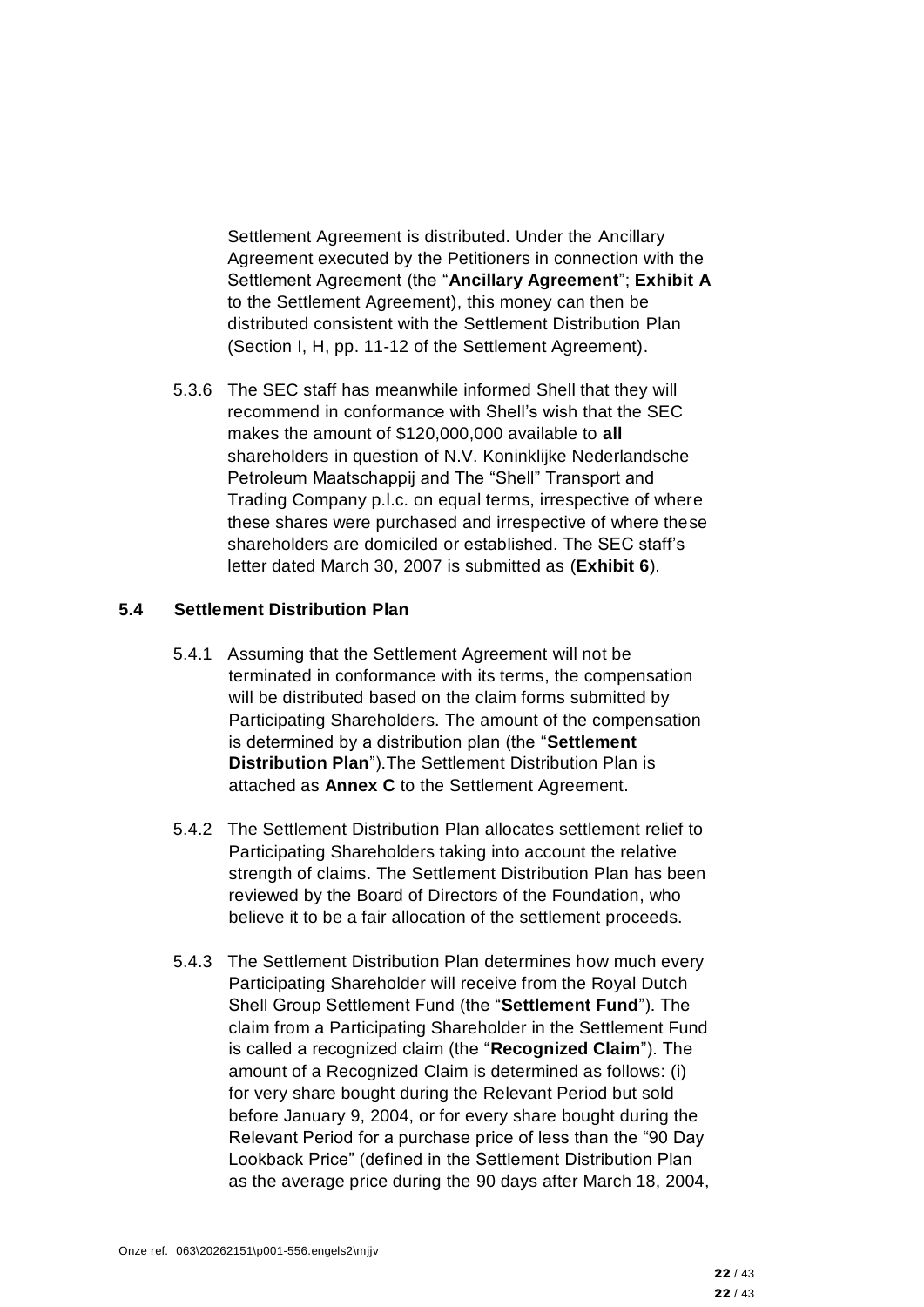which means GBP 3.86 for The "Shell" Transport and Trading Company, p.l.c. and EUR 40.63 for N.V. Koninklijke Nederlandsche Petroleum Maatschappij), the Recognized Claim will be EUR 0.05 for every share in N.V. Koninklijke Nederlandsche Petroleum Maatschappij and EUR 0.01 for every share in The "Shell" Transport and Trading Company, p.l.c.; (ii) for every share bought during the Relevant Period but sold between January 9, 2004 and March 18, 2004, the Recognized Claim is the artificial inflation (as explained in the annex to the Settlement Distribution Plan) on the date of purchase less the artificial inflation on the date of sale; (iii) for every share bought during the Relevant Period but held on or after March 18, 2004, the Recognized Claim per share will be the artificial inflation on the date of purchase.

5.4.4 Once all claims filed in time and the total amount of the Recognized Claims have been established, every Participating Shareholder will receive the compensation. This compensation is based on the one hand on the percentage of the total Recognized Claims represented by the Recognized Claim in question and, on the other hand, the amount of the Settlement Fund. Thus, if a certain Recognized Claim represents 0.01% of the total Recognized Claims, the Participating Shareholder in question will receive compensation of 0.01% of the Settlement Fund.

#### **5.5 End of Claim to Payment**

5.5.1 A Participating Shareholder's right to payment will, consistent with 7:907 paragraph 6 DCC, lapse one year after the date on which it is known to the Participating Shareholder in question that the compensation is due and payable (Section II, C, 6, p. 17 of the Settlement Agreement).

#### **5.6 Forfeiture of Right to Damages**

5.6.1 All shareholders within the definition of Participating Shareholder who do not submit an intention not to be bound by the binding declaration will be bound by it. In addition, in conformance with the Settlement Agreement, the right to damages as to Shell and all of its related companies and as to all of their past and present directors, officers, employees, members, partners, principals, agents, attorneys, advisors, representatives, auditors (including internal, external and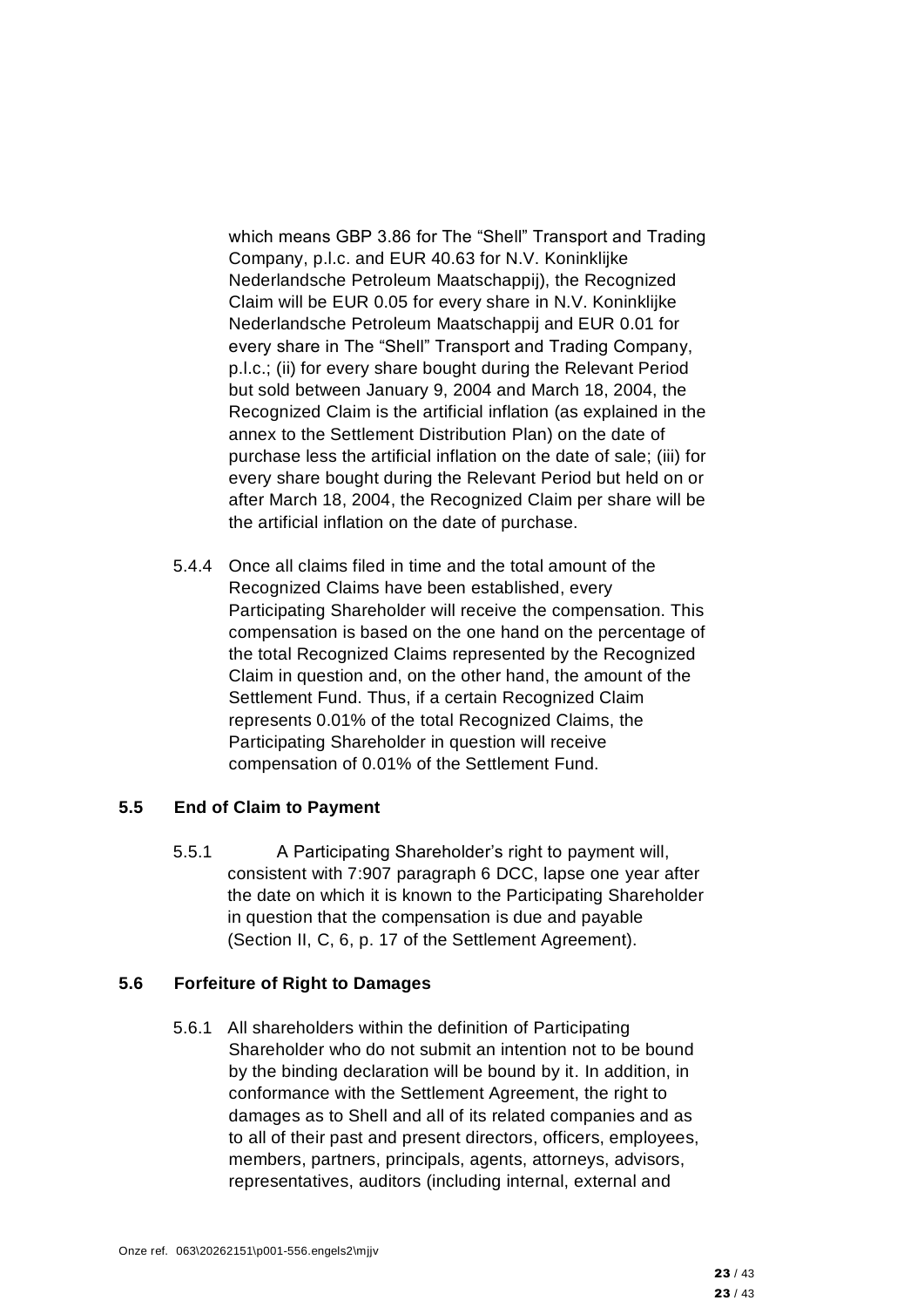independent auditors), accountants, consultants, service providers and insurance carriers and, as to persons who are released, their respective estates, heirs, executors, agents, attorneys, accountants, trusts, trustees, administrators and assigns regarding the re-categorizations of reserves will be forfeited. The Participating Shareholders will waive each and every known and unknown claim that arises from or relates to Shell's reserves re-categorizations.

### **5.7 Termination Rights**

- 5.7.1 Article 7:908 paragraph 4 DCC provides parties with the opportunity to terminate the agreement after it has been declared binding on the grounds that the declaration affects too few persons. Consistent with this provision, the parties have agreed that Shell, in this context to be read as Petitioners 1 and 2 collectively, will be entitled to terminate the Settlement Agreement within six months after it has been declared binding, if one of the following situations occurs (Section XI, F, pp. 35-36 of the Settlement Agreement).
- 5.7.2 First, Shell shall have this right if the United States District Court for the District of New Jersey, in the class action referred to in Section 4.5.1, certifies a class that does not include Participating Shareholders and the certification order (or other order determining that there is no jurisdiction over such shareholders) has become final, and if a group of Participating Shareholders who, in the aggregate, would have received an amount equal to or greater than 5% of the \$340,100,000 Settlement Amount timely announced in writing their intention not to be bound by the binding declaration.
- 5.7.3 If there is no final certification order in the United States class action or there is a final certification order that encompasses Participating Shareholders, then Shell will be able to terminate the agreement if persons or entities who, in the aggregate, would have received an amount equal to or greater than 0.5% of the \$340,100,000 Settlement Amount, submit timely written notifications of their intention not to be bound by the binding declaration. In this case, it is extremely uncertain to Shell whether the binding declaration will have actual consequences for Participating Shareholders, since it is not ruled out in this case, contrary to the case mentioned in Section 5.7.2, that the Participating Shareholders despite the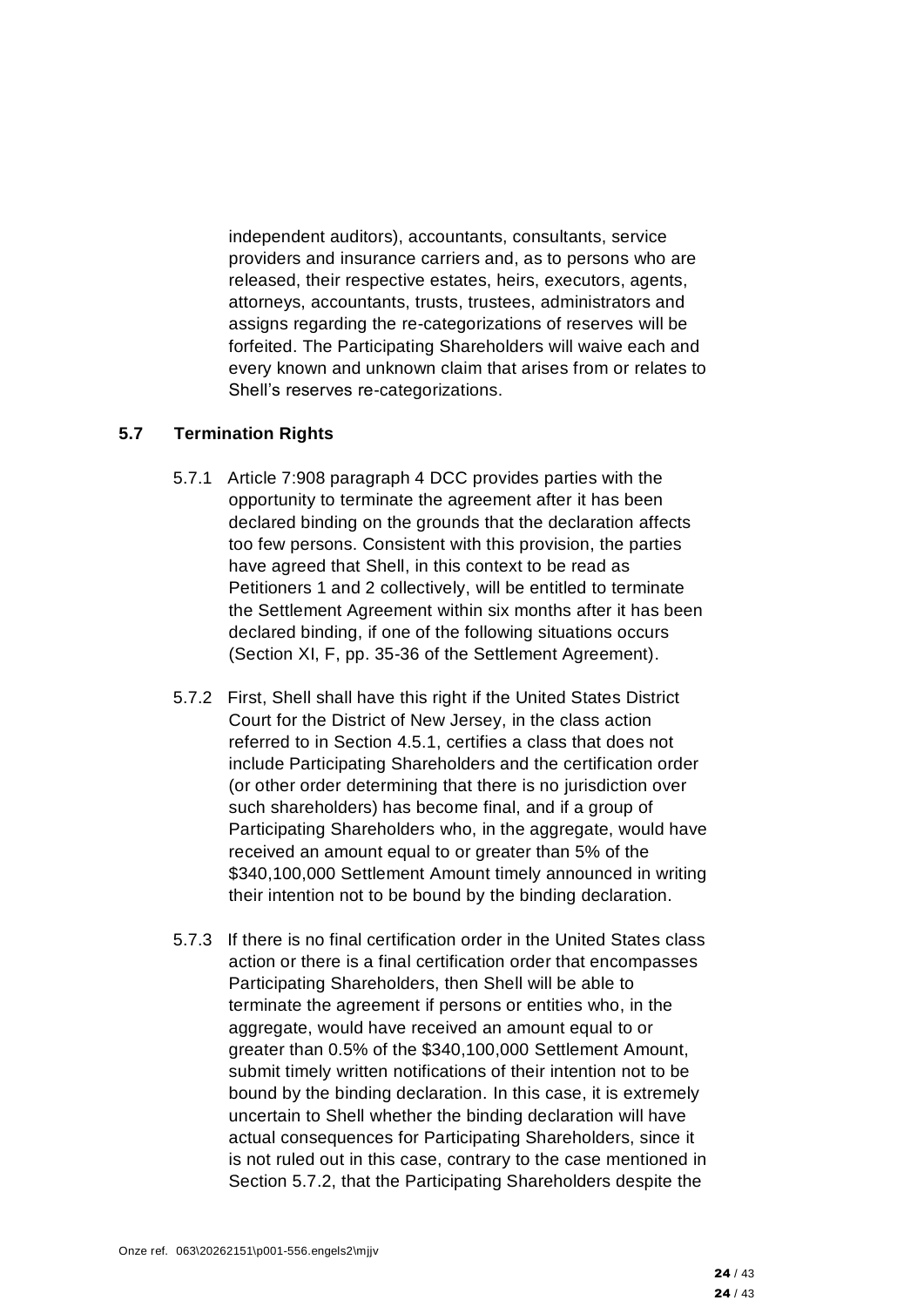binding declaration will nevertheless claim compensation through the class action, as a result of which the total compensation to be paid by Shell to Participating Shareholders will not be limited to the compensation set out in the Settlement Agreement and declared binding.

5.7.4 In either case, Shell must exercise this right to terminate within six months of the deadline for submitting notifications of intentions not to be bound by the binding declaration.

#### **6 Implementation of the Settlement Agreement**

#### **6.1 Information Available to Shareholders**

6.1.1 As set out in the Settlement Agreement, the Petitioners propose that the Claims Administrator will establish and maintain a website on which it will post the Announcement and Summons, the Summary Announcement, the Participating Shareholders' Notice, the Settlement Agreement, other settlement-related documents and information regarding the settlement (Section V, A, pp. 28-29 of the Settlement Agreement). In addition, the Petitioners propose that the Claims Administrator will (i) open an e-mail address, and (ii) establish a telephone bank designed to allow Participating Shareholders to make toll-free calls (including telephone operators able to speak English and Dutch).

#### **6.2 Surety**

- 6.2.1 As discussed above at Section [5.3.2,](#page-20-0) if the Settlement Agreement is declared binding, Shell will, within twenty days of the declaration, wire transfer the Settlement Amount into an escrow account that will be under the joint control of Shell and the Foundation. A copy of the draft Escrow Agreement is attached as **Exhibit E** to the Settlement Agreement. Petitioners 1 and 2 are companies within the Royal Dutch Shell Group, which are moreover very creditworthy.
- 6.2.2 The escrow account bears interest. The interest earned on the Settlement Amount while it is in the escrow account will accrue to the benefit of Participating Shareholders.
- 6.2.3 The Settlement Agreement stipulates that once all termination rights under the Settlement Agreement have expired (and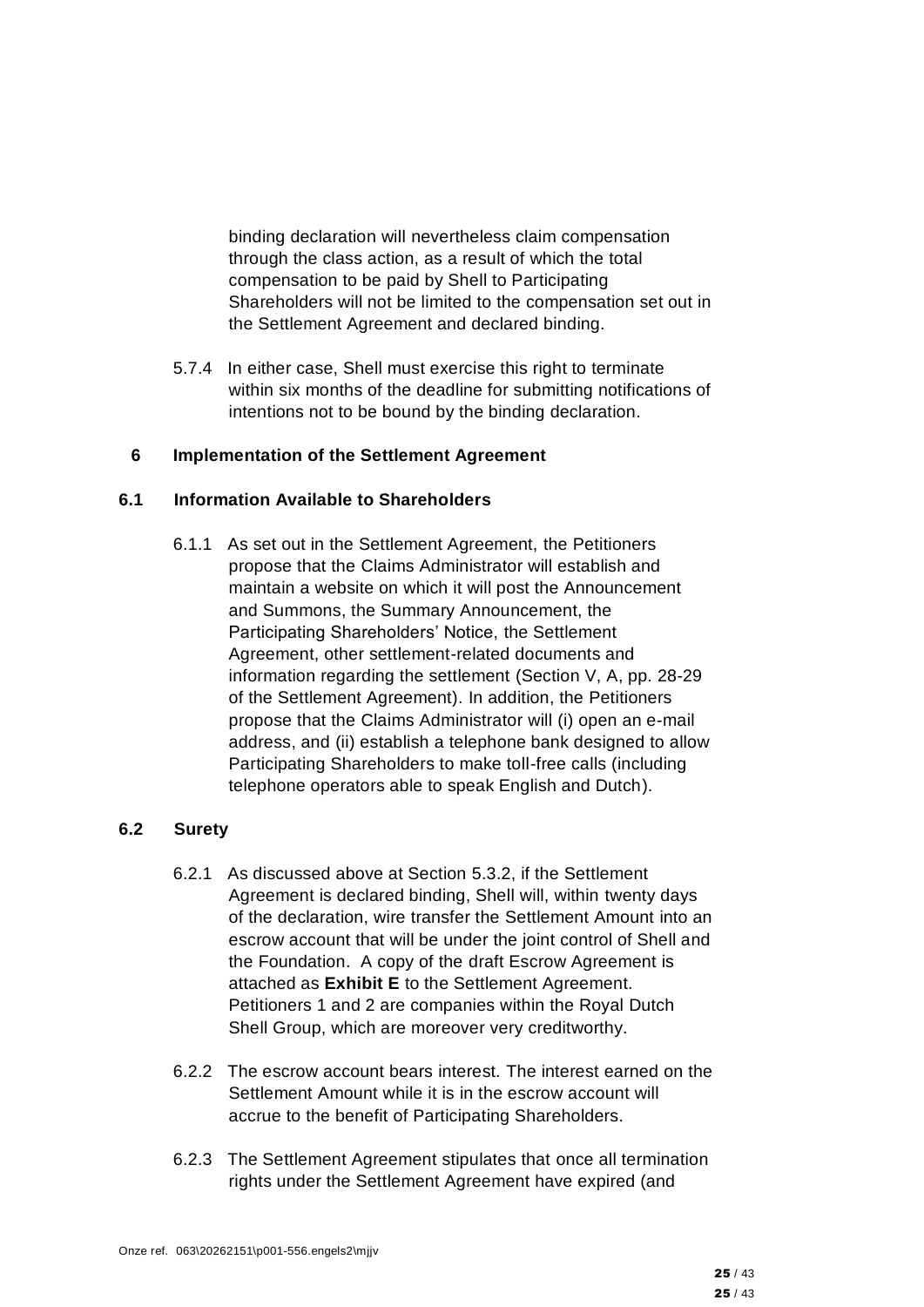assuming that the Settlement Agreement is not terminated), the monies in the escrow account will be transferred to an account under the control of the Foundation (Section I, A, p. 6).

### **6.3 Handling of the claims**

- 6.3.1 Participating Shareholders will be required to submit a claim form to the Claims Administrator in time, namely within the term as mentioned in Article 7:907 (7) of the Civil Code, in order to obtain payment. This form will be provided to Participating Shareholders together with the announcement of the general binding declaration.
- 6.3.2 Each claim for settlement relief submitted by a Participating Shareholder will be assessed by the Claims Administrator. The Claims Administrator will act as an independent reviewer and at the instructions of the Foundation will ensure that for each Participating Shareholder who submits a claim form the payment that this Participating Shareholder can claim pursuant to the Settlement Distribution Plan is determined (Section II, C, 5, p. 16 of the Settlement Agreement).

# **6.4 Dispute settlement**

6.4.1 The Settlement Agreement also provides for a dispute committee (the "**Dispute Committee**"). This committee has three members: one member will be appointed jointly by Petitioners 1 and 2, one member by the Foundation and one member will be appointed jointly by the two members appointed in the manner described above. The members of the Dispute Committee are impartial and independent of the Petitioners and of the participants in the Foundation. If a Participating Shareholder disagrees with the decision made by the Claims Administrator respecting his, her or its claim, the Participating Shareholder may submit the disputed claim to the District Court in Amsterdam or the Dispute Committee (Section II, C, 5, pp. 16-17 of the Settlement Agreement).

# **6.5 Costs associated with implementing the settlement**

6.5.1 Shell will pay all costs of implementing the Settlement Agreement, including, for example, the costs for providing all notices required by the WCAM, and calculating and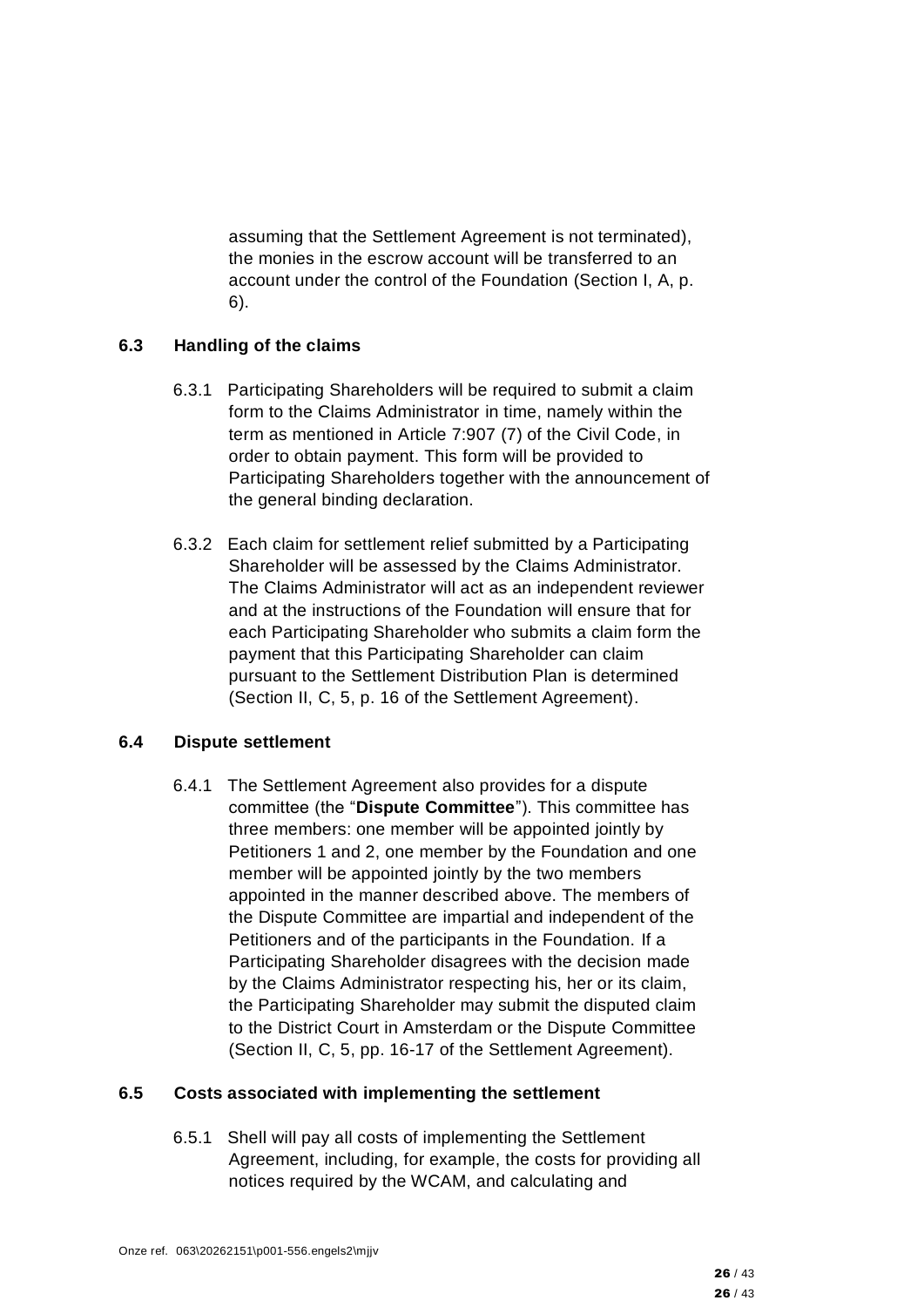distributing settlement relief to Participating Shareholders. Shell will also pay all reasonable out-of-pocket expenses incurred by the Foundation in connection with implementing the Settlement Agreement (Sections I, E and I, G, pp. 9-10 of the Settlement Agreement).

- 6.5.2 In addition, Shell will pay \$ 6,250,000 to the VEB, which amount the VEB will use (in conjunction with other European shareholder organizations also representing the interests of private shareholders, amongst others) to announce and propagate the Settlement Agreement and, in as far as necessary, to assist individual shareholders in submitting claim forms in order to reach as many private Participating Shareholders as possible and give them the opportunity to make use of the Settlement Agreement.
- 6.5.3 Finally, as set out in the Ancillary Agreement, Shell will pay \$47,000,000 in attorneys' fees and expense to the Foundation's counsel.
- 6.5.4 No costs associated with implementing the Settlement Agreement – other than any taxes due on the different payments – will be paid out of the different payments.

#### **7 Procedural Issues**

#### **7.1 Announcement of Settlement Agreement and Petition**

7.1.1 Consistent with the terms of the Settlement Agreement, the WCAM and as prescribed by the Court, the Petitioners will announce the execution of the Settlement Agreement and their request to declare the Settlement Agreement binding. The Petitioners request that the Court determine that this announcement should be distributed by mailing an individual announcement (the "**Announcement and Summons**") to all potential Participating Shareholders for whom the Petitioners have an address and by publishing a summary announcement (the "**Summary Announcement**") in daily newspapers. In order to reach as many Participating Shareholders as possible, the Petitioners will also post the Announcement and Summons on Shell's, the Claims Administrator's, the Foundation's and the VEB's websites. A proposed Announcement and Summons and a proposed Summary

27 / 43 27 / 43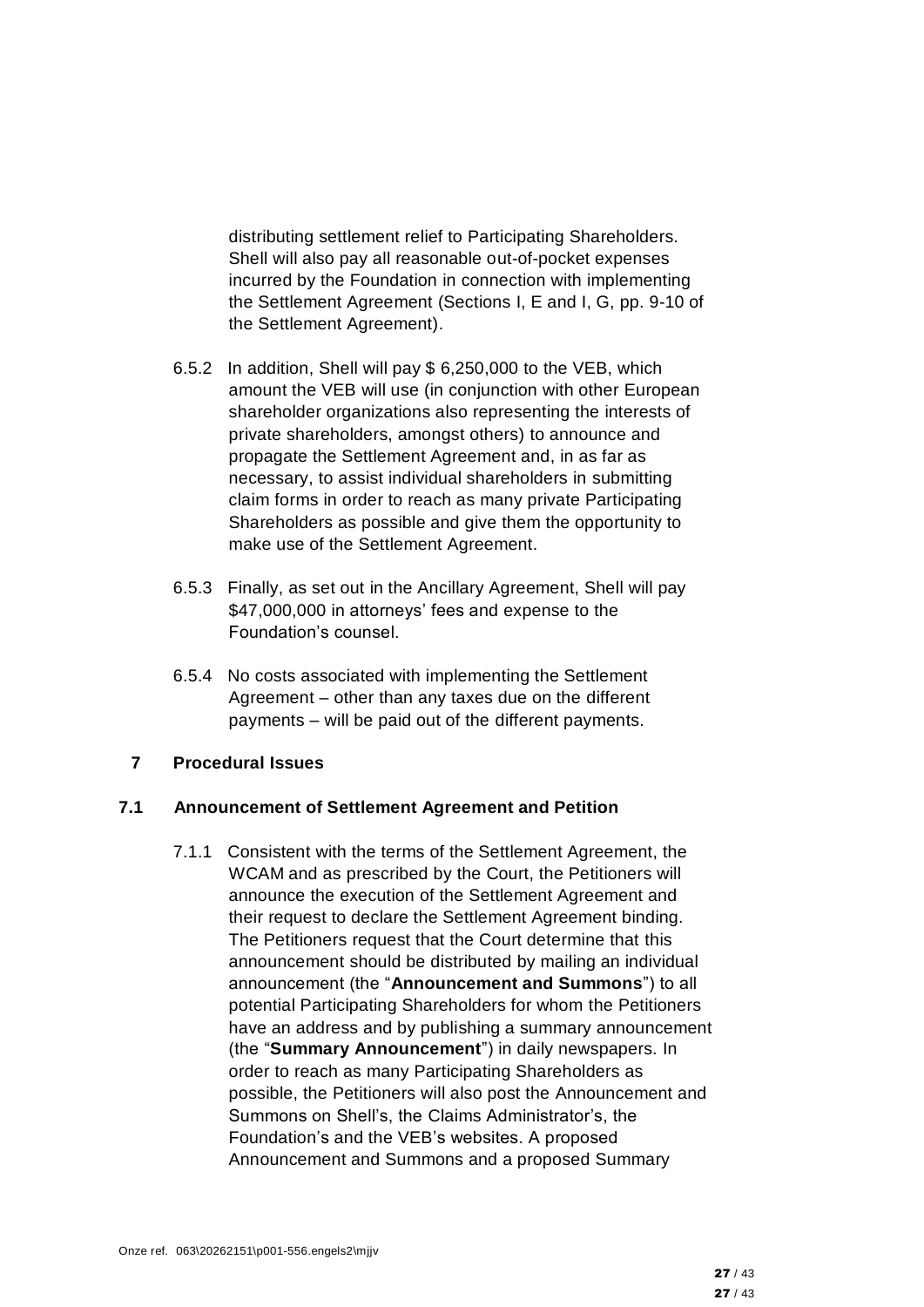Announcement will be sent to the Court as soon as possible after this petition has been filed.

- 7.1.2 The Announcement and Summons and Summary Announcement will include, among other things, the following information (i) a description of the persons and entities eligible to be Participating Shareholders, (ii) the date on which the Court will hear argument as to whether it should declare the Settlement Agreement to be binding, (iii) how potential Participating Shareholders may obtain access to settlementrelated documents and (iv) how potential Participating Shareholders and any foundations and associations as referred to in Article 1014 DCPR may submit a defense.
- 7.1.3 The Summary Announcement will include, among other things, a summary of the Settlement Agreement and information regarding how potential Participating Shareholders may obtain additional information. The Summary Announcement will be provided in the language that is consistent with the language of the newspaper in which it is published.
- 7.1.4 The Petitioners are fully aware of the size of the group of Participating Shareholders (estimated to be in excess of 500,000 shareholders). Moreover, this group is spread throughout a large number of predominantly European countries. Therefore, in order to reach as many shareholders as possible, the Petitioners will publish the Summary Announcement in a large number of newspapers. In this way, the Petitioners believe that within the scope of these proceedings they comply with what the legislature deemed necessary according to the relevant parliamentary history of Article 1013 paragraph 5 DCPR in a situation where there are a large number of parties spread throughout a large number of countries. In this connection, the Petitioners point out that notices published in connection with the 2005 unification of Koninklijke Nederlandsche Petroleum Maatschappij N.V. and The "Shell" Transport and Trading Company p.l.c. were published in a large number of national and foreign media. Such notices turned out to be very effective in reaching shareholders of Koninklijke Nederlandsche Petroleum Maatschappij N.V. at that time; more than 98% of the shares were tendered pursuant to the public offer notified by Royal Dutch Shell p.l.c.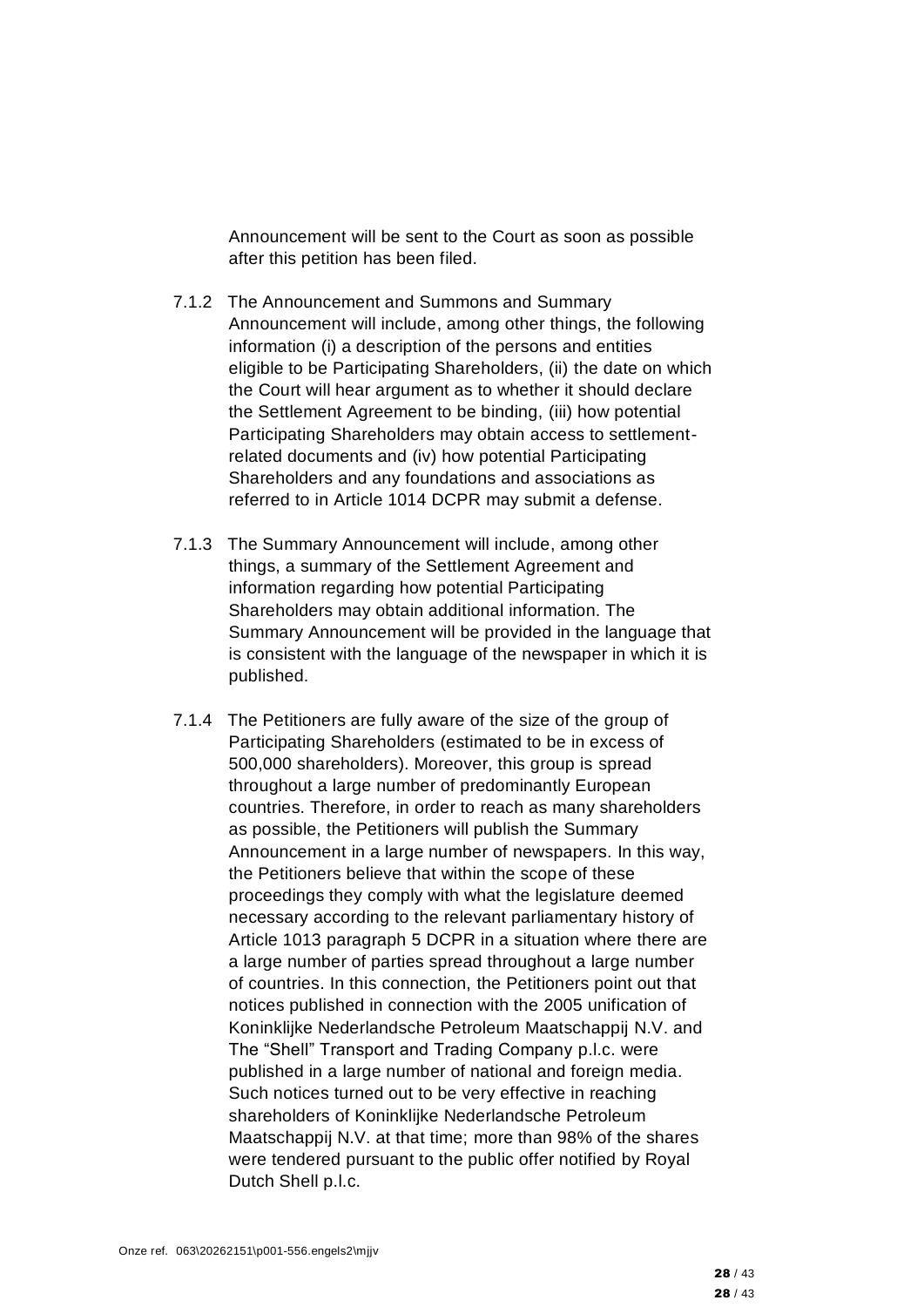7.1.5 Finally, and as described above, the Petitioners shall post the Announcement and Summons and the Summary Announcement on the following websites: www.shell.com, www.shellsettlement.com, **[www.veb.net](http://www.veb.net/)** and www.shellcompensation.com, www.abp.nl and www.pggm.nl. The Petitioners shall also cause the Claims Administrator, as described in Section 6.1, to post this Petition, the Settlement Agreement, the Settlement Distribution Plan, the Announcement and Summons and the Summary Announcement on its websites. The Claims Administrator will post these documents on its website starting from the time the Announcement and Summons is mailed and the Summary Announcement is published and will retain those texts on its website up to and including the date by which the settlement relief contemplated by this Settlement Agreement is disbursed.

#### **7.2 Defenses to the Settlement Agreement**

- 7.2.1 Consistent with Article 1013 paragraph 5 DCPR, the Settlement Agreement provides that potential Participating Shareholders and possible foundations and associations as referred to in Article 1014 DCPR may, through counsel licensed to practice in this Court, file a defense to the Petitioners' request to declare the Settlement Agreement binding (Section VI, p. 29 of the Settlement Agreement). Such counsel may also appear before the Court to argue the defense at the hearing at which the Court will consider whether to declare the Settlement Agreement binding. Counsel will also be able to review, subject to execution of a confidentiality agreement, certain materials relating to the merits of the reserves re-categorizations in connection with the defense (Section V, p. 28 of the Settlement Agreement).
- 7.2.2 As provided in Article 282 (in conjunction with Article 278) DCPR, the Settlement Agreement recognizes that any potential Participating Shareholders and possible foundations and associations as referred to in Article 1014 DCPR who wish to defend against the Petitioners' request that the Court issue a binding declaration with respect to the Settlement Agreement may file a defense with the Court. Although Article 282 paragraph 1 DCPR allows an interested party to have until the date of the oral hearing to submit a defense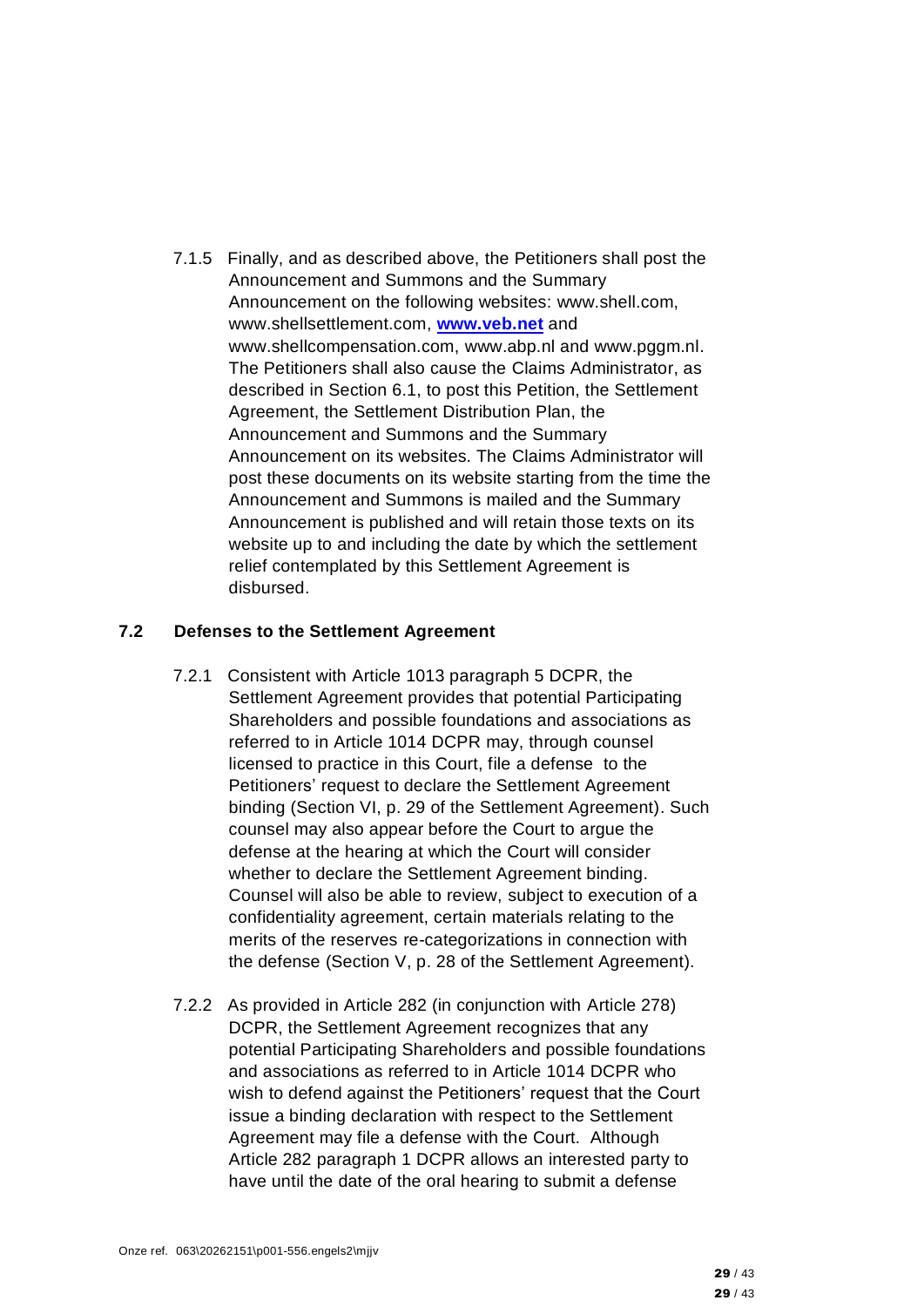document, Article 1013 paragraph 6 DCPR allows the Court to diverge from this and to determine that such defense must have been submitted prior to the date set for hearing the Petition.

7.2.3 In this case, the Petitioners are unable to foresee whether any defenses will be submitted respecting this Petition or how many defenses will be submitted. However, should a defense be submitted, it would be in the best interests of proper procedure in general and also in the best interests of the Petitioners, that both the Petitioners and the Court of Appeals be given time to become acquainted with any defenses raised against the Petition. In particular, the Petitioners should be afforded an opportunity to prepare for the hearing. For these reasons, the Petitioners request that the Court orders that the latest date at which any defense document must be submitted be set at six weeks prior to the date set for the hearing.

# **7.3 Term for Notice of Intention not to be Bound**

7.3.1 If the Court declares the Settlement Agreement binding, potential Participating Shareholders will be entitled to indicate that they do not wish to be bound by the binding declaration. Among other things, this right is described in the Announcement and Summons and the Summary Announcement that will be provided. The shareholders who do not wish to be bound by the Settlement Agreement must inform the Claims Administrator in writing of this. The address of the Claims Administrator will be set out in the Announcement and Summons and the Summary Announcement. The Petitioners request the Court to set the so-called opt out time period described in 7:908 paragraph 2 DCC at three months (Section VII, A, p. 30 of the Settlement Agreement).

### **7.4 Term for Unknown Claims**

7.4.1 The Settlement Agreement also provides that, unless otherwise ordered by the Court, any Participating Shareholder who does not submit a notification of an intention not to be bound by the binding declaration by the Exclusion Date will be bound by the binding declaration and the release, whether or not the Participating Shareholder makes a claim for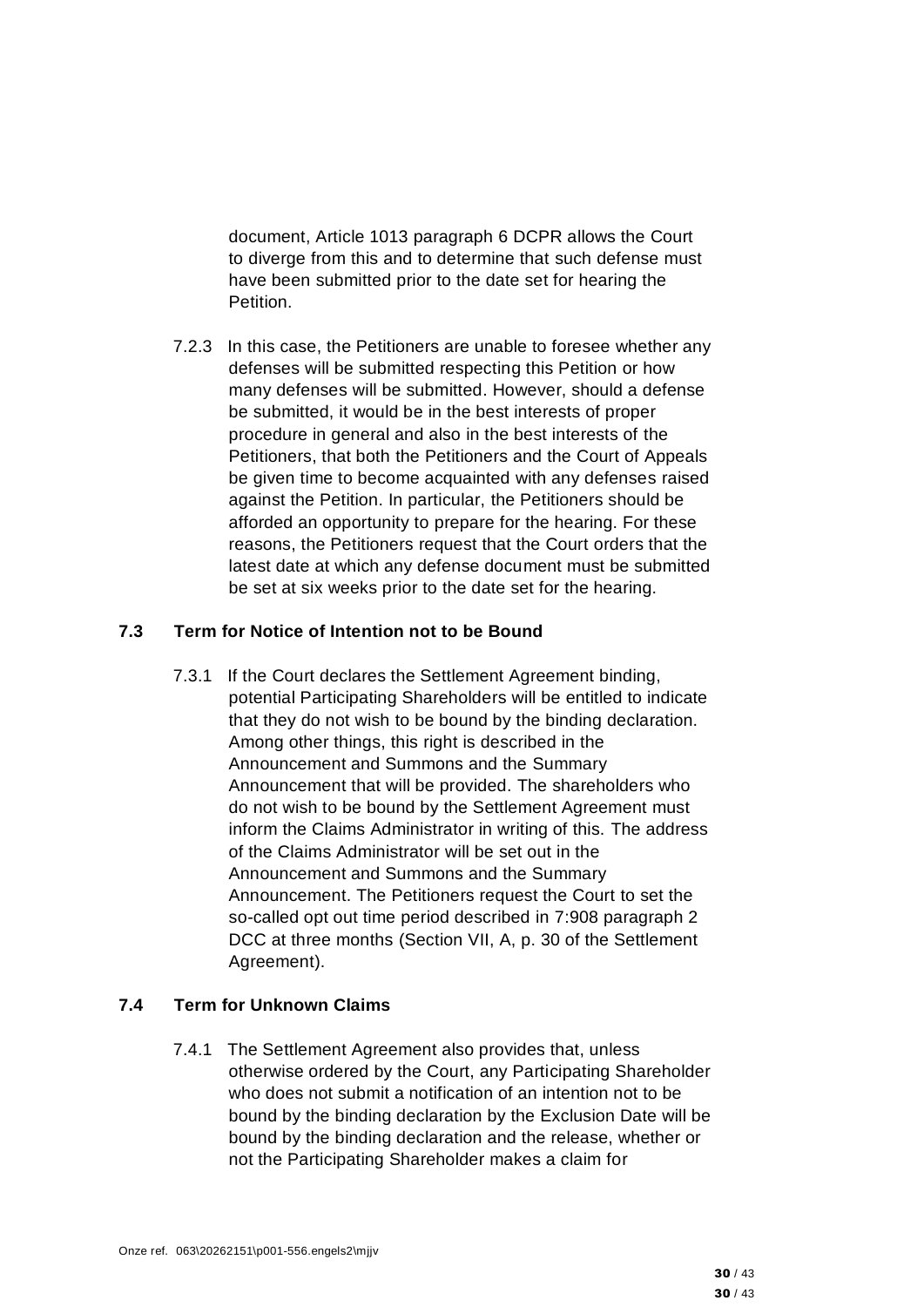settlement relief under the Settlement Agreement (Section IX, pp. 31-33 of the Settlement Agreement).

7.4.2 The only exception to this is if a Participating Shareholder could not have known of an unknown claim as of the deadline for submitting a notice of intention not to be bound by the binding declaration. Such a Participating Shareholder will not be bound by the binding declaration if he, she or it provides a written notification of an intention not to be bound by the binding declaration no later than 180 days after learning of the unknown claim. A Participating Shareholder seeking to rely on this provision must, among other things, include in the notification a statement of why he, she or it could not have known of the unknown claim as of the deadline for submitting notices of an intention not to be bound by the binding declaration.

#### **8 Reasonableness of the Settlement Agreement**

#### **8.1 Introduction**

8.1.1 Participating Shareholders eligible for compensation under the Settlement Agreement may choose to commence proceedings against Shell for recovery of any loss that may have been suffered as a result of its re-categorizations of reserves. Shell, however, and with it the other Petitioners and the Participants of the Foundation believe that the Settlement Agreement offers the Participating Shareholders the best chance for comparatively swift and reasonable compensation. There are several reasons why a binding declaration of the Settlement Agreement, which would provide compensation of at least \$352,600,000 to Participating Shareholders, would therefore be considered fair and reasonable.

# **8.2 Broad Support from Non-U.S. Shareholders and Shareholder Organizations**

8.2.1 First of all, the proposed settlement is supported by a broad group of non-United States shareholders and shareholder organizations who are sufficiently representative of the non-United States shareholder population and who account for a significant percentage of Shell shares traded during the Relevant Period.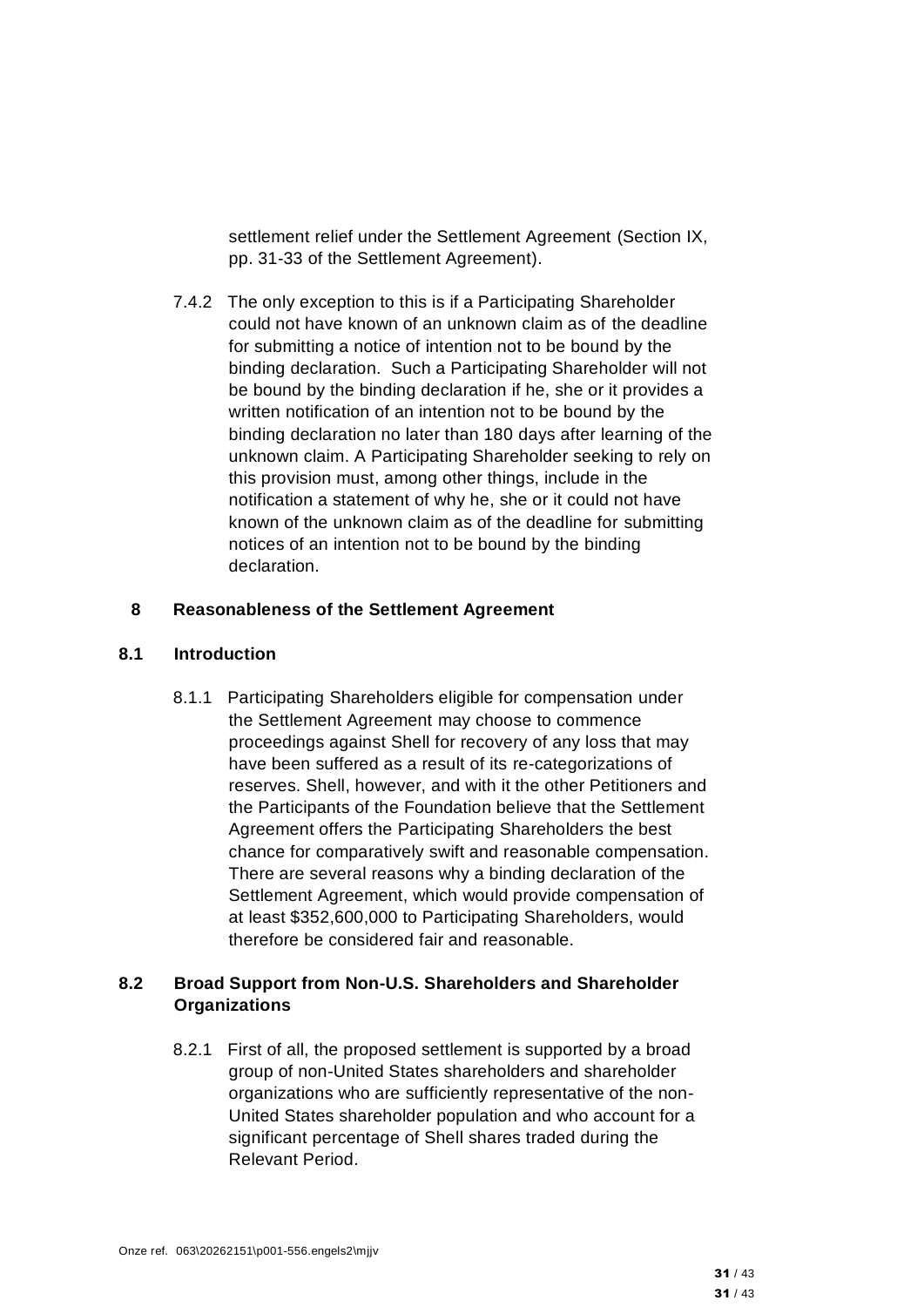- 8.2.2 In addition, the vast majority of the shareholders did not file any action against Shell. What is more, outside the United States not a single action has been filed against Shell in connection with the re-categorizations of the oil and gas reserves. Also, the number of claims Shell received from non-U.S. shareholders is negligible. In fact, if the Settlement Agreement is declared binding, the Participating Shareholders who did not file any action against Shell will receive a voluntary payment without having had to incur substantial costs for potential separate litigation.
- 8.2.3 If the Participating Shareholders would still wish to file actions, each Participating Shareholder would have to do so individually, since proceedings similar to the class action in the United States are in any case not available in Europe and the facts based on which a court must render a judgment demands that each claim be separately dealt with. In that case, the court will have to rule on a number of very complex legal and factual issues, which not only includes the liability issue, but also the causal link between conduct and loss and the size of the loss. These proceedings will take many years.

#### **8.3 Consistency with "market-rate" Settlements in United States**

- 8.3.1 Second, the proposed Settlement Agreement would offer the certainty of a swift payment of \$352,600,000. In addition, under certain circumstances, Participating Shareholders also can be paid additional money if the United States case were to settle pursuant to an agreement that would provide United States purchasers with a greater percentage recovery than Participating Shareholders would obtain under the Settlement Agreement.
- 8.3.2 The Settlement Amount mentioned above is in line with and actually at the high end of – similar securities class-action settlements in the United States. This is explained in more detail in the submitted opinions from Allen Ferrell, Professor at Harvard Law School, in Cambridge, Massachusetts, United States (**Exhibit 7**) and from Michael E. Perino, Professor at St. John's University School of Law, in Jamaica, New York, United States (**Exhibit 8**). Prof. Ferrell's opinion was written at the instructions of Shell and Prof. Perino's opinion was written at the instructions of the Foundation. Both Prof. Ferrell and Prof. Perino conclude that the proposed settlement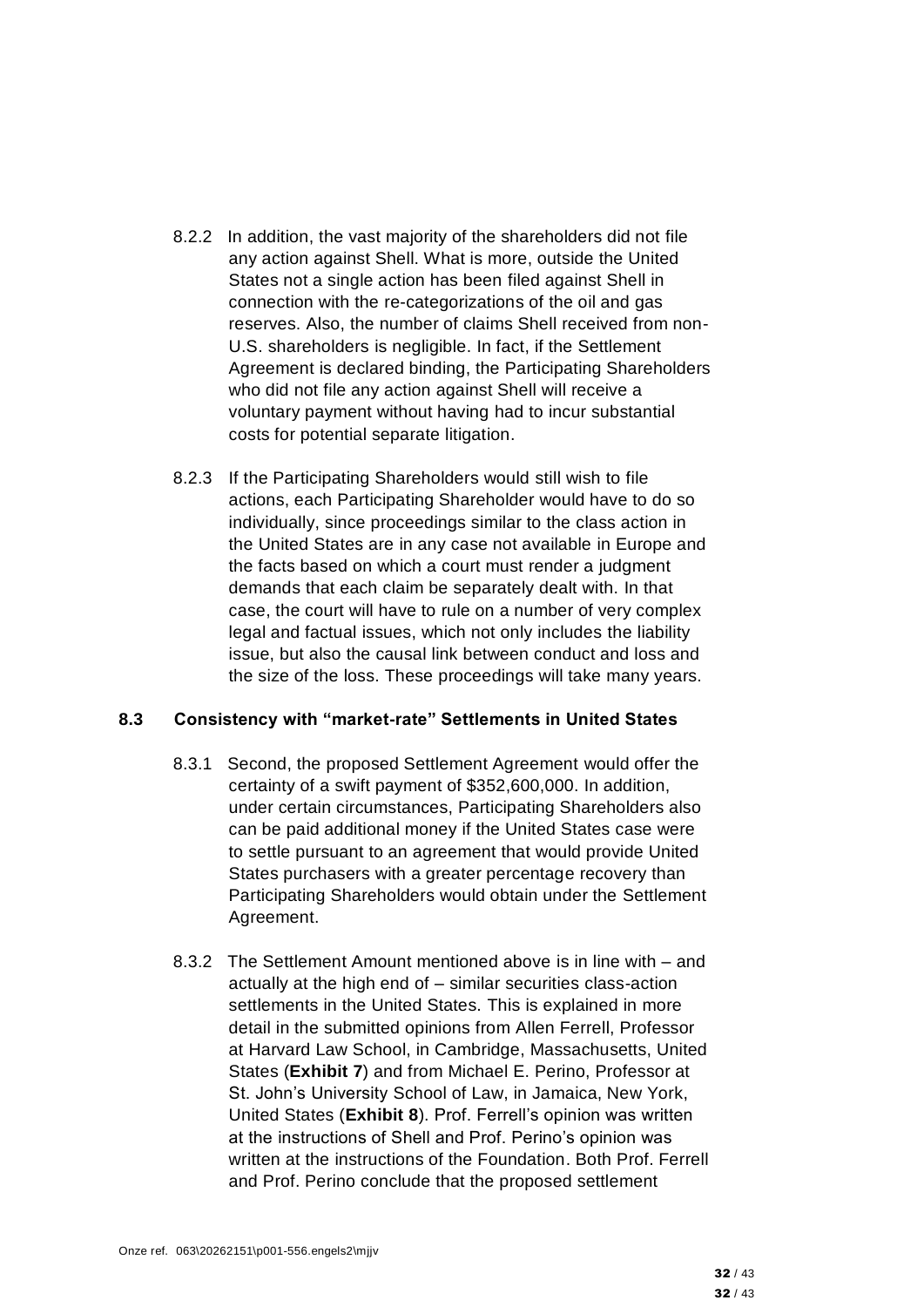amount is reasonable. According to Prof. Ferrell's explanation, securities class actions against financially healthy companies have settled for a median recovery of approximately 9.4% of so-called "plaintiffs'-style damages" (based on the plaintiffs' damages models), after subtracting attorneys' fees. In the opinion from Dr. Kenneth D. Gartrell, which is also submitted and which was written at the instructions of the Foundation, the plaintiffs'-style damages are calculated for all Participating Shareholders (**Exhibit 9**). The Settlement Agreement provides compensation for the Participating Shareholders of 10.5% (in which Shell will separately reimburse the attorneys' fees and these fees therefore will not be deducted from these 10.5%), based on the U.S. plaintiffs' damages expert's model. The proposed settlement here thus is nearly 12% higher than the median settlement.

8.3.3 Moreover, if Shell succeeds in convincing the SEC to pay (part of) the \$120,000,000 SEC payment to all U.S. and non-U.S. shareholders, the Participating Shareholders would receive an additional amount.

#### **8.4 Reasonable Balance between Risks of Litigation and Rewards of Settling**

- 8.4.1 Third, the Settlement Agreement strikes a fair and reasonable balance between any risks connected to possible litigation to be conducted by Participating Shareholders and the rewards for the Participating Shareholders that may be obtained from settling. Each Participating Shareholder is free to litigate his, her or its claim. That may be done individually, or by taking the initiative to join with other individual shareholders. Every variant of litigation constitutes substantial risks, both class actions in the United States – currently in progress – and individual claims.
- 8.4.2 The Petitioners realize that the compensation in a U.S. action may prove to be higher than the amount offered by Shell. However, the chance of actually obtaining such compensation is many times lower than the chance of payment of the compensation offered in the Settlement Agreement. For compensation in a U.S. action, the shareholder at any rate must overcome the following barriers/risks: (i) the risk that the United States court might refuse to entertain the Participating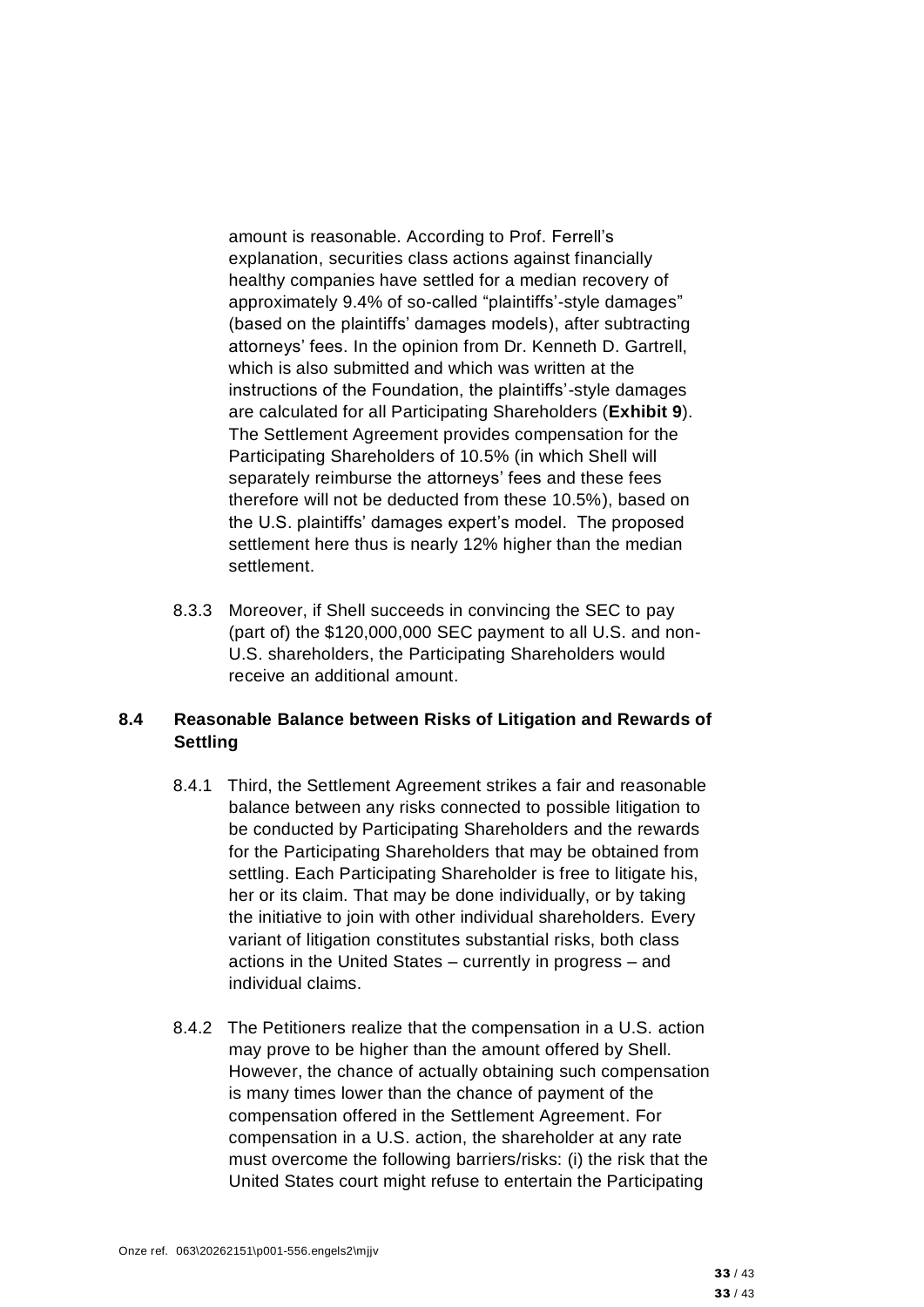Shareholders' claims, (ii) the risk that the United States court might decline to certify a worldwide class, (iii) the risk that the plaintiffs might lose the case on the merits, (iv) the reduction of any recovery to pay class counsel's attorneys' fees, and (v) the substantial delay in obtaining any recovery that might be available. A number of these risks will be discussed in more detail below.

#### **8.5 Risk that U.S. Court Will Refuse to Entertain Participating Shareholders' Claims (i)**

- 8.5.1 First, there is a substantial risk that the United States court ultimately will refuse to entertain claims on behalf of the Participating Shareholders under United States securities laws. As explained in the accompanying opinion of John C. Coffee, Jr., Professor at the Columbia University School of Law, in New York (**Exhibit 10**) (written at Shell's request), the legal question the court should decide is whether the Participating Shareholders satisfy what is called the "conduct test". The burden of proof regarding the conduct test falls on the Participating Shareholders. In the scope of this test, the Participating Shareholders must show that Shell's conduct (the re-categorizations of certain oil and gas reserves) took place in the United States to a sufficient extent to warrant applying the United States securities laws to non-United States transactions in non-United States securities by non-United States persons and entities.
- 8.5.2 There is a significant risk that the U.S. Court would hold that the requisite amount of the alleged conduct did not occur in the United States. For example, Shell compiled its provedreserves information in The Hague, based on information received from operating units throughout the world. In addition, virtually none of the re-categorized reserves were in the United States; the relevant information provided to Shell officials in The Hague also originated from non-United States sources. Moreover, the allegedly false and misleading information was prepared in, and then published to the investing public from, the Royal Dutch Petroleum Company's headquarters in The Hague and The "Shell" Transport and Trading Company's headquarters in London – not in or from the United States. Thus, a United States court might very well conclude that any conduct that (i) occurred in the United States, and (ii) which allegedly affected the non-United States

34 / 43 34 / 43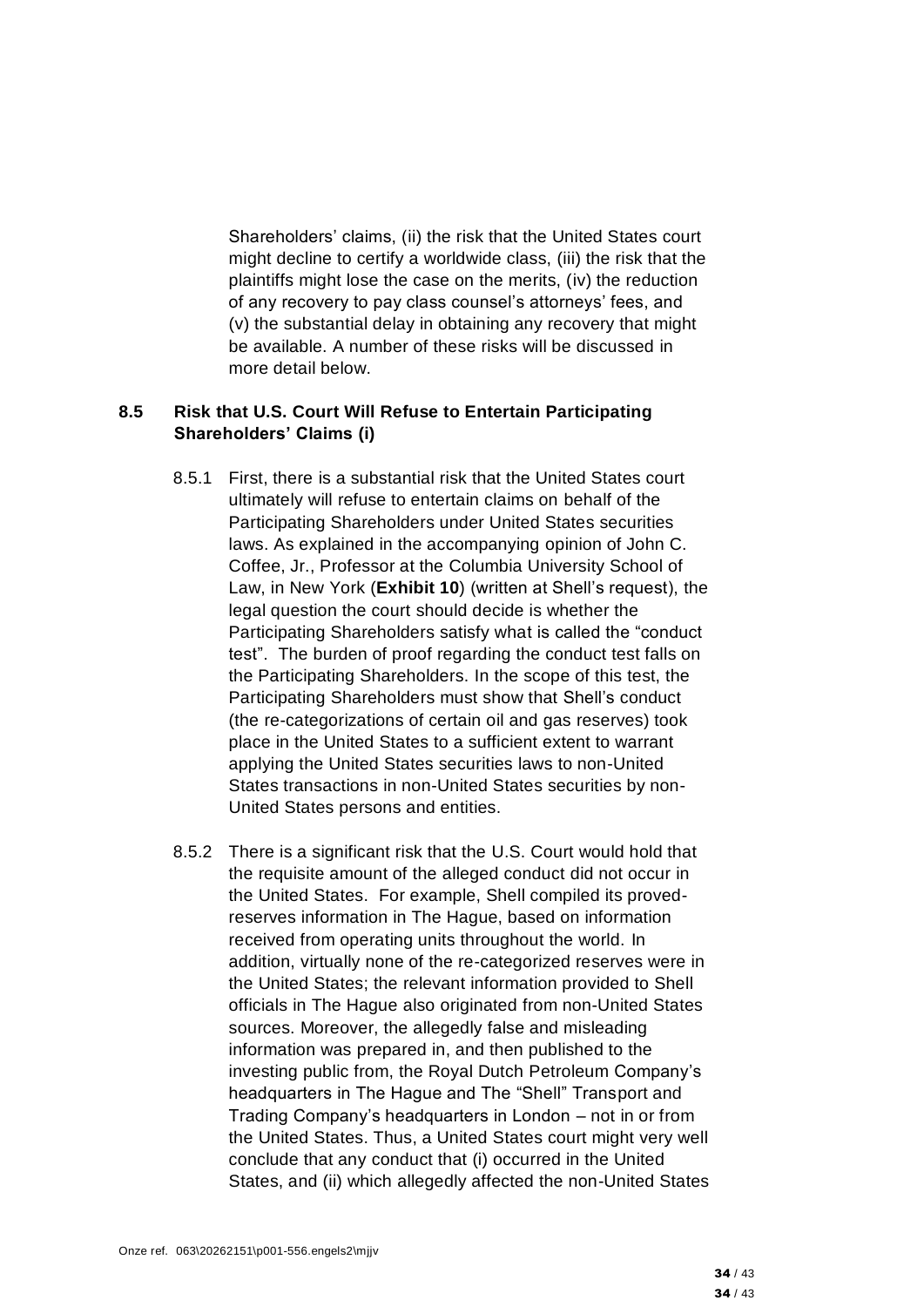operating units, and (iii) which allegedly led to the non-United States preparation and publication of Shell's challenged information pales compared to the more significant and more important conduct that occurred outside the United States.

- 8.5.3 Even if the United States court concludes that Participating Shareholders' claims satisfied the conduct test, the court still could exercise its discretion to exclude the foreign purchasers. The United States Court can do so in the scope of the certification of the class. The United States Court may hold that the group of Participating Shareholders cannot belong to the class because of the unique issues and problems their claims would pose. For example, the United States court could conclude that a worldwide class consisting mostly of non-United States members would pose too many manageability issues. The court also could conclude that the Participating Shareholders' unique interests are not adequately represented in the litigation, because the two lead plaintiffs are United States pension funds that are entitled to assert their alleged claims under the United States securities laws and do not have to risk litigating issues concerning the "conduct test." The Petitioners note that the only purported representative of the foreign purchasers is an individual investor – Peter Wood – who claims to be a resident of Andorra and whose only acquisitions of Shell securities during the Relevant Period consisted of purchases through a dividend reinvestment plan, not on the open market.
- 8.5.4 In addition, the U.S. court could conclude that, for the foreign purchasers, a worldwide class action would not be a qualified form of litigating superior to other forms of litigation available to the Participating Shareholders – a prerequisite for class certification under Fed. R. Civ. P. 23(b)(3) – being the possibility that the Court of Appeals will declare a settlement binding. A large number of non-U.S. shareholders and shareholder organizations, representing a large number of shares, have expressed to be in favor of having their claims resolved in the Court of Appeals through this Petition for a binding declaration. The U.S. court could accord great weight to that preference in deciding whether to include the foreign purchasers in any U.S. class.
- 8.5.5. The United States court also could conclude that the Participating Shareholders' claims should be dismissed on

35 / 43 35 / 43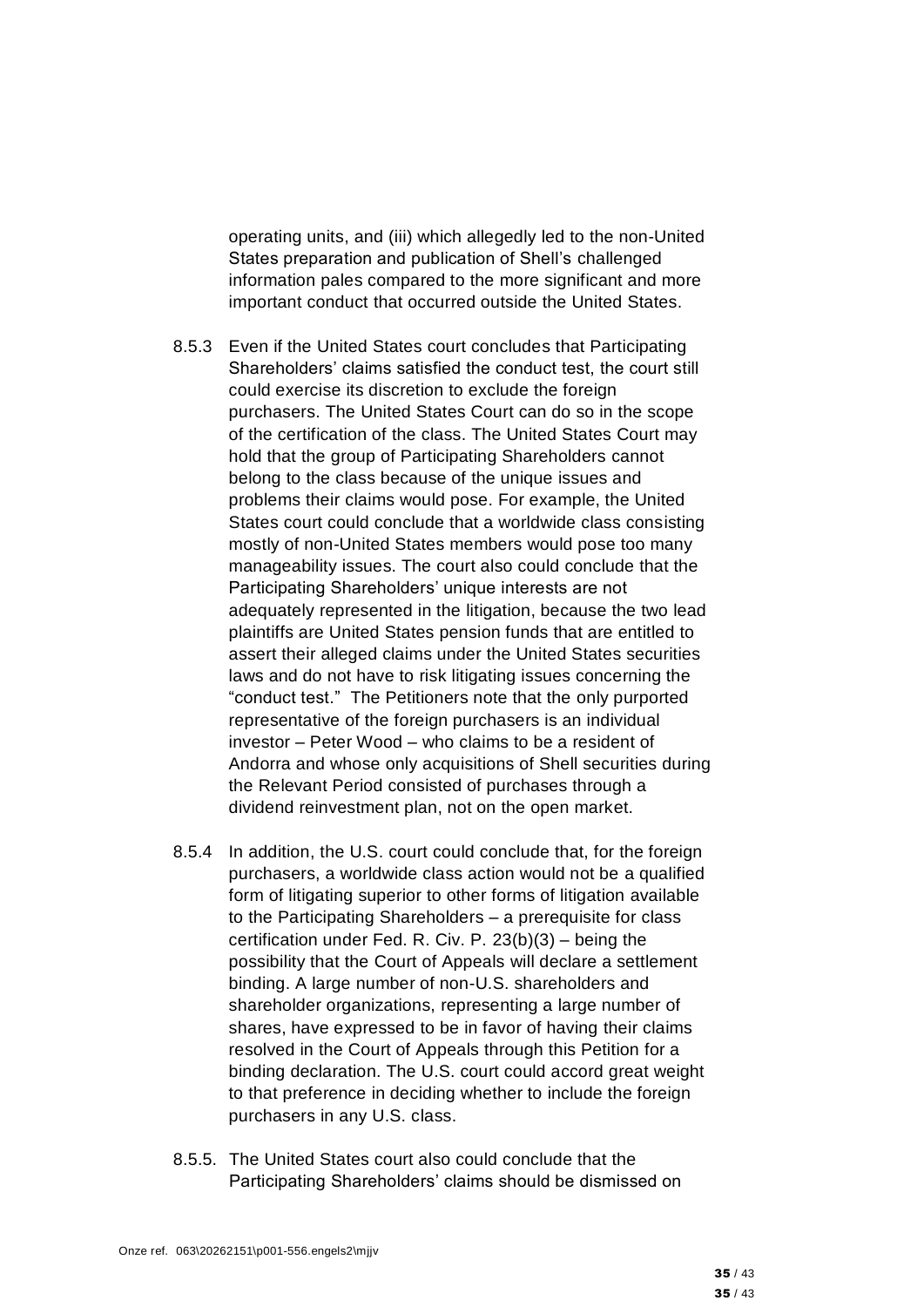grounds of *forum non conveniens*. The *forum non conveniens* doctrine allows a court in the United States to exercise its discretion to dismiss a case over which this U.S. Court otherwise would have jurisdiction based on the fact that (i) an adequate alternative forum exists, (ii) the U.S. Court must accord some degree of deference to the plaintiff's choice of forum, and (iii) this is demanded by the relevant private and public interests. Private interests include such factors as relative ease of access to sources of proof, availability of compulsory process for attendance of unwilling witnesses, the cost of obtaining attendance of willing witnesses, and "all other practical problems that make trial of a case easy, expeditious and inexpensive." *Gulf Oil v. Gilbert*, 330 U.S. 501, 508 (1947). Public interests include administrative difficulties such as "when litigation is piled up in congested centers instead of being handled at its origin," the undesirability of imposing the burden of jury duty "upon the people of a community which has no relation to the litigation," the "local interest in having localized controversies decided at home," and the undesirability of requiring a court to construe and apply foreign law (*Gulf Oil v. Gilbert*, 330 U.S. 508-509 (1947)).

8.5.6 Under this entirely discretionary standard, the United States court could conclude that Participating Shareholders' claims should be litigated outside the United States, where the claims arose, where Participating Shareholders live and bought their Shell stock, and where the defendants – Shell – and most of its employees – the relevant witnesses – are located. Especially the filing of the subject petition proceedings may induce the United States court to decide that the courts of The Netherlands provide an adequate alternative forum for resolving Participating Shareholders' claims. It is also very likely that United States court will disregard the Participating Shareholders' supposed "choice" of a United States forum, because (i) the United States lead plaintiffs – not Participating Shareholders – chose that forum, and, in any event, (ii) the normal deference to a plaintiff's choice of forum "applies with less force when the plaintiff or real parties in interest are foreign," as are Participating Shareholders. *Piper Aircraft Co. v. Reyno*, 454 U.S. 235, 255 (1981). In addition, the United States court could conclude that relevant private and public interests constitute grounds to refuse to entertain the Participating Shareholders' claims,

36 / 43 36 / 43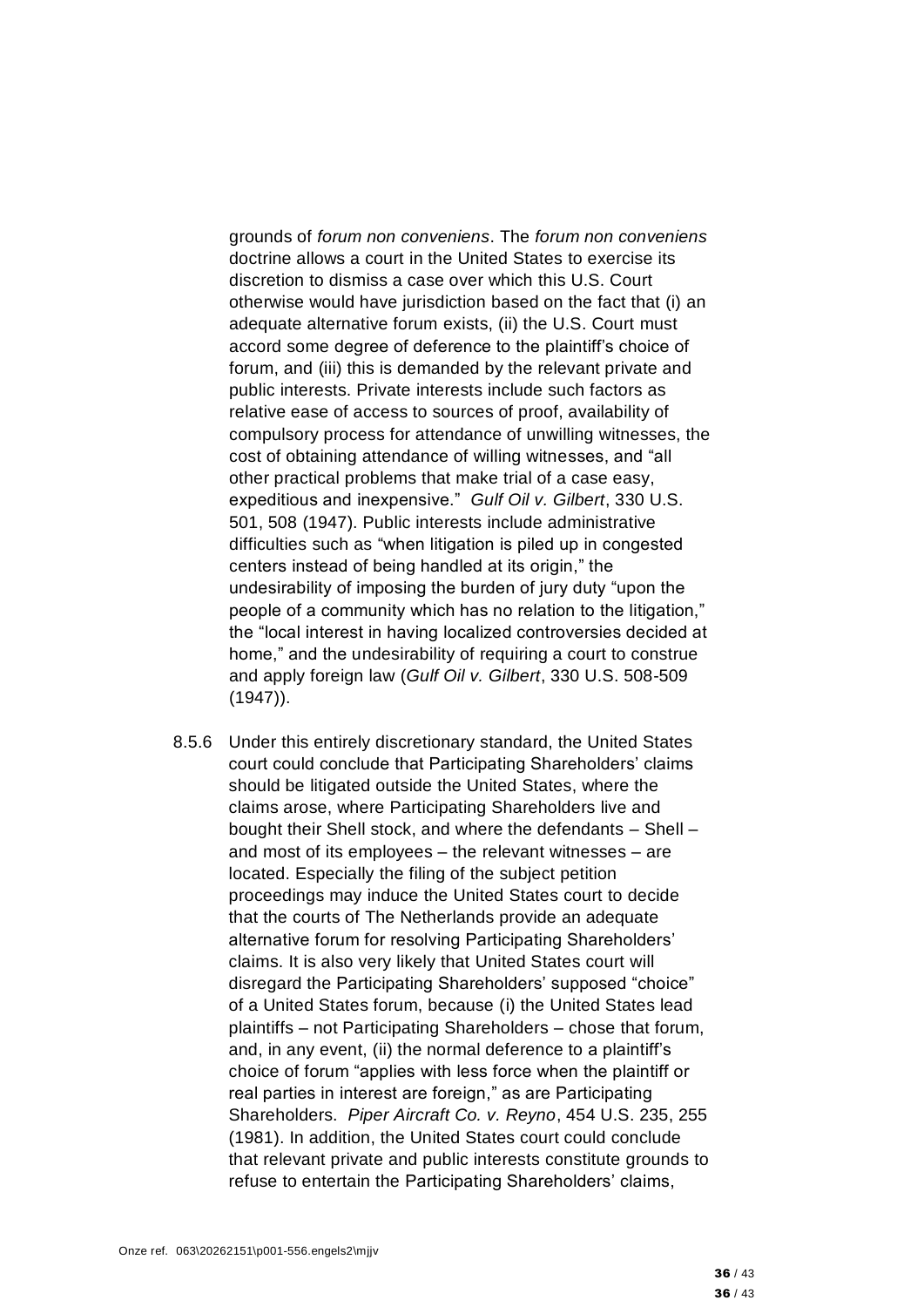because the main events at issue – Shell's preparation and publication of its proved reserves and financial statements – all occurred outside the United States.

#### **8.6 Risk of Denial of Class Certification in United States (ii)**

- 8.6.1 If the United States court were to retain Participating Shareholders' claims, the court still could refuse to certify the proposed worldwide class of Shell shareholders. The court has scheduled an evidentiary hearing on the United States plaintiffs' anticipated motion for class certification, and Shell has stated that it intends to argue that certification of a worldwide class consisting of many hundreds of thousands of shareholders who purchased Shell securities during a nearly five-year period would be unjustified.
- 8.6.2 Under United States law, a court cannot certify a class unless the plaintiffs prove that (i) the proposed class is so numerous that joinder of all members is impracticable; (ii) common questions of law or fact exist among the class members; (iii) the class representatives' claims are typical of those of the class; (iv) the class representatives and class counsel will fairly and adequately protect the class members' interests; (v) "questions of law or fact common to the members of the class predominate over any questions affecting only individual members," and (vi) a class action would be "superior to other methods for the fair and efficient adjudication of the controversy." Fed. R. Civ. P. 23(a) & (b)(3).
- 8.6.3 The plaintiffs have not yet filed a motion on the point of class certification. Therefore, Shell has not yet contested this point in the class action. Shell has questioned whether the plaintiffs will be able to establish that their proposed class meets the criteria for certification. There are a number of reasons why Shell believes that the class does not satisfy the criteria for certification.
- 8.6.4 First, Shell's economics expert has presented a report substantiating that disparities existed between the trading of securities of the Royal Dutch Petroleum Company and those of The "Shell" Transport and Trading Company p.l.c., whose prices did not move in tandem on their respective markets. These disparities suggest significant differences between the circumstances of shareholders.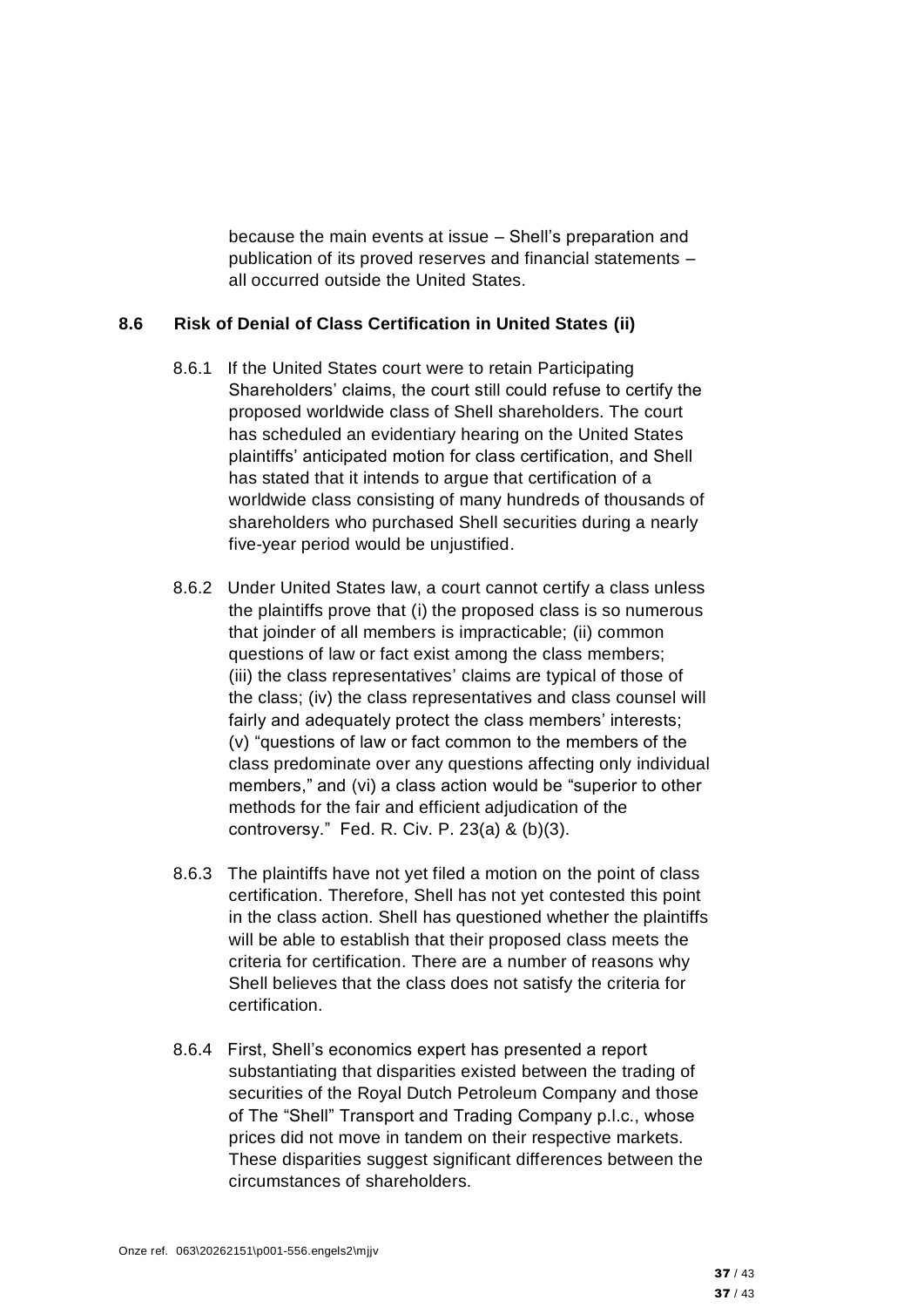- 8.6.5 Second, Shell has suggested that the changes in facts and in corporate knowledge relating to proved reserves throughout the nearly five-year putative class period preclude adjudicating claims of corporate scienter (this term will be explained in Section 8.7.1 below) on a class wide basis for the entire class period.
- 8.6.6 Third, Shell's economics expert has stated that, even if the United States plaintiffs could establish Shell's liability, damages could not be presumed or modeled but would need to be calculated on a shareholder-by-shareholder basis.
- 8.6.7 Fourth, Shell has suggested that the proposed class fragments into too many different groups. Shell has noted the following different groups in the so-called class: (i) those who bought on United States markets or are United States residents, and those who bought on non-United States markets and are non-United States persons or entities; (ii) those who bought and sold Shell securities before Shell first announced its re-categorizations of proved reserves on January 9, 2004, and those who held their stock until after January 9, 2004; (iii) those who bought Shell securities between January 9 and March 18, 2004, after Shell had announced the vast majority of the re-categorized reserves, and those who bought before January 9, 2004; (iv) those who bought Shell securities before June 30, 2000, when the SEC's staff announced guidance to clarify confusion about how to interpret the SEC's regulation concerning the reporting of proved petroleum reserves, and those who bought after that date; and (v) those who decided to continue to hold their Shell securities until the market price had recovered to or above their purchase price, and those who sold before the stock price had recovered or who never experienced a full price recovery.
- 8.6.8 The United States plaintiffs can be expected to challenge Shell's arguments against class certification. Nevertheless, there is a risk that the United States court could decline to certify the proposed worldwide class for any of these reasons and possible for other reasons, as well.

#### **8.7 Risk of Loss on the Merits (iii)**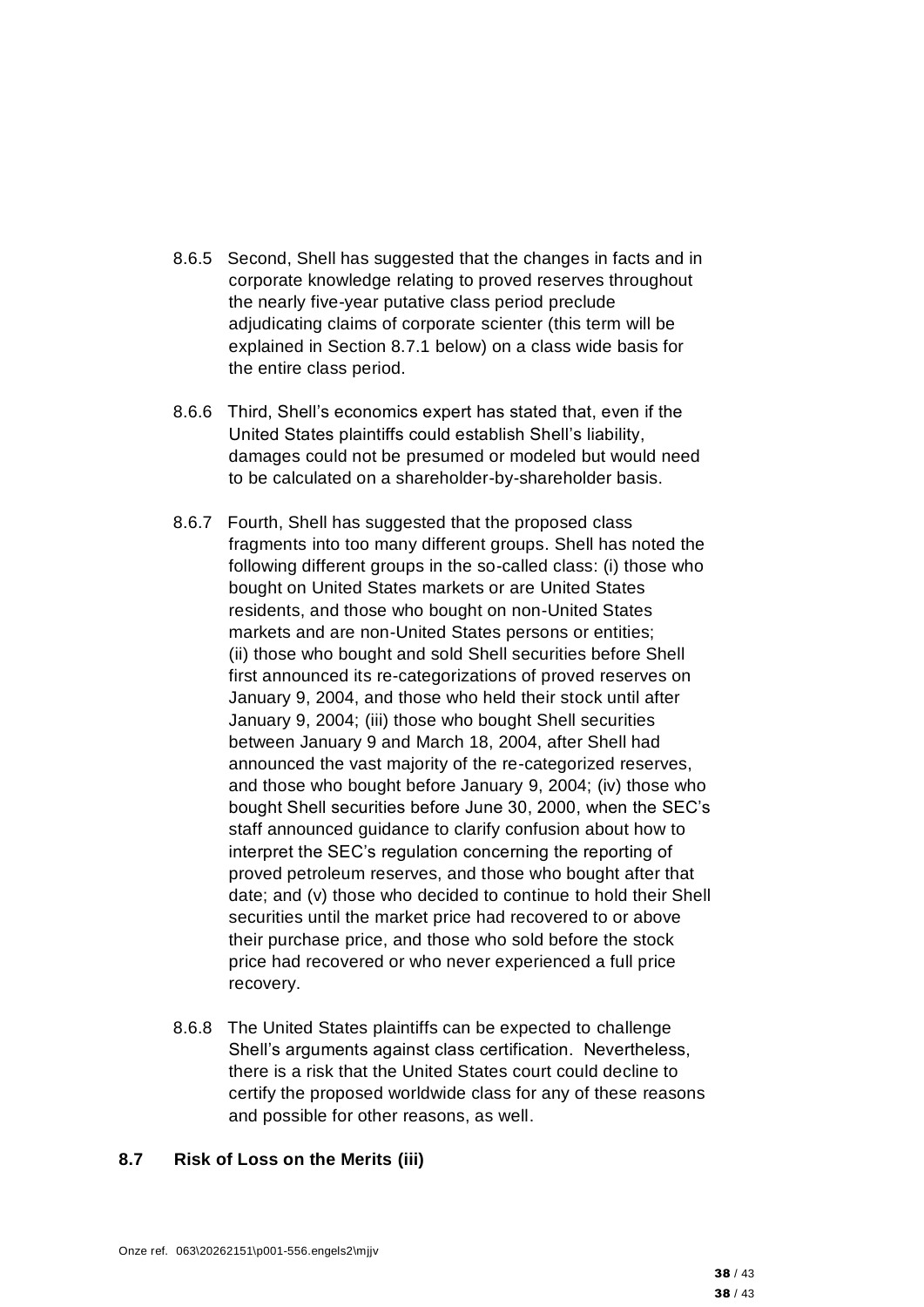- 8.7.1 If the United States court were to certify a worldwide class including Participating Shareholders, the class still could lose the case on the merits. Under United States law, the plaintiffs and the class cannot prevail on their claims unless they prove that (among other things) Shell's financial statements and other representations about its proved reserves were materially false and that Shell acted with "scienter" when it made those statements – *i.e.*, that it actually knew or recklessly disregarded that the statements were materially false. Mere negligence will not suffice to establish liability under the U.S. securities laws (please refer to *Ernst & Ernst v. Hochfelder*, 425 U.S. 185 (1976)). The scienter requirement presents a high hurdle that the class might not be able to surmount.
- 8.7.2 The SEC, the DOJ, the FSA, and Euronext all investigated Shell's re-categorizations of its proved reserves, and all of them declined to institute actions against Shell or its directors or officers. In fact, the FSA did not adopt its own staff's recommendation to commence proceedings against Shell's former chairman (Sir Philip Watts) and the former head of Shell's Exploration & Production unit (Walter van de Vijver). Shell itself has entered into settlements with the SEC and the FSA, but it did so without admitting liability, and those settlements may not be submitted and used in the class action.
- 8.7.3 In addition, even if the class could prove that Shell acted with scienter, the United States court still could conclude that at least certain segments of the class failed to prove transaction causation and/or loss causation, both of which are essential elements of a claim under the U.S. securities laws, *see, e.g., Dura Pharmaceuticals, Inc. v. Broudo*, 544 U.S. 336, 341-42 (2005). For example, Shell will argue that class members who bought and sold before the January 9, 2004 announcement of the reserves re-categorizations could not have suffered any loss caused by the alleged fraud, because, even if Shell's purported misstatements had inflated the price of Shell stock, those class members both bought *and sold* at an allegedly inflated price. Similarly, Shell will argue that persons who bought after January 9, 2004, when Shell announced the bulk of the re-categorizations and the continuing study of its proved reserves, were on notice of the

39 / 43 39 / 43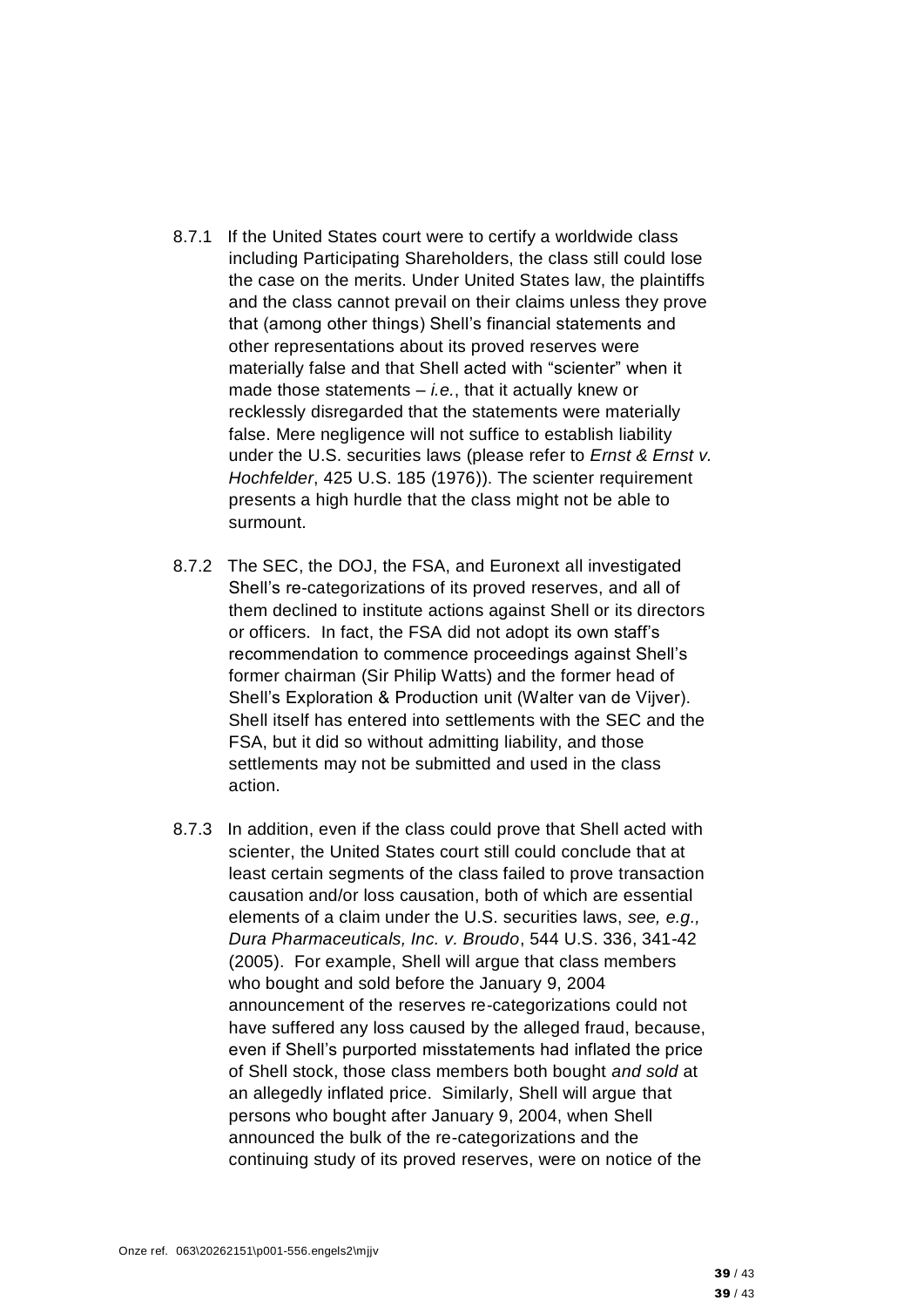potential problem and thus could not reasonably have relied on Shell's prior financial statements.

#### **8.8 Depletion of Any Recovery for Attorneys' Fees (iv)**

8.8.1 Even if the United States class were to prevail on the merits and recover damages, any such recovery would be reduced to pay the class counsel's attorneys' fees and expenses. In securities litigation in the United States, plaintiffs' attorneys generally work on a contingency arrangement and are paid their fees and expenses from any recovery in the case (whether through a settlement or a judgment). The fee arrangement between the lead plaintiffs and their counsel in the United States litigation has not been disclosed, but contingency fees typically can consume a substantial percentage of any recovery. It is very likely that the United States class thus loses a substantial portion of its recoverable damages even if it prevails on the merits.

#### **8.9 Delay in Obtaining Any Recovery (v)**

8.9.1 Any recovery in the United States litigation, after a reduction for class counsel's fees and expenses, also would not be available for many years – perhaps not until 2012 or even later. Under the present schedule, the United States case is unlikely to go to trial before 2009. A trial would take a substantial amount of time, and post-trial motions probably would not be decided until the end of 2009 or perhaps 2010. Any appeal to the United States Court of Appeals for the Third Circuit would not be resolved until some time in 2011, if not later. And a certiorari petition to the United States Supreme Court could take another six to twelve months or longer (assuming that the Supreme Court grants certiorari and hears the case on the merits). Thus, any recovery in the United States could be five years away, or more.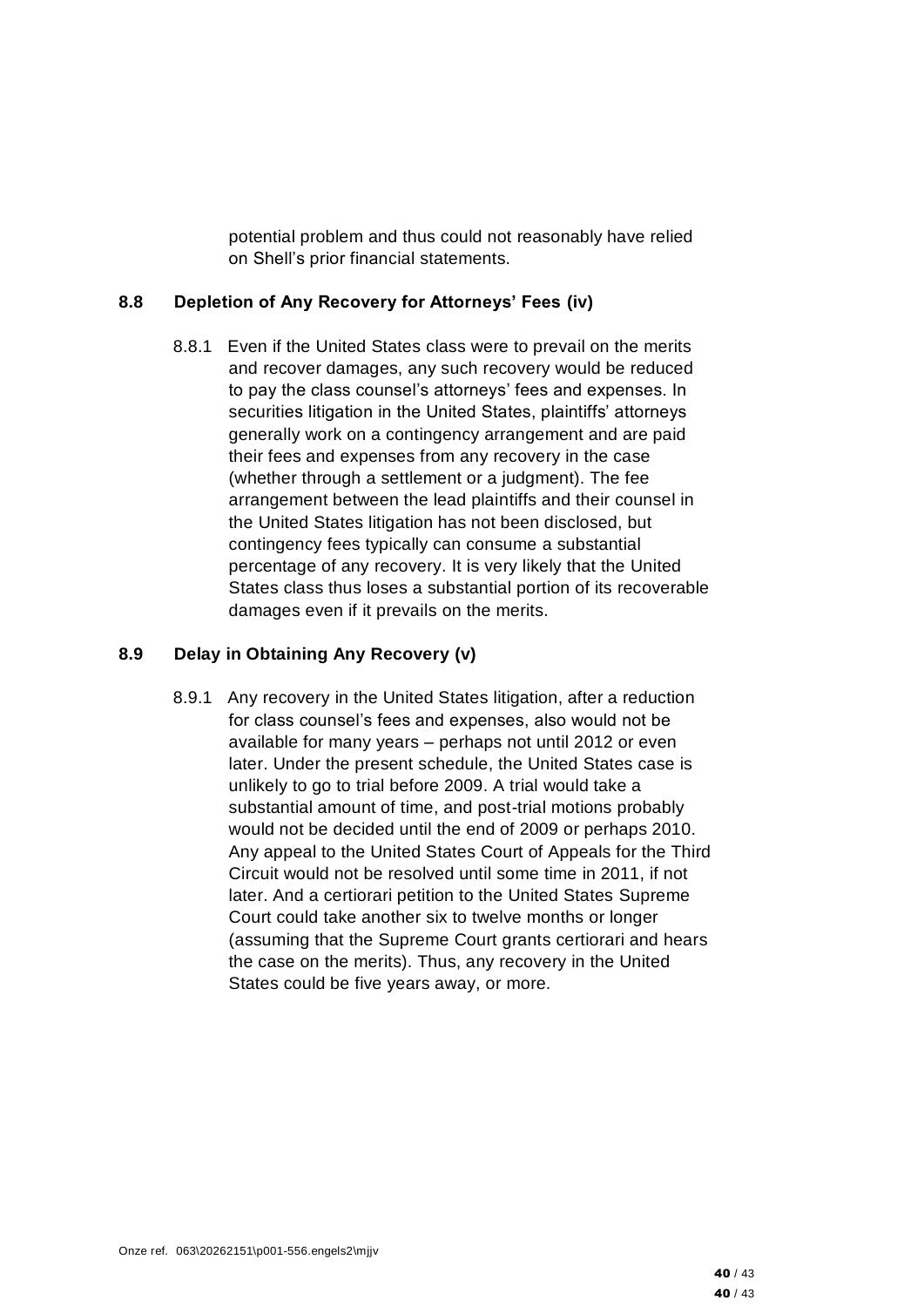#### **Petition**

**On the foregoing grounds**, the Petitioners petition the Court of Appeals to:

- (i) declare the Settlement Agreement concluded between them on April 11, 2007, considering that Settlement Agreement was further supplemented with and by the Settlement Distribution Plan, providing for compensation to be paid for damage that might possibly have been caused by the aforementioned re-categorizations of reserves, pursuant to article 7: 907 of the DCC, to be binding for the persons referred to in the Settlement Agreement (the "entitled" persons/entities) and also declare the Settlement Agreement binding for those parties that acquired rights in accordance with Article 7: 907 paragraph 1 Civil Code, last full sentence;
- (ii) and determine that the Notice as referred to in Article 1013 paragraph 5 DCPR shall be published in those newspapers to be designated by the Court of Appeals;
- (iii) and determine that any defense documents to be entered into the proceedings must be filed no later than six weeks prior to the day of the hearing set to deal with the Petition;
- (iv) and also determine that the time period within which any entitled party must issue a written notice to the effect that this party does not wish to be bound, ends on the last day of the third calendar month following the end of the calendar month in which the announcement as referred to in Article 1017 paragraph 3 DCPR shall be made, or any other such time period as shall be deemed to be suitable by the Court of Appeals in the proper pursuit of justice.

April 11, 2007, Amsterdam

Procurator litis Petitioners 1 and 2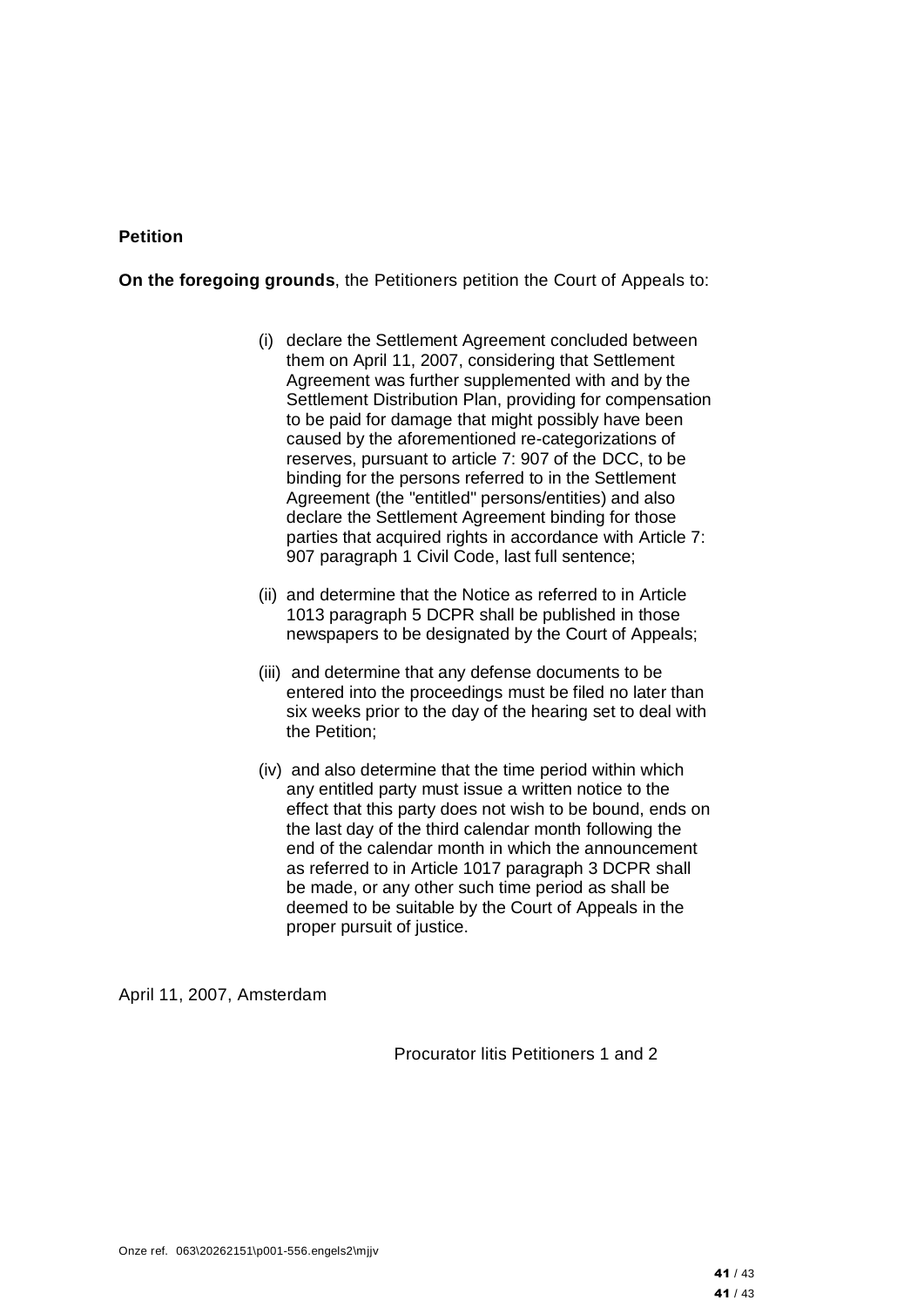Procurator litis Petitioner 3

Procurator litis Petitioner 4

Procurator litis Petitioners 5 and 6

This case is being dealt with for Shell by S.E. Eisma and M.A. Leijten, attorneys at law of The Hague, The Netherlands of the law firm of De Brauw Blackstone Westbroek N.V., Zuid-Hollandlaan 7, 2696 AL The Hague, The Netherlands, telephone +31 70 – 328 5325; e-mail: [sjoerd.eisma@debrauw.com;](mailto:sjoerd.eisma@debrauw.com) [marnix.leijten@debrauw.com](mailto:marnix.leijten@debrauw.com)

This case is being dealt with for the Foundation by J.H. Lemstra, attorney at law of The Hague, The Netherlands of the law firm of Pels, Rijcken & Droogleever Fortuijn, Koningin Julianaplein 10, The Stichthage Building, 2595 AA The Hague, The Netherlands; telephone +31 70 – 515 3000, email: [jh.lemstra@pelsrijcken.nl](mailto:jh.lemstra@pelsrijcken.nl)

This case is being dealt with for the VEB by E.J. Ferman, attorney at law of Amsterdam, of the law firm of Baker & McKenzie, Claude Debussylaan 54, 1082 MD Amsterdam, the Netherlands; telephone: +31 20 – 551 755, email: [eduard.ferman@bakernet.com](mailto:eduard.ferman@bakernet.com)

This case is being dealt with for ABP and PGGM by D.F. Lunsingh Scheurleer, attorney at law of Amsterdam, of the law firm of NautaDutilh N.V., Strawinskylaan 1999, 1077 XV Amsterdam, the Netherlands; telephone +31 20 – 7171 877, e-mail: [daan.lunsingh@nautadutilh.com](mailto:daan.lunsingh@nautadutilh.com)